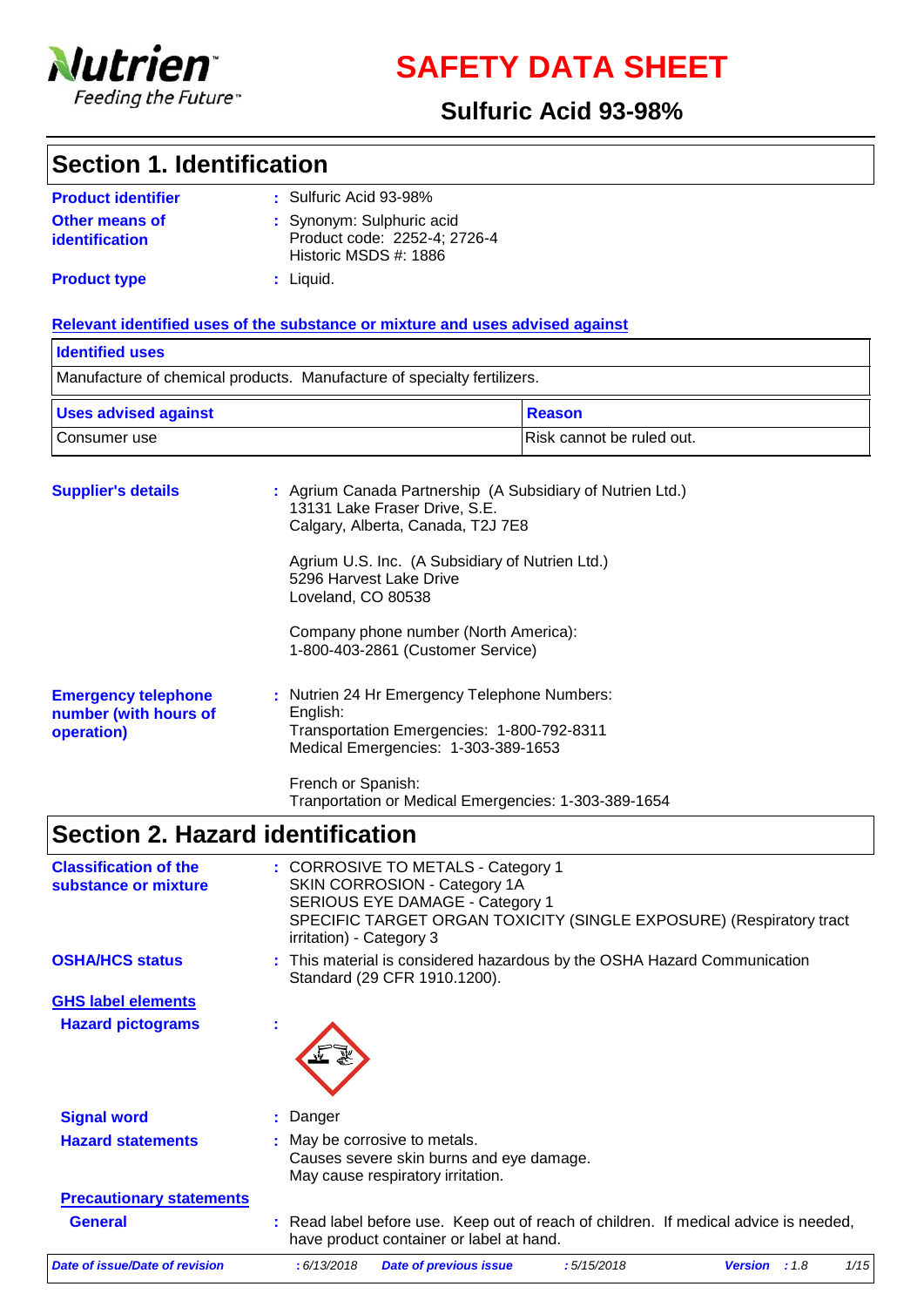### **Section 2. Hazard identification**

| <b>Prevention</b>                                                    | : Wear protective gloves/clothing and eye/face protection. Do not breathe vapor or<br>spray. Use only outdoors or in a well-ventilated area. Keep only in original<br>packaging. Wash thoroughly after handling.                                                                                                                                                                                                                                                                                                                                                                                                                                                             |
|----------------------------------------------------------------------|------------------------------------------------------------------------------------------------------------------------------------------------------------------------------------------------------------------------------------------------------------------------------------------------------------------------------------------------------------------------------------------------------------------------------------------------------------------------------------------------------------------------------------------------------------------------------------------------------------------------------------------------------------------------------|
| <b>Response</b>                                                      | : IF INHALED: Remove person to fresh air and keep comfortable for breathing.<br>Immediately call a POISON CENTER or physician.<br>IF SWALLOWED: Immediately call a POISON CENTER or physician. Rinse mouth.<br>Do NOT induce vomiting.<br>IF ON SKIN (or hair): Take off immediately all contaminated clothing. Rinse skin<br>with water. Wash contaminated clothing before reuse. Immediately call a POISON<br>CENTER or physician.<br>IF IN EYES: Rinse cautiously with water for several minutes. Remove contact<br>lenses, if present and easy to do. Continue rinsing. Immediately call a POISON<br>CENTER or physician.<br>Absorb spillage to prevent material damage. |
| <b>Storage</b>                                                       | : Store locked up. Store in a corrosion resistant container with a resistant inner liner.<br>Store in a well-ventilated place. Keep container tightly closed.                                                                                                                                                                                                                                                                                                                                                                                                                                                                                                                |
| <b>Disposal</b>                                                      | : Dispose of contents and container in accordance with all local, regional, national<br>and international regulations.                                                                                                                                                                                                                                                                                                                                                                                                                                                                                                                                                       |
| <b>Supplemental label</b><br>elements                                | : None known.                                                                                                                                                                                                                                                                                                                                                                                                                                                                                                                                                                                                                                                                |
| Other hazards which do not : None known.<br>result in classification |                                                                                                                                                                                                                                                                                                                                                                                                                                                                                                                                                                                                                                                                              |

### **Section 3. Composition/information on ingredients**

| Substance<br><b>Substance/mixture</b> |                        |                        |
|---------------------------------------|------------------------|------------------------|
| Ingredient name                       | $\%$ (w/w)             | <b>CAS number</b>      |
| l Sulfuric acid<br>Water              | $ 93 - 98 $<br>$2 - 7$ | 7664-93-9<br>7732-18-5 |

Any concentration shown as a range is to protect confidentiality or is due to batch variation.

**There are no additional ingredients present which, within the current knowledge of the supplier and in the concentrations applicable, are classified as hazardous to health or the environment and hence require reporting in this section.**

**Occupational exposure limits, if available, are listed in Section 8.**

### **Section 4. First-aid measures**

#### **Description of necessary first aid measures**

| <b>Eye contact</b> | : CORROSIVE. Begin eye irrigation immediately. All eye exposures require medical<br>evaluation following decontamination. Immediately rinse eyes with large quantities<br>of water or saline for a minimum 30 minutes, longer irrigation time is preferred if<br>possible, due to the chemical reaction that occurs - see Notes to Physician below. If<br>possible, remove contact lenses being careful not to cause additional eye damage.<br>If the initial water supply is insufficient, keep the affected area wet with a moist cloth<br>and transfer the person to the nearest place where rinsing can be continued for the<br>recommended length of time. Call an ambulance for transport to hospital. Continue<br>eye irrigation during transport. For additional advice call the medical emergency<br>number on this safety data sheet or your poison center or doctor. |
|--------------------|---------------------------------------------------------------------------------------------------------------------------------------------------------------------------------------------------------------------------------------------------------------------------------------------------------------------------------------------------------------------------------------------------------------------------------------------------------------------------------------------------------------------------------------------------------------------------------------------------------------------------------------------------------------------------------------------------------------------------------------------------------------------------------------------------------------------------------------------------------------------------------|
| <b>Inhalation</b>  | : Exposure to airborne concentrations above statutory or recommended exposure<br>limits may cause irritation of the nose, throat and lungs. CORROSIVE. If gases,<br>mists or vapors exceed the IDLH or are present in unknown concentrations,<br>rescuers must wear self-contained breathing apparatus and a suit resistant to gases<br>(EPA Level B).<br>REMOVE PERSON TO FRESH AIR. Watch closely for signs of wheezing and<br>breathing difficulties. Maintain an open airway. If not breathing, begin CPR.<br>Oxygen may be administered by trained personnel. Affected persons who have<br>stopped breathing or are having difficulty breathing or are unconscious need<br>immediate medical attention. Symptoms may be delayed after exposure. The<br>exposed person may need to be kept under medical surveillance for 24 - 48 hours.                                    |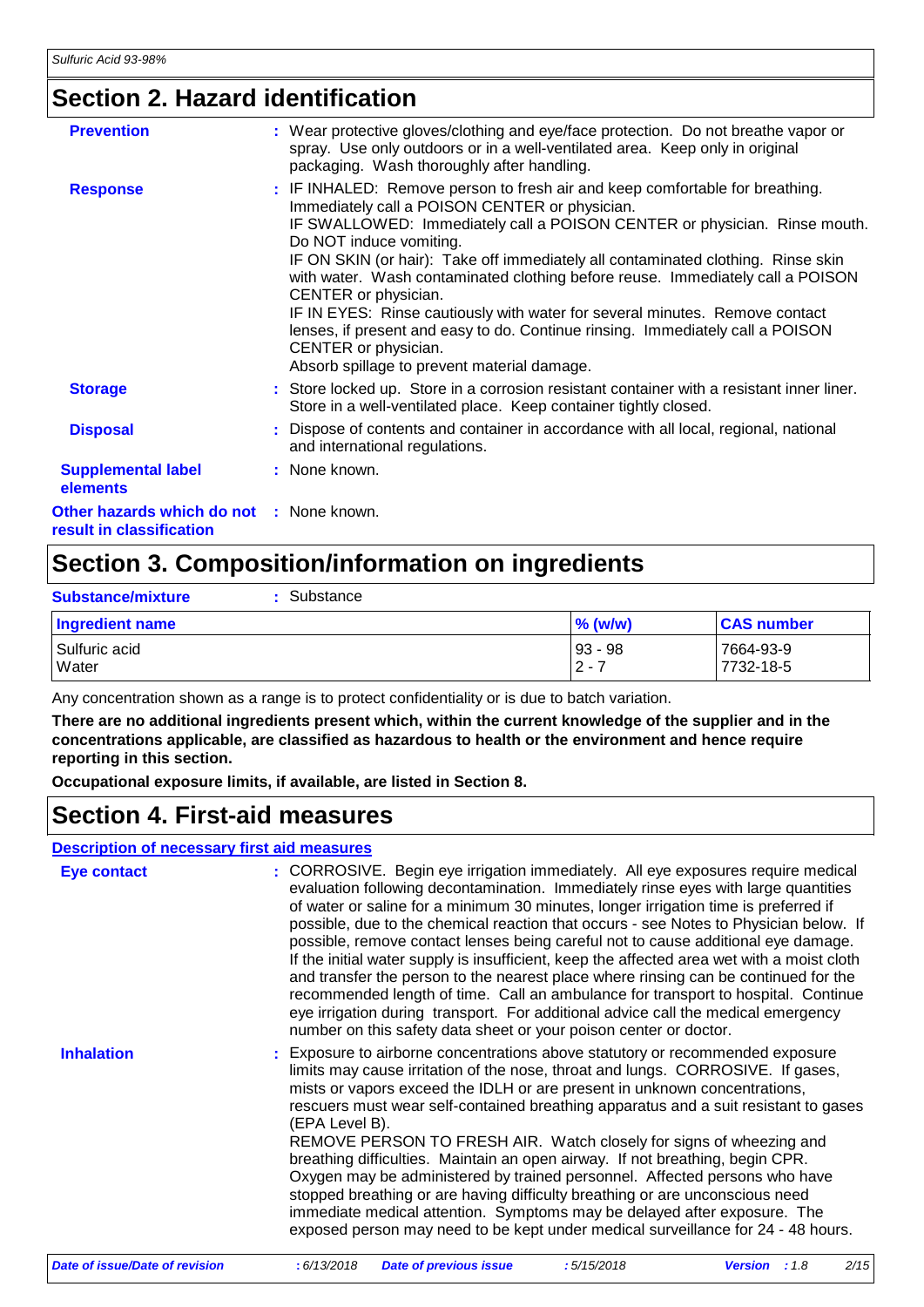## **Section 4. First-aid measures**

|                     | Call an ambulance for transport to hospital. For additional advice call the medical<br>emergency number on this SDS or your poison center or doctor.                                                                                                                                                                                                                                                                                                                                                                                                                                                                                                                                                                                                                                                                                                    |
|---------------------|---------------------------------------------------------------------------------------------------------------------------------------------------------------------------------------------------------------------------------------------------------------------------------------------------------------------------------------------------------------------------------------------------------------------------------------------------------------------------------------------------------------------------------------------------------------------------------------------------------------------------------------------------------------------------------------------------------------------------------------------------------------------------------------------------------------------------------------------------------|
| <b>Skin contact</b> | : CORROSIVE. Causes severe burns. Immediately begin rinsing the affected areas<br>with water. Remove contaminated clothing and shoes. Affected areas should be<br>rinsed for a minimum 30 minutes, longer irrigation time is preferred if possible, due<br>to the chemical reactions that occur. Luke-warm water is recommended for<br>continued irrigation to prevent hypothermia. Conscious persons without breathing<br>difficulties may benefit from prolonged irrigation in a fixed shower or bathing facility<br>prior to hospital transport. Call an ambulance for transport to hospital. Continue<br>skin irrigation during transport. For additional advice call the medical emergency<br>number on this safety data sheet or your poison center or doctor.                                                                                    |
| <b>Ingestion</b>    | : CORROSIVE. May cause severe burns to the mouth, throat, and stomach. If the<br>affected person requires cardiopulmonary resuscitation, avoid mouth to mouth<br>contact. Do not induce vomiting. If vomiting occurs, attempt to keep head lower<br>than the chest so that vomit does not enter the lungs. Wash face and mouth with<br>water to remove visible material. If the exposed person is conscious and can<br>swallow, give 1-2 sips of water. Do not give anything else by mouth. Loosen tight<br>clothing such as collar, tie, belt or waistband to prevent any breathing restrictions.<br>For signs of breathing difficulties, refer to the INHALATION section. Call an<br>ambulance for transportation to hospital. For additional advice, call the medical<br>emergency number on this safety data sheet or your poison center or doctor. |

### **Most important symptoms/effects, acute and delayed**

| <b>Potential acute health effects</b> |                                                                                                                                                                                                                                               |
|---------------------------------------|-----------------------------------------------------------------------------------------------------------------------------------------------------------------------------------------------------------------------------------------------|
| <b>Eye contact</b>                    | : Causes serious eye damage. Corrosive to eyes on contact.                                                                                                                                                                                    |
| <b>Inhalation</b>                     | : May cause slight transient irritation. May cause breathing difficulties.                                                                                                                                                                    |
| <b>Skin contact</b>                   | : Causes severe burns. Corrosive to the skin.                                                                                                                                                                                                 |
| <b>Ingestion</b>                      | : Corrosive to the digestive tract. May cause burns to the mouth, throat and stomach.                                                                                                                                                         |
| <b>Over-exposure signs/symptoms</b>   |                                                                                                                                                                                                                                               |
| <b>Eye contact</b>                    | : Adverse symptoms may include the following:<br>pain<br>watering<br>redness                                                                                                                                                                  |
| <b>Inhalation</b>                     | : Adverse symptoms may include the following:<br>Exposure to airborne concentrations above statutory or recommended exposure<br>limits may cause irritation of the nose, throat and lungs.<br>coughing<br>wheezing and breathing difficulties |
| <b>Skin contact</b>                   | : Adverse symptoms may include the following:<br>pain or irritation<br>redness<br>blistering may occur                                                                                                                                        |
| <b>Ingestion</b>                      | : Adverse symptoms may include the following:<br>throat and stomach pain<br>difficulty swallowing<br>nausea or vomiting                                                                                                                       |

|                           | Indication of immediate medical attention and special treatment needed, if necessary                                                                                                                                                                                                                                                                                                           |
|---------------------------|------------------------------------------------------------------------------------------------------------------------------------------------------------------------------------------------------------------------------------------------------------------------------------------------------------------------------------------------------------------------------------------------|
| <b>Notes to physician</b> | : Corrosives may cause coagulative or liquifaction necrosis. Treatment is<br>symptomatic and supportive. The extent of injury depends on duration of exposure<br>and concentration of liquid. Do not attempt to use chemicals to neutralize the<br>exposure. 24 Hr Medical Emergency telephone number for professional support:<br>English: 1-303-389-1653; French or Spanish: 1-303-389-1654. |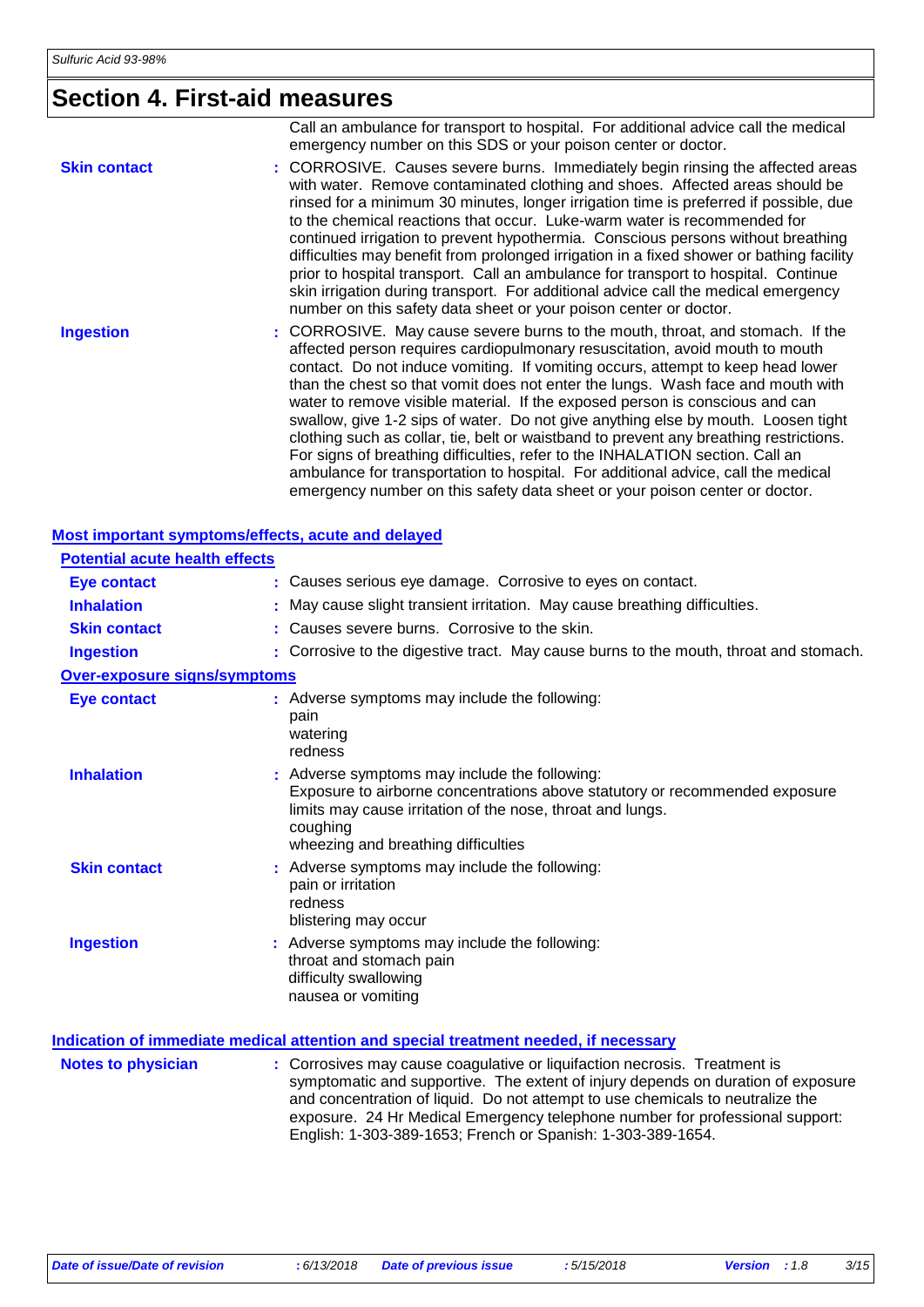## **Section 4. First-aid measures**

| <b>Specific treatments</b>        | : Outcomes can be improved by minimizing time to decontamination and extending<br>decontamination times to reduce tissue damage. Expert opinion indicates extended<br>decontamination is required to remove corrosive chemicals. Skin and eye<br>decontamination should be performed for a minimum of 20 - 30 minutes. Extended<br>decontamination times may be required depending on the exposure. To avoid<br>hypothermia, irrigation water should be maintained at a comfortable temperature. If<br>the patient is not in extremis, it may be necessary to delay transport to emergency<br>care facilities to ensure adequate decontamination time. However, early patient<br>transport may be necessary depending on patient's condition or the availability of<br>water. If possible, continue skin and/or eye irrigation during emergency medical<br>transport. Double-bag contaminated clothing and personal belongings of the patient. |
|-----------------------------------|------------------------------------------------------------------------------------------------------------------------------------------------------------------------------------------------------------------------------------------------------------------------------------------------------------------------------------------------------------------------------------------------------------------------------------------------------------------------------------------------------------------------------------------------------------------------------------------------------------------------------------------------------------------------------------------------------------------------------------------------------------------------------------------------------------------------------------------------------------------------------------------------------------------------------------------------|
| <b>Protection of first-aiders</b> | : No action shall be taken involving any personal risk or without suitable training.<br>Depending on the situation, the rescuer should wear an appropriate mask, gloves,<br>protective clothing and a respirator or self-contained breathing apparatus. Mouth-to-<br>mouth resuscitation of oral exposure patients is not recommended. First-aiders with<br>contaminated clothing should be properly decontaminated.                                                                                                                                                                                                                                                                                                                                                                                                                                                                                                                           |

**See toxicological information (Section 11)**

### **Section 5. Fire-fighting measures**

| <b>Extinguishing media</b>                               |                                                                                                                                                                                                                                                                                                                                                         |
|----------------------------------------------------------|---------------------------------------------------------------------------------------------------------------------------------------------------------------------------------------------------------------------------------------------------------------------------------------------------------------------------------------------------------|
| <b>Suitable extinguishing</b><br>media                   | : Non-flammable. Material will not burn. Use an extinguishing agent suitable for the<br>surrounding fire.                                                                                                                                                                                                                                               |
| <b>Unsuitable extinguishing</b><br>media                 | : Do not use water jet. Do not direct water at spill or source.                                                                                                                                                                                                                                                                                         |
| <b>Specific hazards arising</b><br>from the chemical     | : In a fire or if heated, a pressure increase will occur and the container may burst.<br>Reacts violently with water. Will react with water or steam to produce heat and<br>corrosive fumes.                                                                                                                                                            |
| <b>Hazardous thermal</b><br>decomposition products       | : Decomposition products may include the following materials:<br>sulfur oxides<br>acidic corrosive material                                                                                                                                                                                                                                             |
| <b>Special protective actions</b><br>for fire-fighters   | : Promptly isolate the scene by removing all persons from the vicinity of the incident if<br>there is a fire. No action shall be taken involving any personal risk or without<br>suitable training.                                                                                                                                                     |
| <b>Special protective</b><br>equipment for fire-fighters | : Fire-fighters should wear appropriate protective equipment and self-contained<br>breathing apparatus (SCBA) with a full face-piece operated in positive pressure<br>mode.                                                                                                                                                                             |
| <b>Remark</b>                                            | : Do not allow water to enter container because a violent reaction may occur. Attacks<br>many metals producing extremely flammable hydrogen gas which can form<br>explosive mixtures with air. Contain and collect the water used to fight the fire for<br>later treatment and disposal. Do not allow to enter groundwater, surface water or<br>drains. |

### **Section 6. Accidental release measures**

| <b>Personal precautions, protective equipment and emergency procedures</b> |                                                                                                                                                                                                                                                                                                                                                                                                                 |  |
|----------------------------------------------------------------------------|-----------------------------------------------------------------------------------------------------------------------------------------------------------------------------------------------------------------------------------------------------------------------------------------------------------------------------------------------------------------------------------------------------------------|--|
| For non-emergency<br>personnel                                             | : No action shall be taken involving any personal risk or without suitable training.<br>Evacuate surrounding areas. Keep unnecessary and unprotected personnel from<br>entering. Do not touch or walk through spilled material. Do not breathe vapor or<br>mist. Provide adequate ventilation. Wear appropriate respirator when ventilation is<br>inadequate. Put on appropriate personal protective equipment. |  |
| For emergency responders :                                                 | If specialized clothing is required to deal with the spillage, take note of any<br>information in Section 8 on suitable and unsuitable materials. See also the<br>information in "For non-emergency personnel".<br>Refer to Emergency Response Guidebook, Guide 137 for further information<br>regarding spill control and Isolation/Protective Action Distances Guidelines.                                    |  |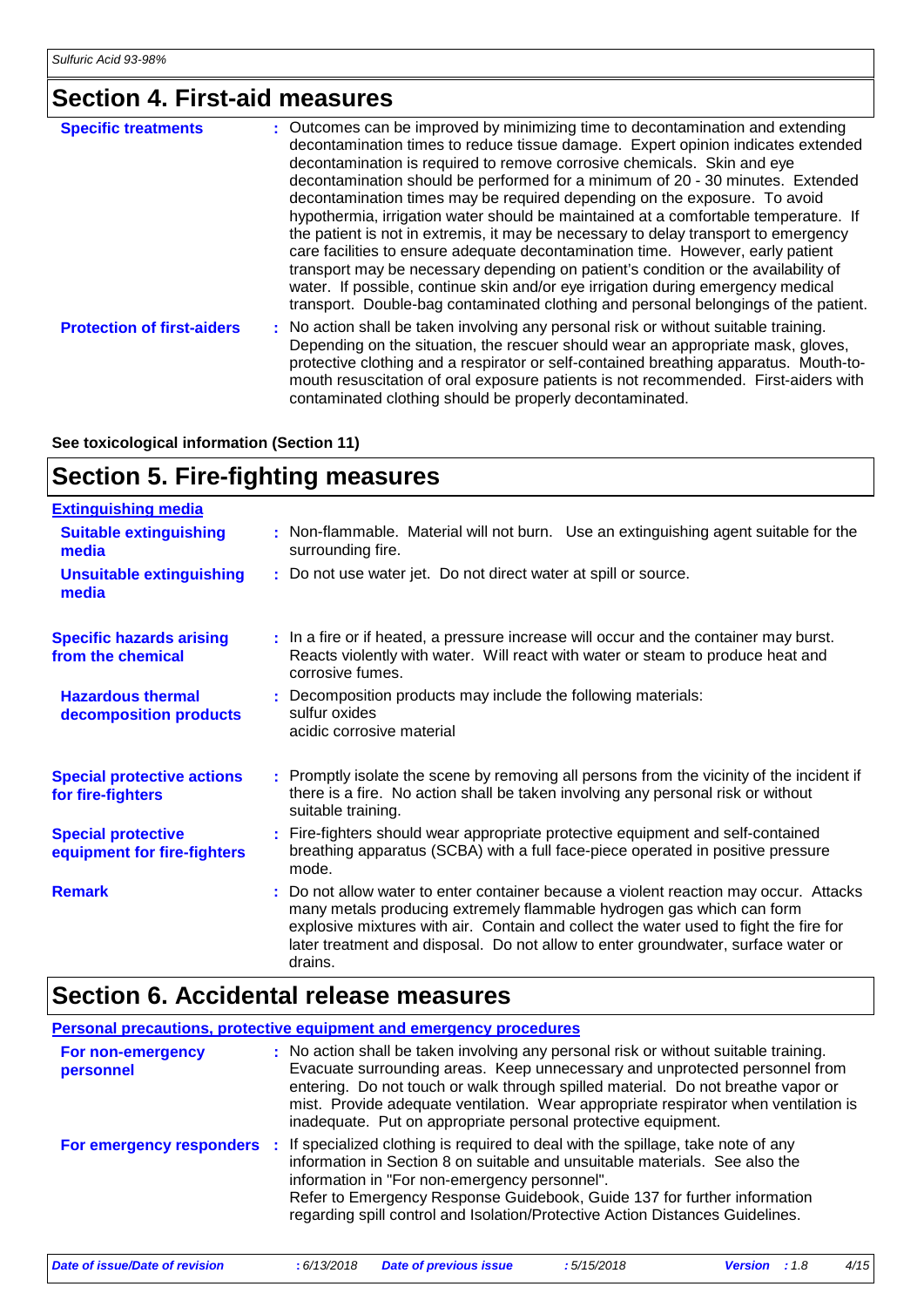### **Section 6. Accidental release measures**

| <b>Environmental precautions</b>                             | : Avoid dispersal of spilled material and runoff and contact with soil, waterways,<br>drains and sewers. Inform the relevant authorities if the product has caused<br>adverse impacts (sewers, waterways, soil or air).                                                                                                                                                                                                                                                                                                                                                                                                                                                                                                                                                                                                                                                                                                                                        |  |
|--------------------------------------------------------------|----------------------------------------------------------------------------------------------------------------------------------------------------------------------------------------------------------------------------------------------------------------------------------------------------------------------------------------------------------------------------------------------------------------------------------------------------------------------------------------------------------------------------------------------------------------------------------------------------------------------------------------------------------------------------------------------------------------------------------------------------------------------------------------------------------------------------------------------------------------------------------------------------------------------------------------------------------------|--|
| <b>Methods and materials for containment and cleaning up</b> |                                                                                                                                                                                                                                                                                                                                                                                                                                                                                                                                                                                                                                                                                                                                                                                                                                                                                                                                                                |  |
| <b>Small spill</b>                                           | : Use suitable protective equipment (section 8). Stop leak if without risk. Move<br>containers from spill area. Neutralize acids by applying basic substances (soda ash<br>or lime) or use an acid spill kit. Dilute with water and mop up if water-soluble.<br>Dispose of via a licensed waste disposal contractor.                                                                                                                                                                                                                                                                                                                                                                                                                                                                                                                                                                                                                                           |  |
| <b>Large spill</b>                                           | : Use suitable protective equipment (section 8). Approach release from upwind. Stop<br>leak if without risk. Prevent entry into sewers, water courses, basements or<br>confined areas. Move containers from spill area. Contain and collect spillage with<br>non-combustible, absorbent material e.g. sand, earth, vermiculite or diatomaceous<br>earth and place in container for disposal according to local regulations (see Section<br>13). The spilled material may be neutralized with sodium carbonate, sodium<br>bicarbonate or sodium hydroxide. Contaminated absorbent material may pose the<br>same hazard as the spilled product. Dispose of via a licensed waste disposal<br>contractor. Note: see Section 1 for emergency contact information and Section 13<br>for waste disposal. Refer to Emergency Response Guidebook, Guide 137 for<br>further information regarding spill control and Isolation/Protective Action Distances<br>Guidelines. |  |

### **Section 7. Handling and storage**

| <b>Precautions for safe handling</b>                                             |                                                                                                                                                                                                                                                                                                                                                                                                                                                                                                                                                                                                                                                                                                                                                                                                                                                                                                                          |
|----------------------------------------------------------------------------------|--------------------------------------------------------------------------------------------------------------------------------------------------------------------------------------------------------------------------------------------------------------------------------------------------------------------------------------------------------------------------------------------------------------------------------------------------------------------------------------------------------------------------------------------------------------------------------------------------------------------------------------------------------------------------------------------------------------------------------------------------------------------------------------------------------------------------------------------------------------------------------------------------------------------------|
| <b>Protective measures</b>                                                       | : Put on appropriate personal protective equipment (see Section 8). Do not get in<br>eyes or on skin or clothing. Do not breathe vapor or mist. Do not ingest. If during<br>normal use the material presents a respiratory hazard, use only with adequate<br>ventilation or wear appropriate respirator. Keep in the original container or an<br>approved alternative made from a compatible material, kept tightly closed when not<br>in use. Keep away from alkalis. Empty containers retain product residue and can<br>be hazardous. Do not reuse container.                                                                                                                                                                                                                                                                                                                                                          |
| <b>Advice on general</b><br>occupational hygiene                                 | : Eating, drinking and smoking should be prohibited in areas where this material is<br>handled, stored and processed. Workers should wash hands and face before<br>eating, drinking and smoking. Remove contaminated clothing and protective<br>equipment before entering eating areas. See also Section 8 for additional<br>information on hygiene measures.                                                                                                                                                                                                                                                                                                                                                                                                                                                                                                                                                            |
| <b>Conditions for safe storage,</b><br>including any<br><b>incompatibilities</b> | : Store in accordance with local regulations. Refer to NFPA 400 Hazardous Materials<br>Code for further information on the safe storage and handling of hazardous<br>materials. Attacks many metals producing extremely flammable hydrogen gas<br>which can form explosive mixtures with air. Contact your sales representative or a<br>metallurgical specialist to ensure compatability with your equipment. Store in<br>original container protected from direct sunlight in a dry, cool and well-ventilated<br>area, away from incompatible materials (see Section 10) and food and drink. Store<br>locked up. Separate from alkalis. Keep container tightly closed and sealed until<br>ready for use. Containers that have been opened must be carefully resealed and<br>kept upright to prevent leakage. Do not store in unlabeled containers. Use<br>appropriate containment to avoid environmental contamination. |

### **Section 8. Exposure controls/personal protection**

**Control parameters Occupational exposure limits**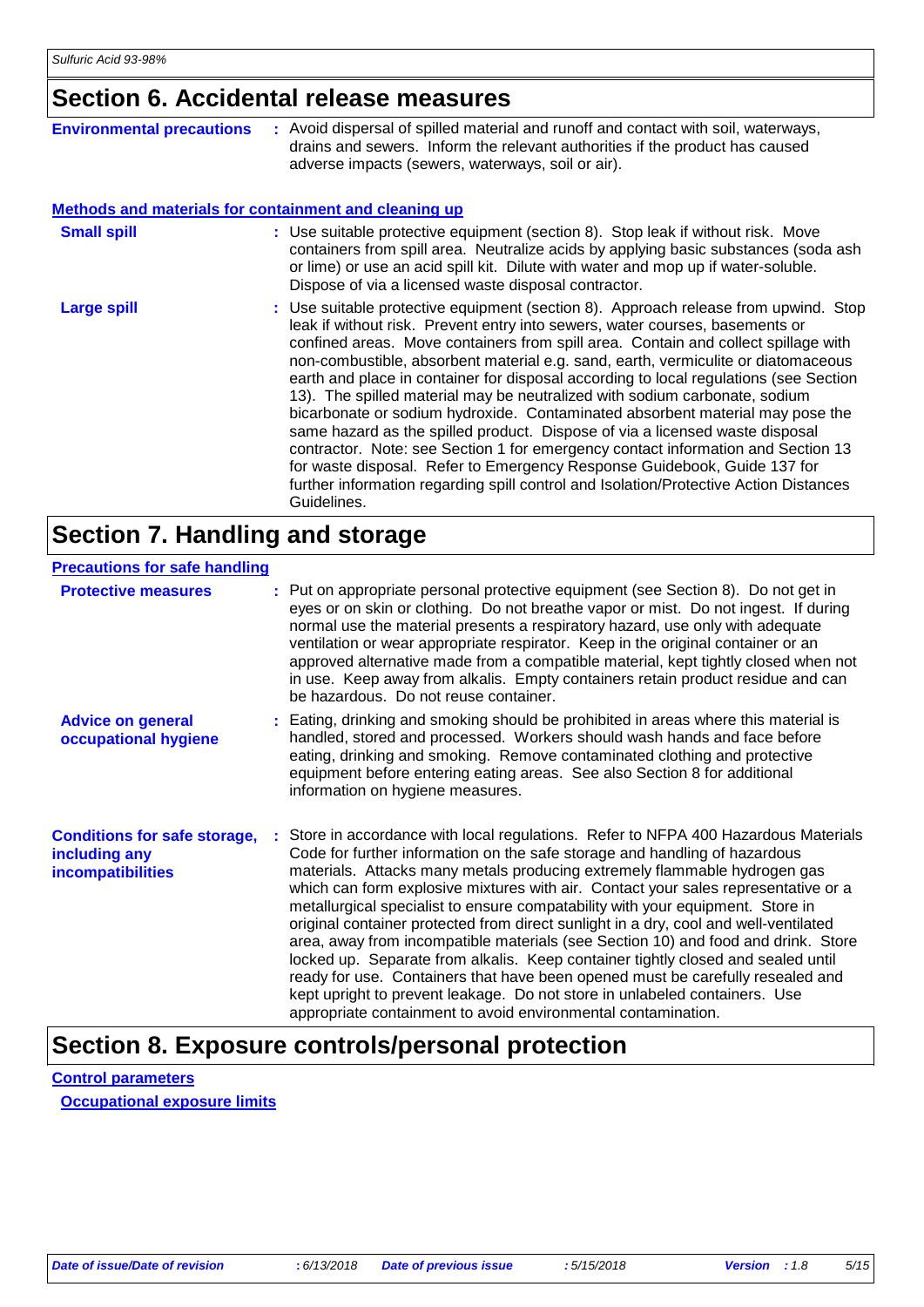# **Section 8. Exposure controls/personal protection**

| <b>Ingredient name</b>                            |                                                                                                                                                                                                                                     | <b>Exposure limits</b>                                                                                                                                                                                                                                                                                                                                                                                                                                                                                                                                                                                            |
|---------------------------------------------------|-------------------------------------------------------------------------------------------------------------------------------------------------------------------------------------------------------------------------------------|-------------------------------------------------------------------------------------------------------------------------------------------------------------------------------------------------------------------------------------------------------------------------------------------------------------------------------------------------------------------------------------------------------------------------------------------------------------------------------------------------------------------------------------------------------------------------------------------------------------------|
| <b>Canadian Regulations:</b><br>Sulfuric acid     |                                                                                                                                                                                                                                     | CA Alberta Provincial (Canada, 4/2009).<br>15 min OEL: 3 mg/m <sup>3</sup> 15 minutes.<br>8 hrs OEL: 1 mg/m <sup>3</sup> 8 hours.<br>CA Ontario Provincial (Canada, 1/2013).<br>TWA: $0.2 \text{ mg/m}^3$ 8 hours.<br>CA Quebec Provincial (Canada, 1/2014).<br>TWAEV: 1 mg/m <sup>3</sup> 8 hours.<br>STEV: 3 mg/m <sup>3</sup> 15 minutes.<br><b>CA British Columbia Provincial (Canada,</b><br>4/2014).<br>TWA: 0.2 mg/m <sup>3</sup> 8 hours. Form: thoracic                                                                                                                                                  |
| <b>U.S. Federal Regulations:</b><br>Sulfuric acid |                                                                                                                                                                                                                                     | OSHA PEL 1989 (United States, 3/1989).<br>TWA: 1 mg/m <sup>3</sup> 8 hours.<br>NIOSH REL (United States, 10/2013).<br>TWA: 1 mg/m <sup>3</sup> 10 hours.<br>ACGIH TLV (United States, 4/2014).<br>TWA: 0.2 mg/m <sup>3</sup> 8 hours. Form: Thoracic<br>fraction<br>OSHA PEL (United States, 2/2013).<br>TWA: 1 mg/m <sup>3</sup> 8 hours.                                                                                                                                                                                                                                                                        |
| Water                                             |                                                                                                                                                                                                                                     | None assigned.                                                                                                                                                                                                                                                                                                                                                                                                                                                                                                                                                                                                    |
| <b>Appropriate engineering</b><br>controls        | airborne contaminants below any recommended or statutory limits.                                                                                                                                                                    | : If user operations generate dust, fumes, gas, vapor or mist, use process enclosures,<br>local exhaust ventilation or other engineering controls to keep worker exposure to                                                                                                                                                                                                                                                                                                                                                                                                                                      |
| <b>Environmental exposure</b><br>controls         | cases, fume scrubbers, filters or engineering modifications to the process<br>equipment will be necessary to reduce emissions to acceptable levels.                                                                                 | Emissions from ventilation or work process equipment should be checked to ensure<br>they comply with the requirements of environmental protection legislation. In some                                                                                                                                                                                                                                                                                                                                                                                                                                            |
| <b>Individual protection measures</b>             |                                                                                                                                                                                                                                     |                                                                                                                                                                                                                                                                                                                                                                                                                                                                                                                                                                                                                   |
| <b>Hygiene measures</b>                           | safety showers are close to the workstation location.                                                                                                                                                                               | Wash hands, forearms and face thoroughly after handling chemical products, before<br>eating, smoking and using the lavatory and at the end of the working period.<br>Appropriate techniques should be used to remove potentially contaminated clothing.<br>Wash contaminated clothing before reusing. Ensure that eyewash stations and                                                                                                                                                                                                                                                                            |
| <b>Eye/face protection</b>                        | required instead.                                                                                                                                                                                                                   | Safety eyewear complying with an approved standard should be used when a risk<br>assessment indicates this is necessary to avoid exposure to liquid splashes, mists,<br>gases or dusts. If contact is possible, the following protection should be worn,<br>unless the assessment indicates a higher degree of protection: chemical splash<br>goggles and/or face shield. If inhalation hazards exist, a full-face respirator may be                                                                                                                                                                              |
| <b>Skin protection</b>                            |                                                                                                                                                                                                                                     |                                                                                                                                                                                                                                                                                                                                                                                                                                                                                                                                                                                                                   |
| <b>Hand protection</b>                            | several substances, the protection time of the gloves cannot be accurately<br>estimated.<br>Viton®, Viton®/butyl rubber<br>1 - 4 hours (breakthrough time): nitrile rubber<br>< 1 hour (breakthrough time): polyvinyl alcohol (PVA) | : Chemical-resistant, impervious gloves complying with an approved standard should<br>be worn at all times when handling chemical products if a risk assessment indicates<br>this is necessary. Considering the parameters specified by the glove manufacturer,<br>check during use that the gloves are still retaining their protective properties. It<br>should be noted that the time to breakthrough for any glove material may be<br>different for different glove manufacturers. In the case of mixtures, consisting of<br>> 8 hours (breakthrough time): butyl rubber, neoprene rubber, polyethylene (PE), |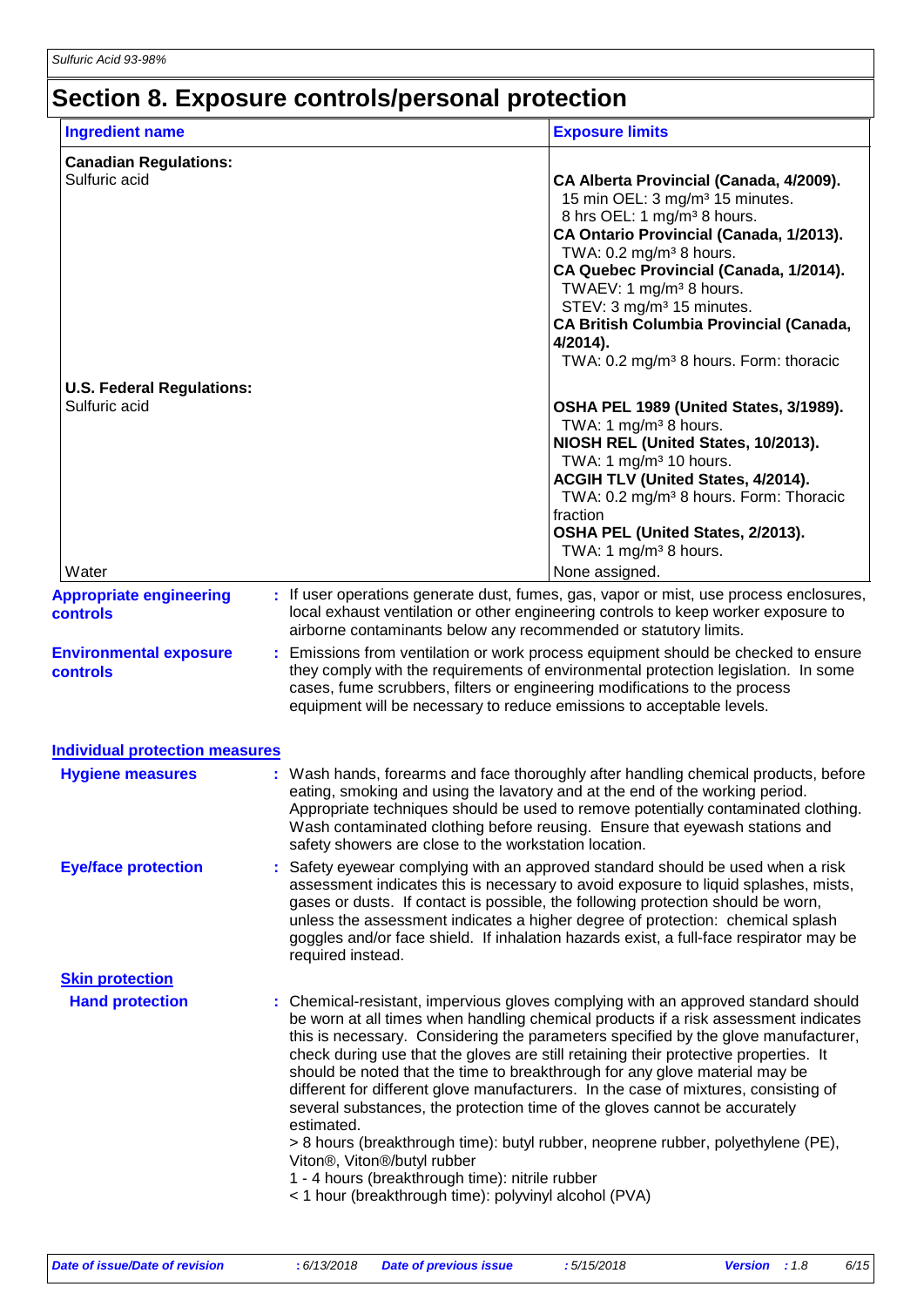## **Section 8. Exposure controls/personal protection**

| <b>Body protection</b>        | : Personal protective equipment for the body should be selected based on the task<br>being performed and the risks involved and should be approved by a specialist<br>before handling this product. Recommended: chemical-resistant protective suit<br>Contact your personal protective equipment manufacturer to verify the compatibility<br>of the equipment for the intended purpose.                                                                                                                                                                                                 |
|-------------------------------|------------------------------------------------------------------------------------------------------------------------------------------------------------------------------------------------------------------------------------------------------------------------------------------------------------------------------------------------------------------------------------------------------------------------------------------------------------------------------------------------------------------------------------------------------------------------------------------|
| <b>Other skin protection</b>  | : Appropriate footwear and any additional skin protection measures should be<br>selected based on the task being performed and the risks involved and should be<br>approved by a specialist before handling this product. Recommended: Impervious<br>rubber safety boots.<br>Contact your personal protective equipment manufacturer to verify the compatibility<br>of the equipment for the intended purpose.                                                                                                                                                                           |
| <b>Respiratory protection</b> | : Based on the hazard and potential for exposure, select a respirator that meets the<br>appropriate standard or certification. Respirators must be used according to a<br>respiratory protection program to ensure proper fitting, training, and other important<br>aspects of use. For U.S. work sites where respiratory protection is required, ensure<br>that a respiratory protection program meeting 29 CFR 1910.134 requirements is in<br>place. Contact your personal protective equipment manufacturer to verify the<br>compatibility of the equipment for the intended purpose. |

### **Section 9. Physical and chemical properties**

| <b>Appearance</b>                                 |                                                                                                                 |
|---------------------------------------------------|-----------------------------------------------------------------------------------------------------------------|
| <b>Physical state</b>                             | : Liquid. [Oily liquid. Hygroscopic.]                                                                           |
| <b>Color</b>                                      | : Yellow or brown.                                                                                              |
| Odor                                              | : Odorless.                                                                                                     |
| <b>Odor threshold</b>                             | : Not available.                                                                                                |
| pH                                                | : 1                                                                                                             |
| <b>Melting point</b>                              | : $10^{\circ}$ C (50 $^{\circ}$ F)                                                                              |
| <b>Boiling point</b>                              | : $290^{\circ}$ C (554 $^{\circ}$ F)                                                                            |
| <b>Flash point</b>                                | [Product does not sustain combustion.]                                                                          |
| <b>Evaporation rate</b>                           | : Not available.                                                                                                |
| <b>Flammability (solid, gas)</b>                  | : Attacks many metals producing extremely flammable hydrogen gas which can form<br>explosive mixtures with air. |
| Lower and upper explosive<br>(flammable) limits   | : Not available.                                                                                                |
| <b>Vapor pressure</b>                             | : 0 kPa (0 mm Hg) [room temperature]                                                                            |
| <b>Vapor density</b>                              | : $3.4$ [Air = 1]                                                                                               |
| <b>Relative density</b>                           | : 1.84                                                                                                          |
| <b>Solubility</b>                                 | : Easily soluble in the following materials: cold water and hot water.                                          |
| <b>Partition coefficient: n-</b><br>octanol/water | : Not available.                                                                                                |
| <b>Auto-ignition temperature</b>                  | : Not available.                                                                                                |
| <b>Decomposition temperature</b>                  | : $340^{\circ}$ C (644 $^{\circ}$ F)                                                                            |
| <b>Viscosity</b>                                  | : Not available.                                                                                                |

### **Section 10. Stability and reactivity**

| <b>Reactivity</b>                            | : Reacts violently when water is added to this product. Reacts violently with bases.<br>Attacks many metals producing extremely flammable hydrogen gas which can form<br>explosive mixtures with air. |
|----------------------------------------------|-------------------------------------------------------------------------------------------------------------------------------------------------------------------------------------------------------|
| <b>Chemical stability</b>                    | : The product is stable.                                                                                                                                                                              |
| <b>Possibility of hazardous</b><br>reactions | : Under normal conditions of storage and use, hazardous reactions will not occur.                                                                                                                     |

*Date of issue/Date of revision* **:** *6/13/2018 Date of previous issue : 5/15/2018 Version : 1.8 7/15*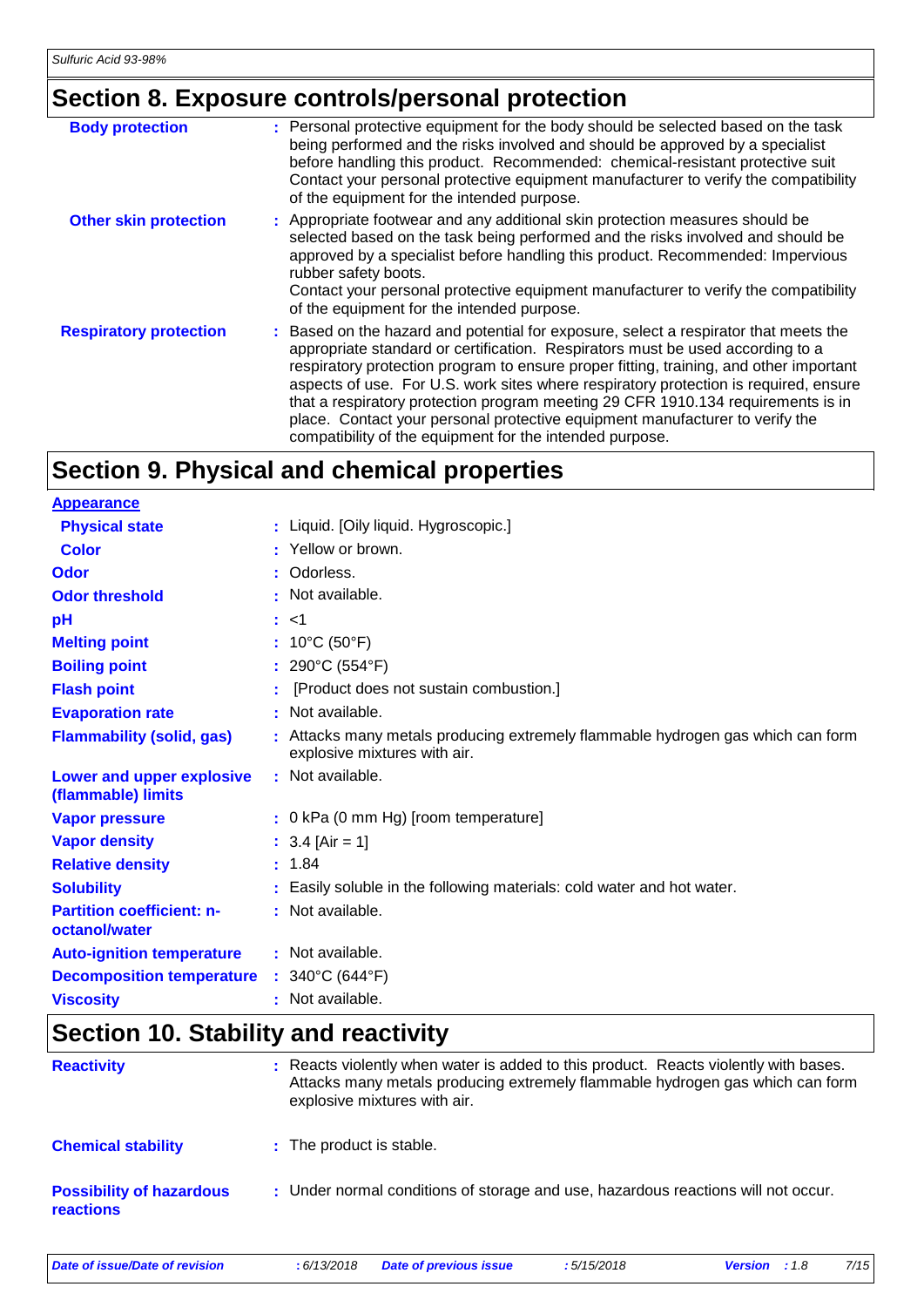### **Section 10. Stability and reactivity**

| <b>Conditions to avoid</b>     | : Sulfuric acid reacts violently with water or alcohol, liberating large amounts of heat;<br>ALWAYS ADD ACID TO WATER OR OTHER DILUENT. Extremely reactive and<br>incompatible with reducing agents, organic materials, metals, alkalis, moisture.<br>Highly reactive with combustible materials. Slightly reactive with oxidizing agents.                                |
|--------------------------------|---------------------------------------------------------------------------------------------------------------------------------------------------------------------------------------------------------------------------------------------------------------------------------------------------------------------------------------------------------------------------|
| <b>Incompatible materials</b>  | : Attacks many metals producing extremely flammable hydrogen gas which can form<br>explosive mixtures with air.<br>Reactive or incompatible with the following materials:<br>alkalis<br>reducing agents<br>organic materials<br>metals or alloys<br>water Contact your sales representative or a metallurgical specialist to ensure<br>compatability with your equipment. |
| <b>Hazardous decomposition</b> | : Under normal conditions of storage and use, hazardous decomposition products                                                                                                                                                                                                                                                                                            |

**products**

Under normal conditions of storage and use, hazardous decomposition products should not be produced.

### **Section 11. Toxicological information**

#### **Information on toxicological effects**

#### **Acute toxicity**

| <b>Product/ingredient name</b> | <b>Result</b> | <b>Species</b> | <b>Dose</b> | <u>  Exposure</u> |
|--------------------------------|---------------|----------------|-------------|-------------------|
| Sulfuric acid                  | LD50 Oral     | Rat            | 2140 mg/kg  |                   |
| Water                          | LD50 Oral     | Rat            | $>90$ g/kg  |                   |

#### **Conclusion/Summary :** Corrosive liquid.

#### **Irritation/Corrosion**

| <b>Product/ingredient name</b> | <b>Result</b>                          | <b>Species</b>   | <b>Score</b> | <b>Exposure</b>                  | <b>Observation</b> |
|--------------------------------|----------------------------------------|------------------|--------------|----------------------------------|--------------------|
| Sulfuric acid                  | Eyes - Corrosive<br>  Eyes - Corrosive | Rabbit<br>Rabbit |              | 250<br>Micrograms<br>0.5 minutes |                    |
|                                |                                        |                  |              | 5 milligrams                     |                    |

| <b>Conclusion/Summary</b> |  |  |  |
|---------------------------|--|--|--|
|                           |  |  |  |

- **Skin** : Corrosive to the skin.
- **Eyes :** Corrosive to eyes.
- 
- 
- 
- 
- 
- 
- Respiratory : Inhalation of the spray or mist may produce severe irritation of respiratory tract, characterized by coughing, choking or shortness of breath.

#### **Sensitization**

Not available.

**Conclusion/Summary**

**Skin** : No known significant effects or critical hazards.

**Respiratory :** No known significant effects or critical hazards.

#### **Mutagenicity**

| <b>Product/ingredient name</b> | <b>Test</b>                                        | <b>Experiment</b>                                                                        | <b>Result</b> |
|--------------------------------|----------------------------------------------------|------------------------------------------------------------------------------------------|---------------|
| l Sulfuric acid                | OECD 471 Bacterial<br><b>Reverse Mutation Test</b> | Experiment: In vitro<br>  Subject: Bacteria<br>Metabolic activation: With and<br>without | Negative      |
| Construction IQ conservative   | . Not mutagonia in Amaa toot                       |                                                                                          |               |

#### **Conclusion/Summary :** Not mutagenic in Ames test.

#### **Carcinogenicity**

Not available.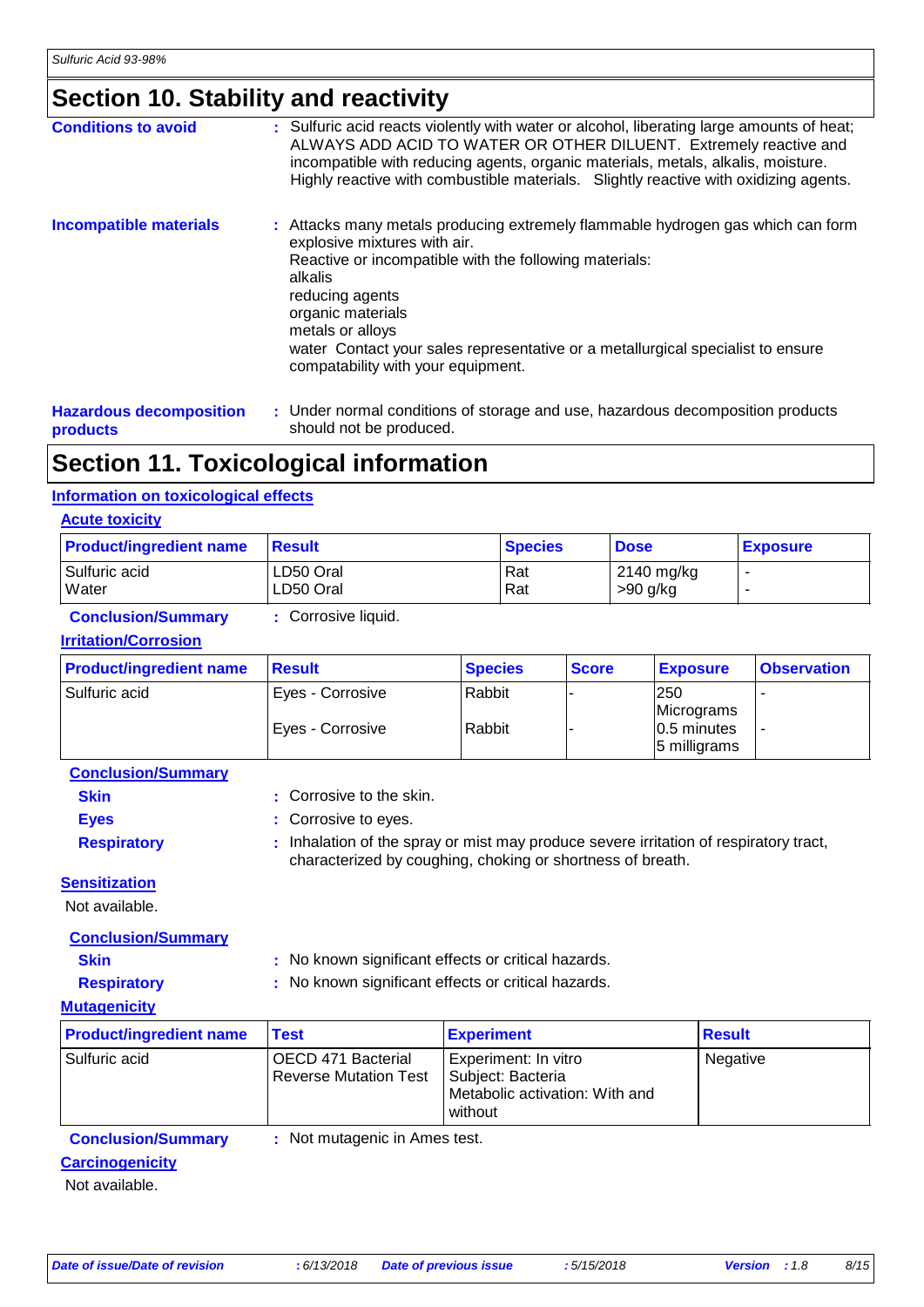### **Section 11. Toxicological information**

| <b>Conclusion/Summary</b> | : The U.S. National Toxicology Program has concluded that occupational exposure to<br>strong inorganic acid mists containing sulfuric acid are carcinogenic.                                                                                                                                                                                                                                                                                                            |
|---------------------------|-------------------------------------------------------------------------------------------------------------------------------------------------------------------------------------------------------------------------------------------------------------------------------------------------------------------------------------------------------------------------------------------------------------------------------------------------------------------------|
|                           | Epidemiological studies of workers chronically exposed to sulfuric acid have<br>suggested increased risk for upper respiratory cancers, especially laryngeal cancer.                                                                                                                                                                                                                                                                                                    |
|                           | The International Agency for Research in Cancer and NTP has concluded that<br>occupational exposure to strong inorganic acid mists containing sulfuric acid is<br>carcinogenic to man, however, sulfuric acid itself is not considered a confirmed<br>human carcinogen at this time. The epidemiological studies which provided the                                                                                                                                     |
|                           | basis for the IARC and NTP assessments were confounded by exposure to alkyl<br>sulfates (known animal carcinogens), other chemicals, and smoking. Based on the<br>evidence from all human and animal studies, no definative relationship has been<br>shown between increased risk of respiratory tract cancer and sulfuric acid alone.<br>Sulfuric acid can react with other substances to form mutagenic and possibly<br>carcinogenic products such as alkyl sulfates. |

#### **Reproductive toxicity**

| <b>Product/ingredient name</b> | <b>Maternal</b><br><b>toxicity</b> | <b>Fertility</b> | Development Species<br>toxin |                 | <b>Dose</b>    | <b>Exposure</b> |
|--------------------------------|------------------------------------|------------------|------------------------------|-----------------|----------------|-----------------|
| Sulfuric acid                  | Negative                           | Negative         | Negative                     | Rabbit - Female | $Inhalation$ - |                 |

**Conclusion/Summary :** No known significant effects or critical hazards.

#### **Teratogenicity**

| <b>Product/ingredient name</b> | <b>∃Result</b>        | <b>Species</b>  | <b>Dose</b> | <b>Exposure</b> |
|--------------------------------|-----------------------|-----------------|-------------|-----------------|
| Sulfuric acid                  | Negative - Inhalation | Rabbit - Female |             |                 |

**Conclusion/Summary :** No known significant effects or critical hazards.

#### **Specific target organ toxicity (single exposure)**

| <b>Name</b>   | <b>Category</b> | <b>Route of</b><br><b>exposure</b> | <b>Target organs</b>            |
|---------------|-----------------|------------------------------------|---------------------------------|
| Sulfuric acid | Category 3      | Not applicable.                    | Respiratory tract<br>irritation |

**Specific target organ toxicity (repeated exposure)**

Not available.

#### **Aspiration hazard**

Not available.

#### **Information on the likely routes of exposure :** Skin contact Inhalation

**Potential acute health effects**

| <b>Eye contact</b> |  | : Causes serious eye damage. Corrosive to eyes on contact. |
|--------------------|--|------------------------------------------------------------|
|                    |  |                                                            |

| <b>Inhalation</b> | May cause slight transient irritation. May cause breathing difficulties. |  |
|-------------------|--------------------------------------------------------------------------|--|
|                   |                                                                          |  |

- **Skin contact** : Causes severe burns. Corrosive to the skin.
- **Ingestion :** Corrosive to the digestive tract. May cause burns to the mouth, throat and stomach.

| <b>Eye contact</b> | : Adverse symptoms may include the following:<br>pain<br>watering<br>redness                                                                                                                                                                  |
|--------------------|-----------------------------------------------------------------------------------------------------------------------------------------------------------------------------------------------------------------------------------------------|
| <b>Inhalation</b>  | : Adverse symptoms may include the following:<br>Exposure to airborne concentrations above statutory or recommended exposure<br>limits may cause irritation of the nose, throat and lungs.<br>coughing<br>wheezing and breathing difficulties |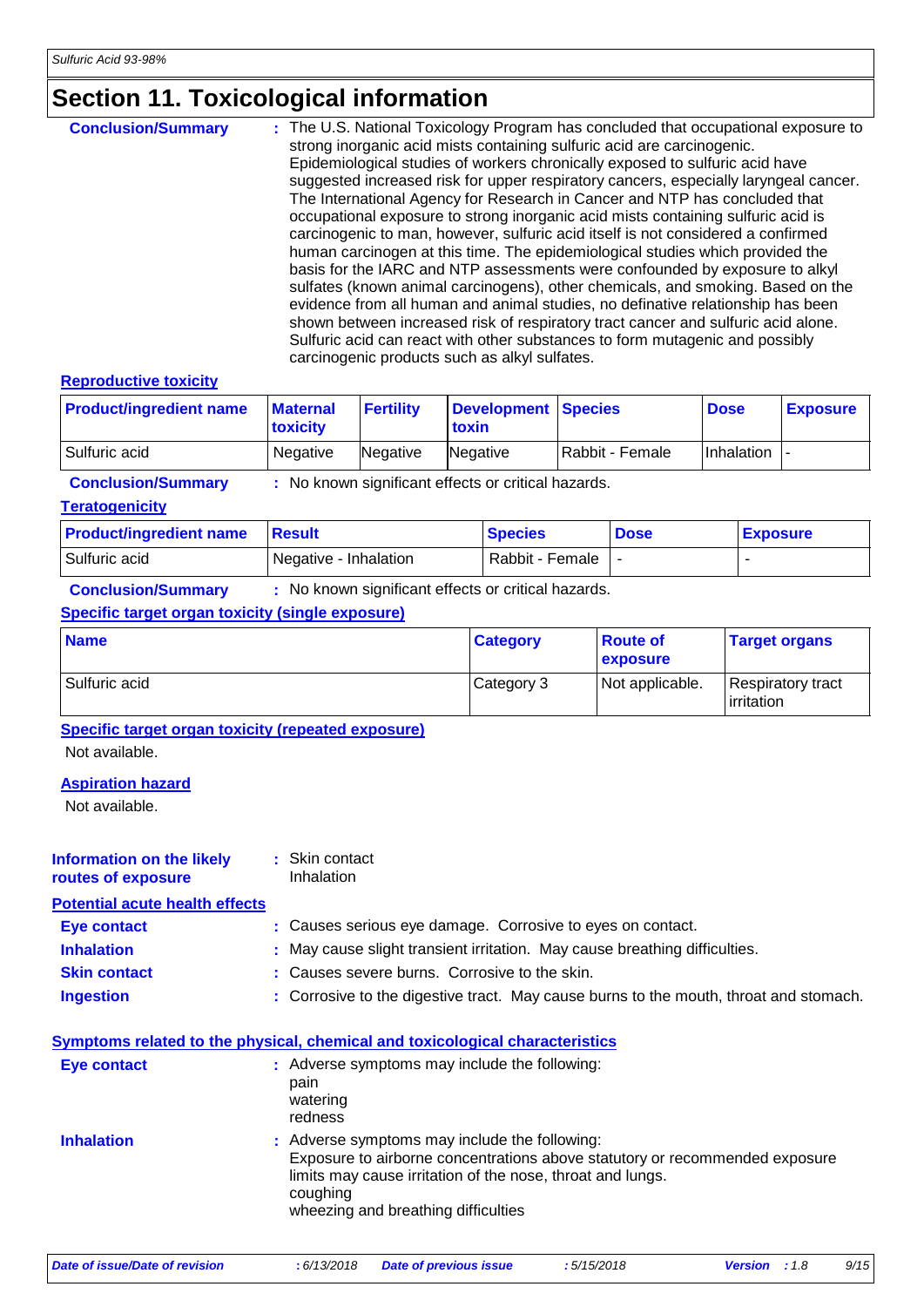## **Section 11. Toxicological information**

| <b>Skin contact</b> | : Adverse symptoms may include the following:<br>pain or irritation<br>redness<br>blistering may occur                  |
|---------------------|-------------------------------------------------------------------------------------------------------------------------|
| <b>Ingestion</b>    | : Adverse symptoms may include the following:<br>throat and stomach pain<br>difficulty swallowing<br>nausea or vomiting |

|                                              | Delayed and immediate effects and also chronic effects from short and long term exposure                                                                                                                |
|----------------------------------------------|---------------------------------------------------------------------------------------------------------------------------------------------------------------------------------------------------------|
| <b>Short term exposure</b>                   |                                                                                                                                                                                                         |
| <b>Potential immediate</b><br><b>effects</b> | $:$ See above                                                                                                                                                                                           |
| <b>Potential delayed effects</b>             | : See above                                                                                                                                                                                             |
| Long term exposure                           |                                                                                                                                                                                                         |
| <b>Potential immediate</b><br><b>effects</b> | $:$ See above                                                                                                                                                                                           |
| <b>Potential delayed effects</b>             | : See below.                                                                                                                                                                                            |
| <b>Potential chronic health effects</b>      |                                                                                                                                                                                                         |
| <b>Conclusion/Summary</b>                    | : Repeated or prolonged overexposure may result in chronic health effects. Adverse<br>effects are typically the result of acute overexposure. These effects may be long<br>term or permanent in nature. |
| <b>General</b>                               | : See above                                                                                                                                                                                             |
| <b>Carcinogenicity</b>                       | : Limited evidence of a carcinogenic effect.                                                                                                                                                            |
| <b>Mutagenicity</b>                          | : No known significant effects or critical hazards.                                                                                                                                                     |
| <b>Teratogenicity</b>                        | : No known significant effects or critical hazards.                                                                                                                                                     |
| <b>Developmental effects</b>                 | : No known significant effects or critical hazards.                                                                                                                                                     |
| <b>Fertility effects</b>                     | : No known significant effects or critical hazards.                                                                                                                                                     |

## **Section 12. Ecological information**

| <b>Toxicity</b>                |                                                                      |                                            |                 |
|--------------------------------|----------------------------------------------------------------------|--------------------------------------------|-----------------|
| <b>Product/ingredient name</b> | <b>Result</b>                                                        | <b>Species</b>                             | <b>Exposure</b> |
| Sulfuric acid                  | Acute LC50 42500 µg/l Marine water                                   | Crustaceans - Pandalus<br>montagui - Adult | 48 hours        |
|                                | Acute LC50 70000 to 80000 µg/l<br>Marine water                       | Crustaceans - Crangon crangon<br>- Adult   | 48 hours        |
|                                | Acute LC50 42000 µg/l Fresh water                                    | Fish - Gambusia affinis - Adult            | 96 hours        |
| <b>Conclusion/Summary</b>      | : May be harmful to the environment if released in large quantities. |                                            |                 |

#### **Persistence and degradability**

Not available.

#### **Bioaccumulative potential**

| <b>Product/ingredient name</b> | $\mathsf{LogP}_\mathsf{ow}$ | <b>BCF</b> | <b>Potential</b> |
|--------------------------------|-----------------------------|------------|------------------|
| Water                          | $-1.38$                     |            | low              |

| <b>Mobility in soil</b>                                 |                                                     |
|---------------------------------------------------------|-----------------------------------------------------|
| <b>Soil/water partition</b><br><b>coefficient (Koc)</b> | : Not available.                                    |
| <b>Other adverse effects</b>                            | : No known significant effects or critical hazards. |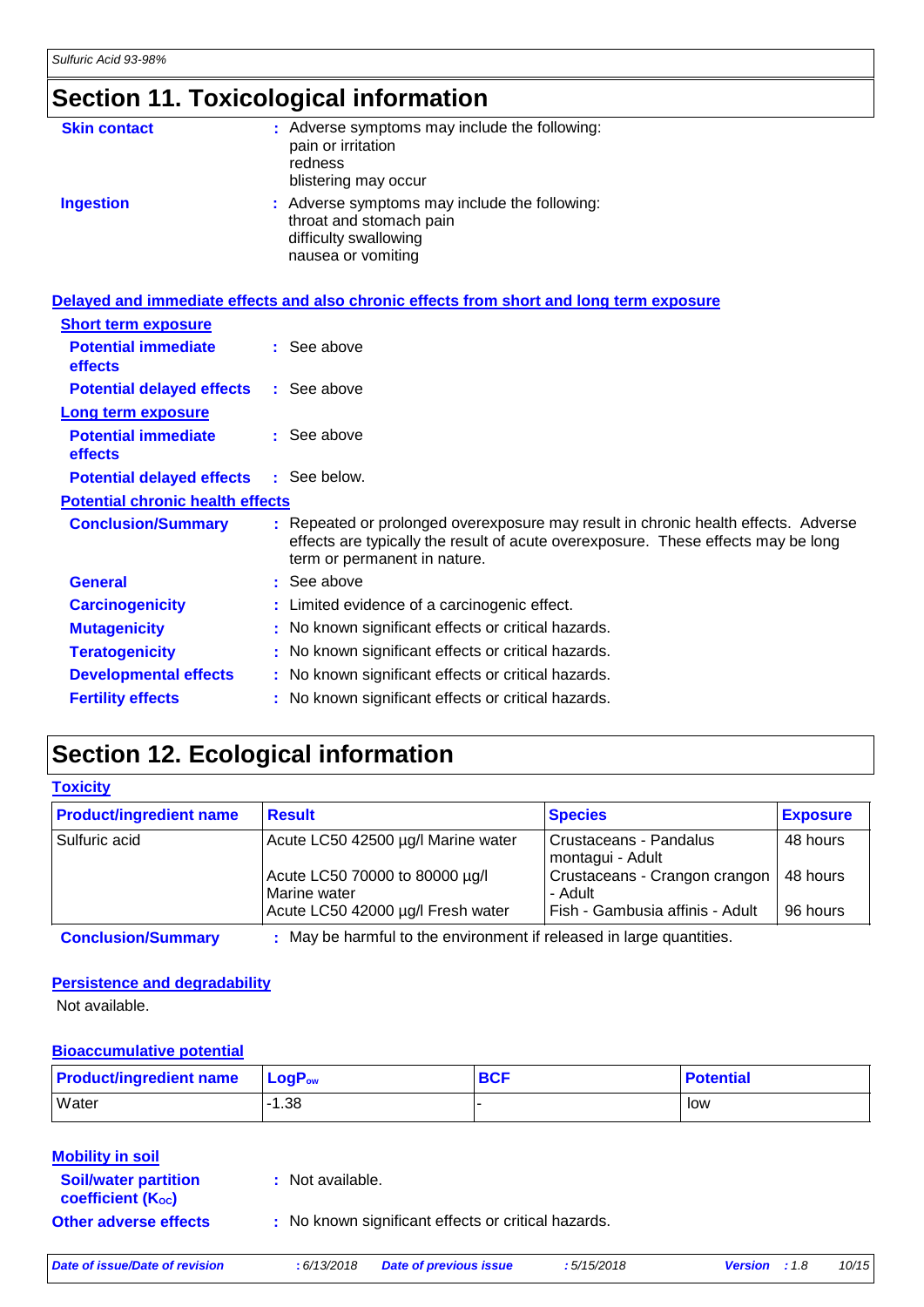### **Section 12. Ecological information**

### **Section 13. Disposal considerations**

#### **Disposal methods :**

Ŀ

The generation of waste should be avoided or minimized wherever possible. Disposal of this product, solutions and any by-products should at all times comply with the requirements of environmental protection and waste disposal legislation and any regional local authority requirements. This material and its container must be disposed of in a safe way. Empty containers or liners may retain some product residues. Care should be taken when handling emptied containers that have not been cleaned or rinsed out. Dispose of surplus and non-recyclable products via a licensed waste disposal contractor. Avoid dispersal of spilled material and runoff and contact with soil, waterways, drains and sewers. Waste should not be disposed of untreated to the sewer unless fully compliant with the requirements of all authorities with jurisdiction.

|                                         | <b>TDG</b><br><b>Classification</b>                                                                                                                                                                          | <b>DOT</b><br><b>Classification</b>                                                                                                                                                                                                                                                                                                                                                     | <b>Mexico</b><br><b>Classification</b> | <b>IMDG</b>                                                 | <b>IATA</b>                                                 |
|-----------------------------------------|--------------------------------------------------------------------------------------------------------------------------------------------------------------------------------------------------------------|-----------------------------------------------------------------------------------------------------------------------------------------------------------------------------------------------------------------------------------------------------------------------------------------------------------------------------------------------------------------------------------------|----------------------------------------|-------------------------------------------------------------|-------------------------------------------------------------|
| <b>UN number</b>                        | 1830                                                                                                                                                                                                         | 1830                                                                                                                                                                                                                                                                                                                                                                                    | 1830                                   | 1830                                                        | 1830                                                        |
| <b>UN proper</b><br>shipping name       | Sulphuric acid<br>(sulfuric acid)                                                                                                                                                                            | Sulphuric acid<br>(sulfuric acid)                                                                                                                                                                                                                                                                                                                                                       | Sulphuric acid<br>(sulfuric acid)      | Sulfuric acid with<br>more than 51%<br>acid (sulfuric acid) | Sulfuric acid with<br>more than 51%<br>acid (sulfuric acid) |
| <b>Transport</b><br>hazard class(es)    | 8                                                                                                                                                                                                            | 8                                                                                                                                                                                                                                                                                                                                                                                       | 8                                      | 8                                                           | 8                                                           |
| <b>Packing group</b>                    | $\mathop{\rm II}\nolimits$                                                                                                                                                                                   | $\ensuremath{\mathsf{II}}$                                                                                                                                                                                                                                                                                                                                                              | $\ensuremath{\mathsf{II}}$             | Ш                                                           | $\ensuremath{\mathsf{II}}$                                  |
| <b>Environmental</b><br>hazards         | No.                                                                                                                                                                                                          | No.                                                                                                                                                                                                                                                                                                                                                                                     | No.                                    | No.                                                         | No.                                                         |
| <b>Additional</b><br><b>information</b> | <b>ERAP Index</b><br>3000<br>Passenger<br><b>Carrying Road or</b><br>Rail Index<br>Classification per<br>the current<br>revision,<br>Transportation of<br>Dangerous Goods<br>Regulation, Part 2,<br>Sec 2.1. | <b>Reportable</b><br>quantity<br>1000 lbs / 454 kg<br>[65.182 gal / 246.<br>74 L]<br>Packages of less<br>than the<br>reportable<br>quantity are not<br>subject to<br>Hazmat<br>transportation<br>requirements.<br><b>Packaging</b><br>instruction<br>Passenger<br>aircraft<br>Quantity limitation:<br>1 <sub>L</sub><br>Cargo aircraft<br>Quantity limitation:<br>30L<br><b>Special</b> | $\overline{\phantom{a}}$               |                                                             |                                                             |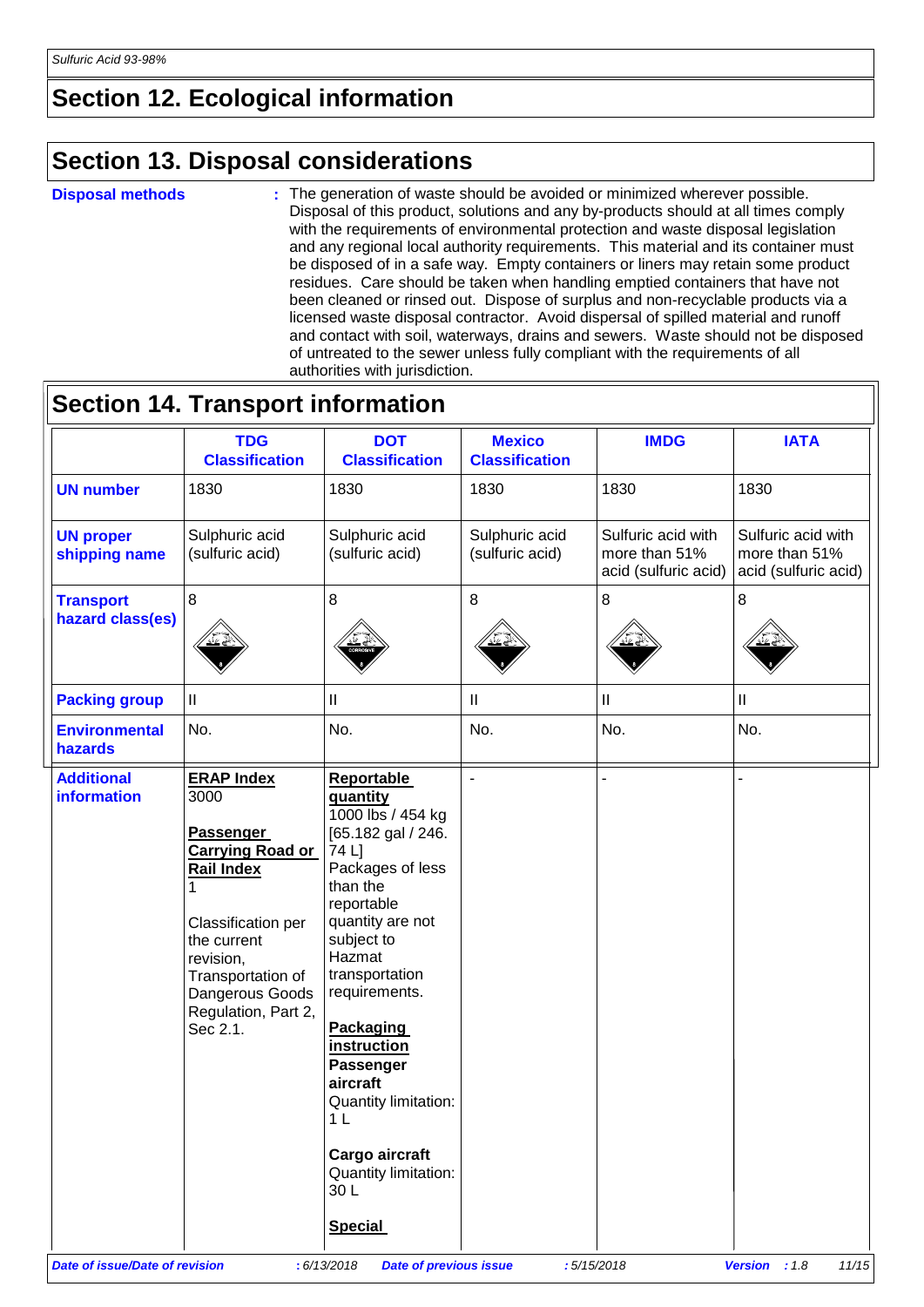### **Section 14. Transport information**

|  | provisions        |  |  |
|--|-------------------|--|--|
|  | A3, A7, B2, B15,  |  |  |
|  | IB2, N6, N34, T8, |  |  |
|  | TP <sub>2</sub>   |  |  |
|  |                   |  |  |

**Special precautions for user** : Transport within user's premises: always transport in closed containers that are upright and secure. Ensure that persons transporting the product know what to do in the event of an accident or spillage.

**Transport in bulk according to Annex II of MARPOL and the IBC Code :** Not available.

### **Section 15. Regulatory information**

#### **Canadian lists**

#### **Canadian NPRI** : The following components are listed: Sulphuric acid

**CEPA Toxic substances :** None of the components are listed.

**Canada inventory :** All components are listed or exempted.

**International regulations**

**Chemical Weapon Convention List Schedules I, II & III Chemicals** Not listed.

**Montreal Protocol (Annexes A, B, C, E)**

Not listed.

**Stockholm Convention on Persistent Organic Pollutants** Not listed.

#### **Rotterdam Convention on Prior Informed Consent (PIC)** Not listed.

**UNECE Aarhus Protocol on POPs and Heavy Metals**

Not listed.

#### **Inventory list**

| Date of issue/Date of revision                                                    |     | : 6/13/2018<br><b>Date of previous issue</b><br>:5/15/2018  | <b>Version</b> | : 1.8 | 12/15 |  |
|-----------------------------------------------------------------------------------|-----|-------------------------------------------------------------|----------------|-------|-------|--|
| <b>Clean Air Act Section 602</b><br><b>Class I Substances</b>                     |     | : Not listed                                                |                |       |       |  |
| <b>Clean Air Act Section 112</b><br>(b) Hazardous Air<br><b>Pollutants (HAPS)</b> |     | : Not listed                                                |                |       |       |  |
|                                                                                   |     | Clean Water Act (CWA) 311: Sulfuric acid                    |                |       |       |  |
|                                                                                   |     | TSCA 8(b) inventory: All components are listed or exempted. |                |       |       |  |
| <b>U.S. Federal Regulations:</b>                                                  |     | : TSCA 8(a) CDR Exempt/Partial exemption: Not determined    |                |       |       |  |
| <b>Turkey</b>                                                                     | -11 | Not determined.                                             |                |       |       |  |
| <b>Taiwan</b>                                                                     |     | All components are listed or exempted.                      |                |       |       |  |
| <b>Republic of Korea</b>                                                          |     | : All components are listed or exempted.                    |                |       |       |  |
| <b>Philippines</b>                                                                |     | : All components are listed or exempted.                    |                |       |       |  |
| <b>New Zealand</b>                                                                |     | : All components are listed or exempted.                    |                |       |       |  |
| <b>Malaysia</b>                                                                   |     | : All components are listed or exempted.                    |                |       |       |  |
| <b>Japan</b>                                                                      |     | : All components are listed or exempted.                    |                |       |       |  |
| <b>Europe</b>                                                                     |     | : All components are listed or exempted.                    |                |       |       |  |
| <b>China</b>                                                                      |     | : All components are listed or exempted.                    |                |       |       |  |
| <b>Australia</b>                                                                  |     | : All components are listed or exempted.                    |                |       |       |  |
|                                                                                   |     |                                                             |                |       |       |  |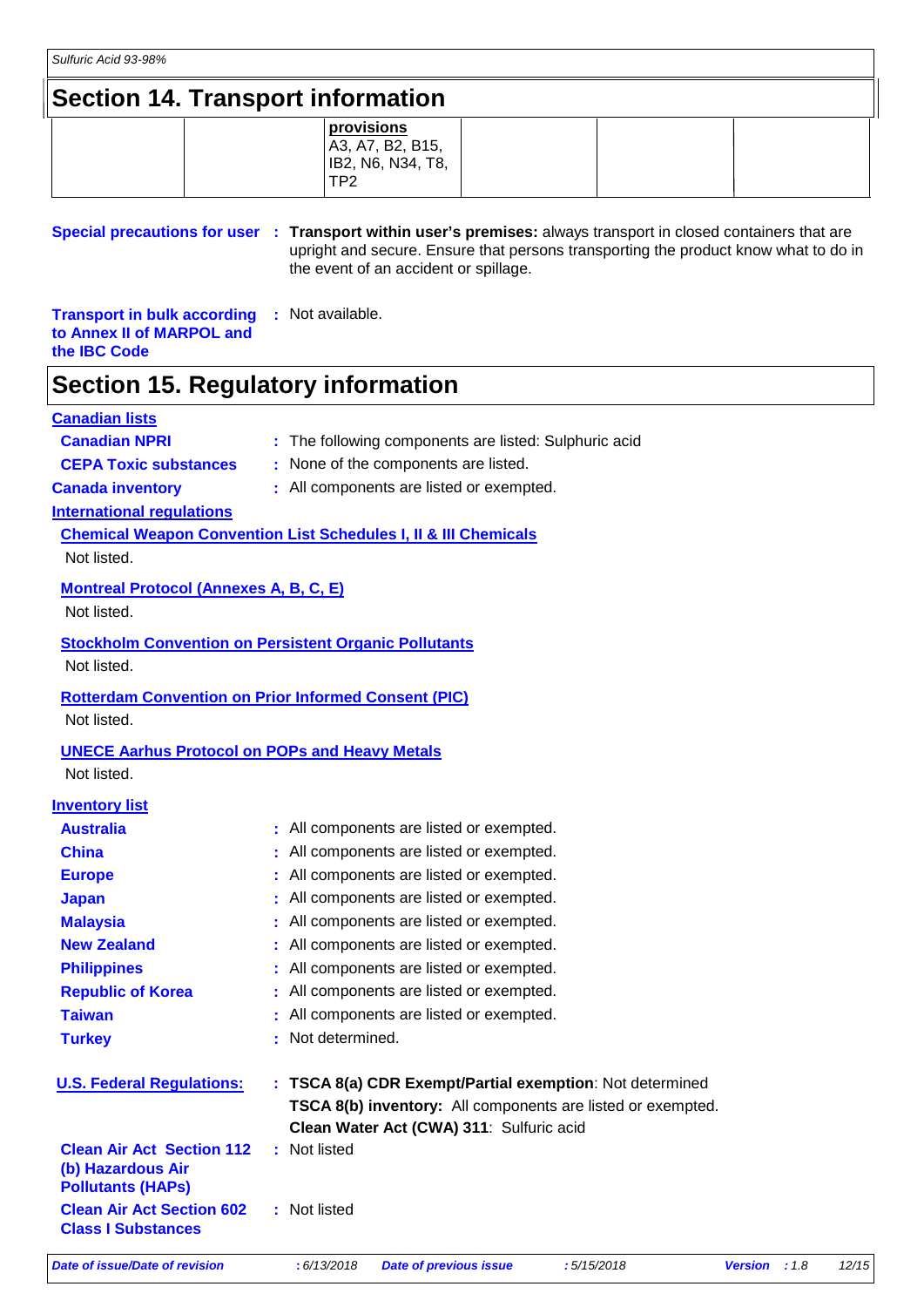### **Section 15. Regulatory information**

| <b>Clean Air Act Section 602</b><br><b>Class II Substances</b> | : Not listed |
|----------------------------------------------------------------|--------------|
| <b>DEA List I Chemicals</b><br><b>(Precursor Chemicals)</b>    | : Not listed |
| <b>DEA List II Chemicals</b><br><b>(Essential Chemicals)</b>   | : Listed     |

**SARA 302/304 Composition/information on ingredients**

|               |               |            | <b>SARA 302 TPQ</b> |           | <b>SARA 304 RQ</b> |           |
|---------------|---------------|------------|---------------------|-----------|--------------------|-----------|
| <b>Name</b>   | $\frac{9}{6}$ | <b>EHS</b> | (lbs)               | (gallons) | (lbs)              | (gallons) |
| Sulfuric acid | $ 93 - 98$    | Yes.       | 1000                | 66.3      | 1000               | 66.3      |

**SARA 311/312**

**SARA 304 RQ :** 1000 lbs / 454 kg [65.2 gal / 246.7 L]

**Classification :** Immediate (acute) health hazard

Delayed (chronic) health hazard.

#### **Composition/information on ingredients**

| <b>Name</b>   | $\frac{9}{6}$ | <b>Fire</b> | <b>Sudden</b><br><b>hazard release of</b><br><b>pressure</b> | Reactive | <b>Immediate</b><br>(acute)<br>health<br>hazard | <b>Delayed</b><br>(chronic)<br>health<br>hazard. |
|---------------|---------------|-------------|--------------------------------------------------------------|----------|-------------------------------------------------|--------------------------------------------------|
| Sulfuric acid | $93 - 98$     | No.         | No.                                                          | No.      | Yes.                                            | Yes.                                             |

#### **SARA 313**

|                                           | <b>Product name</b>  | <b>CAS number</b> | $\frac{9}{6}$ |
|-------------------------------------------|----------------------|-------------------|---------------|
| <b>Form R - Reporting</b><br>requirements | Sulfuric acid 93-98% | 7664-93-9         | $93 - 98$     |
| <b>Supplier notification</b>              | Sulfuric acid 93-98% | 7664-93-9         | $93 - 98$     |

SARA 313 notifications must not be detached from the SDS and any copying and redistribution of the SDS shall include copying and redistribution of the notice attached to copies of the SDS subsequently redistributed.

#### **State regulations**

| <b>Massachusetts</b>       | : The following components are listed: Sulfuric acid                                             |
|----------------------------|--------------------------------------------------------------------------------------------------|
| <b>New York</b>            | : The following components are listed: Sulfuric acid                                             |
| <b>New Jersey</b>          | : The following components are listed: Sulfuric acid; Dihydrogen sulfate                         |
| <b>Pennsylvania</b>        | : The following components are listed: Sulfuric acid                                             |
| <b>California Prop. 65</b> | : WARNING: This product contains a chemical known to the State of California to<br>cause cancer. |
|                            |                                                                                                  |

| <b>Ingredient name</b>                                  | <b>Cancer</b> |     | <b>Reproductive No significant risk</b><br>level | <b>Maximum</b><br>acceptable dosage<br>level |
|---------------------------------------------------------|---------------|-----|--------------------------------------------------|----------------------------------------------|
| Strong inorganic acid mists containing<br>sulfuric acid | Yes.          | No. | No.                                              | No.                                          |

### **Section 16. Other information**

#### **History Date of issue/Date of revision**

**:** 6/13/2018

**Date of previous issue :** 5/15/2018

**Version :** 1.8

**Indicates information that has changed from previously issued version.**

| Date of issue/Date of revision | : 6/13/2018 | <b>Date of previous issue</b> | :5/15/2018 |
|--------------------------------|-------------|-------------------------------|------------|
|                                |             |                               |            |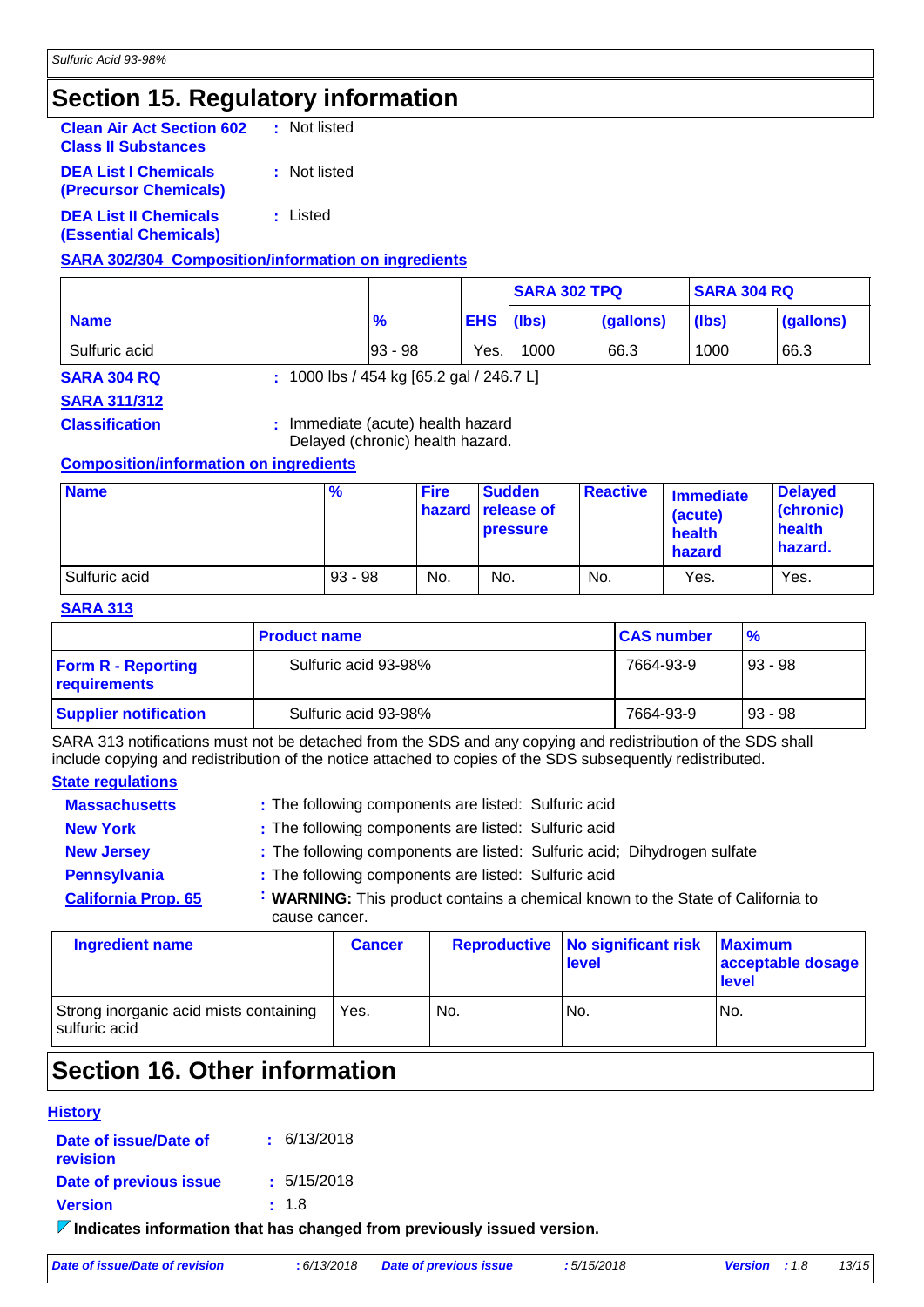## **Section 16. Other information**

| <b>Key to abbreviations</b> | $:$ ATE = Acute Toxicity Estimate<br>BCF = Bioconcentration Factor<br>GHS = Globally Harmonized System of Classification and Labelling of Chemicals<br>IATA = International Air Transport Association<br>IBC = Intermediate Bulk Container<br>IMDG = International Maritime Dangerous Goods<br>LogPow = logarithm of the octanol/water partition coefficient<br>MARPOL = International Convention for the Prevention of Pollution From Ships,<br>1973 as modified by the Protocol of 1978. ("Marpol" = marine pollution)<br>$UN = United Nations$ |
|-----------------------------|---------------------------------------------------------------------------------------------------------------------------------------------------------------------------------------------------------------------------------------------------------------------------------------------------------------------------------------------------------------------------------------------------------------------------------------------------------------------------------------------------------------------------------------------------|
|                             | $HPR = \text{Hazardous Products Requirements}$                                                                                                                                                                                                                                                                                                                                                                                                                                                                                                    |

### **Procedure used to derive the classification**

| <b>Classification</b>                                                                                                                                                                                         | <b>Justification</b>                                                                                                                                                                                                                                                                                                                                                                                                                                                                                                                                                                                                                                                                                                                                                                                                                                                                                                                                                                                                                                                                                                                                                                                                                                                                                                                                                                                                                                                                                                                                                                                                                                                                                                                                                                                                                                                                                                                                                                                                                                                                                                                                                                                                                                                                                                                                                                                                                                                                                                                                                                                                                                 |
|---------------------------------------------------------------------------------------------------------------------------------------------------------------------------------------------------------------|------------------------------------------------------------------------------------------------------------------------------------------------------------------------------------------------------------------------------------------------------------------------------------------------------------------------------------------------------------------------------------------------------------------------------------------------------------------------------------------------------------------------------------------------------------------------------------------------------------------------------------------------------------------------------------------------------------------------------------------------------------------------------------------------------------------------------------------------------------------------------------------------------------------------------------------------------------------------------------------------------------------------------------------------------------------------------------------------------------------------------------------------------------------------------------------------------------------------------------------------------------------------------------------------------------------------------------------------------------------------------------------------------------------------------------------------------------------------------------------------------------------------------------------------------------------------------------------------------------------------------------------------------------------------------------------------------------------------------------------------------------------------------------------------------------------------------------------------------------------------------------------------------------------------------------------------------------------------------------------------------------------------------------------------------------------------------------------------------------------------------------------------------------------------------------------------------------------------------------------------------------------------------------------------------------------------------------------------------------------------------------------------------------------------------------------------------------------------------------------------------------------------------------------------------------------------------------------------------------------------------------------------------|
| <b>CORROSIVE TO METALS - Category 1</b><br>SKIN CORROSION - Category 1A<br>SERIOUS EYE DAMAGE - Category 1<br>SPECIFIC TARGET ORGAN TOXICITY (SINGLE<br>EXPOSURE) (Respiratory tract irritation) - Category 3 | Weight of evidence<br>On basis of test data<br>Weight of evidence<br>Weight of evidence                                                                                                                                                                                                                                                                                                                                                                                                                                                                                                                                                                                                                                                                                                                                                                                                                                                                                                                                                                                                                                                                                                                                                                                                                                                                                                                                                                                                                                                                                                                                                                                                                                                                                                                                                                                                                                                                                                                                                                                                                                                                                                                                                                                                                                                                                                                                                                                                                                                                                                                                                              |
| <b>References</b><br>Canada;<br>of Transport;<br>the Workplace;<br>Engineers;<br>Mexico<br>Georgia                                                                                                            | : Not available. Transportation of Dangerous Goods Act and Clear Language<br>Regulations, current edition at time of SDS preparation, Transport Canada;<br>Hazardous Products Act and Regulations, current revision at time of SDS<br>preparation, Health Canada;<br>Domestic Substances List, current revision at time of SDS preparation, Environment<br>29 CFR Part 1910, current revision at time of SDS preparation, U.S. Occupational<br>Safety and Health Administration;<br>40 CFR Parts 1-799, current revision at time of SDS preparation, U.S.<br><b>Environmental Protection Agency;</b><br>49 CFR Parts 1-199, current revision at time of SDS preparation, U.S. Department<br>Mexican Official Standard NOM-018-STPS-2015, Harmonised System for the<br>Identification and Communication of Hazards and Risks by Hazardous Chemicals in<br>Mexican Official Standard NOM-002-SCT / 2011, List of the most commonly<br>transported hazardous substances and materials;<br>Threshold Limit Values for Chemical Substances, current edition at time of SDS<br>preparation, American Conference of Governmental Industrial Hygienists;<br>NFPA 400, National Fire Codes, National Fire Protection Association, current edition<br>at time of SDS preparation;<br>NFPA 704, National Fire Codes, National Fire Protection Association, current edition<br>at time of SDS preparation;<br>Corrosion Data Survey, Sixth Edition, 1985, National Association of Corrosion<br>ERG 2016, Emergency Response Guidebook, U.S. Department of Transport,<br>Transport Canada, and the Secretariat of Transportation and Communications of<br>Hazardous Substances Data Bank, current revision at time of SDS preparation,<br>National Library of Medicine, Bethesda, Maryland<br>Integrated Risk Information System, current revision at time of SDS preparation, U.<br>S. Environmental Protection Agency, Washington, D.C.<br>Pocket Guide to Chemical Hazards, current revision at time of SDS preparation,<br>National Institute for Occupational Safety and Health, Cincinnati, Ohio;<br>Agency for Toxic Substances and Disease Registry Databank, current revision at<br>time of SDS preparation, U.S. Department of Health and Human Services, Atlanta,<br>National Toxicology Program, Report on Carcinogens, Division of the National<br>Institute of Environmental Health Sciences, Research Triangle Park, North Carolina.<br>Registry of Toxic Effects of Chemical Substances. National Institute for<br>Occupational Safety and Health, Cincinnati, Ohio<br>The Fertilizer Institute, Product Toxicology Testing Program Results, TFI, |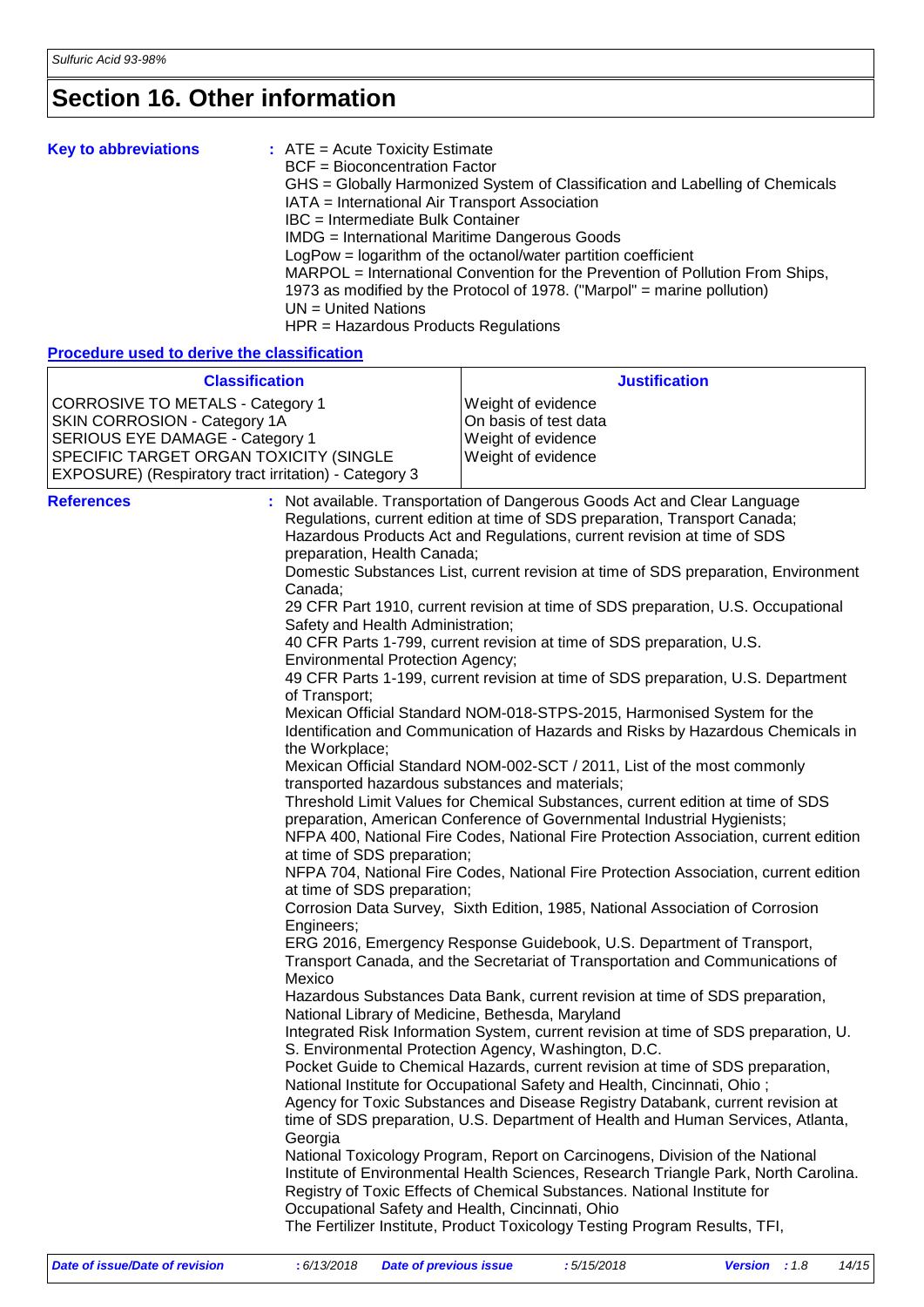### **Section 16. Other information**

Washington , D.C., 2003

#### **Notice to reader**

**DISCLAIMER AND LIMITATION OF LIABILITY**

**The information and recommendations contained in this Safety Data Sheet ("SDS") relate only to the specific material referred to herein (the "Material") and do not relate to the use of such Material in combination with any other material or process. The information and recommendations contained herein are believed to be current and correct as of the date of this SDS. HOWEVER, THE INFORMATION AND RECOMMENDATIONS ARE PRESENTED WITHOUT WARRANTY, REPRESENTATION OR LICENSE OF ANY KIND, EXPRESS OR IMPLIED, WITH RESPECT TO THEIR ACCURACY, CORRECTNESS OR COMPLETENESS, AND THE SELLER, SUPPLIER AND MANUFACTURER OF THE MATERIAL AND THEIR RESPECTIVE AFFILIATES (COLLECTIVELY, THE "SUPPLIER") DISCLAIM ALL LIABILITY FOR RELIANCE ON SUCH INFORMATION AND RECOMMENDATIONS. This SDS is not a guarantee of safety. A buyer or user of the Material (a "Recipient") is responsible for ensuring that it has all current information necessary to safely use the Material for its specific purpose.**

**FURTHERMORE, THE RECIPIENT ASSUMES ALL RISK IN CONNECTION WITH THE USE OF THE MATERIAL. THE RECIPIENT ASSUMES ALL RESPONSIBILITY FOR ENSURING THE MATERIAL IS USED IN A SAFE MANNER IN COMPLIANCE WITH APPLICABLE ENVIRONMENTAL, HEALTH, SAFETY AND SECURITY LAWS, POLICIES AND GUIDELINES. THE SUPPLIER DOES NOT WARRANT THE MERCHANTABILITY OF THE MATERIAL OR THE FITNESS OF THE MATERIAL FOR ANY PARTICULAR USE AND ASSUMES NO RESPONSIBILITY FOR INJURY OR DAMAGE CAUSED DIRECTLY OR INDIRECTLY BY OR RELATED TO THE USE OF THE MATERIAL.**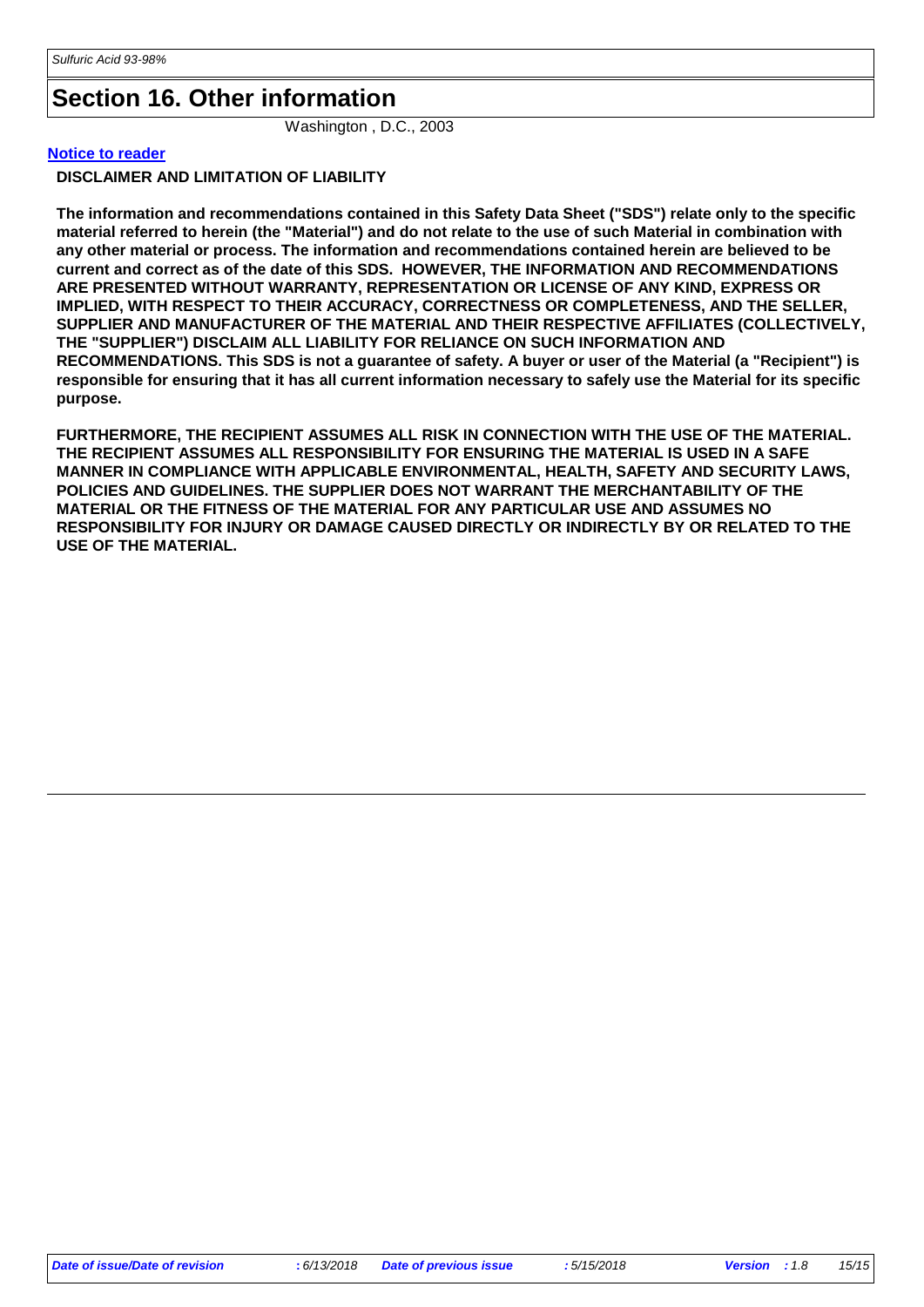

# **FICHE DE DONNÉES DE SÉCURITÉ**

### **Acide Sulfurique 93-98%**

### **Section 1. Identification**

| Identificateur de produit                | : Acide Sulfurique 93-98%                                                                                            |
|------------------------------------------|----------------------------------------------------------------------------------------------------------------------|
| <b>Autres movens</b><br>d'identification | : Synonyme : Acide sulfurique<br>Code du produit: 2252-4; 2726-4<br>N° d'historique des fiches toxicologiques : 1886 |
| <b>Type de produit</b>                   | : Liquide.                                                                                                           |

#### **Utilisations pertinentes identifiées de la substance ou du mélange et utilisations non recommandées**

| Utilisations identifiées                                                 |        |  |  |  |
|--------------------------------------------------------------------------|--------|--|--|--|
| Fabrication de produits chimiques. Fabrication de fertilisants spéciaux. |        |  |  |  |
| Utilisations non recommandées                                            | Raison |  |  |  |
|                                                                          |        |  |  |  |

| Données relatives au<br>fournisseur                              |  | : Agrium Canada Partnership (Une filiale de Nutrien Ltd.)<br>13131 Lake Fraser Drive, S.E.<br>Calgary, Alberta, Canada, T2J 7E8 |
|------------------------------------------------------------------|--|---------------------------------------------------------------------------------------------------------------------------------|
|                                                                  |  | Agrium U.S. Inc. (Une filiale de Nutrien Ltd.)<br>5296 Harvest Lake Drive<br>Loveland, CO 80538                                 |
|                                                                  |  | Company phone number (North America):<br>1-800-403-2861 (Customer Service)                                                      |
| Numéro de téléphone à                                            |  | : Nutrien 24 hr numéros de téléphone d'urgence:                                                                                 |
| composer en cas d'urgence<br>(indiquer les heures de<br>service) |  | Anglais:<br>Transport: 1-800-792-8311<br>Médical: 1-303-389-1653                                                                |
|                                                                  |  | Français ou Espagnol:                                                                                                           |

Transport ou Médical: 1-303-389-1654

## **Section 2. Identification des dangers**

| <b>Classement de la</b><br>substance ou du mélange |             | : MATIÈRES CORROSIVES POUR LES MÉTAUX - Catégorie 1<br>CORROSION CUTANÉE - Catégorie 1A<br>LÉSIONS OCULAIRES GRAVES - Catégorie 1<br>(Irritation des voies respiratoires) - Catégorie 3 |            | TOXICITÉ POUR CERTAINS ORGANES CIBLES - EXPOSITION UNIQUE                                                                                                 |      |      |
|----------------------------------------------------|-------------|-----------------------------------------------------------------------------------------------------------------------------------------------------------------------------------------|------------|-----------------------------------------------------------------------------------------------------------------------------------------------------------|------|------|
| <b>Statut OSHA/HCS</b>                             |             |                                                                                                                                                                                         |            | : Ce produit est considéré dangereux selon la norme OSHA sur la communication de<br>renseignements à l'égard des matières dangereuses (29 CFR 1910.1200). |      |      |
| Éléments d'étiquetage SGH                          |             |                                                                                                                                                                                         |            |                                                                                                                                                           |      |      |
| Pictogrammes de danger                             |             |                                                                                                                                                                                         |            |                                                                                                                                                           |      |      |
| <b>Mention d'avertissement</b>                     | : Danger    |                                                                                                                                                                                         |            |                                                                                                                                                           |      |      |
| <b>Mentions de danger</b>                          |             | : Peut être corrosif pour les métaux.<br>Peut irriter les voies respiratoires.                                                                                                          |            | Provoque de graves brûlures de la peau et de graves lésions des yeux.                                                                                     |      |      |
| <b>Conseils de prudence</b>                        |             |                                                                                                                                                                                         |            |                                                                                                                                                           |      |      |
| Date d'édition/Date de révision                    | : 6/13/2018 | Date de publication                                                                                                                                                                     | :5/15/2018 | <b>Version</b>                                                                                                                                            | :1.8 | 1/16 |

*précédente*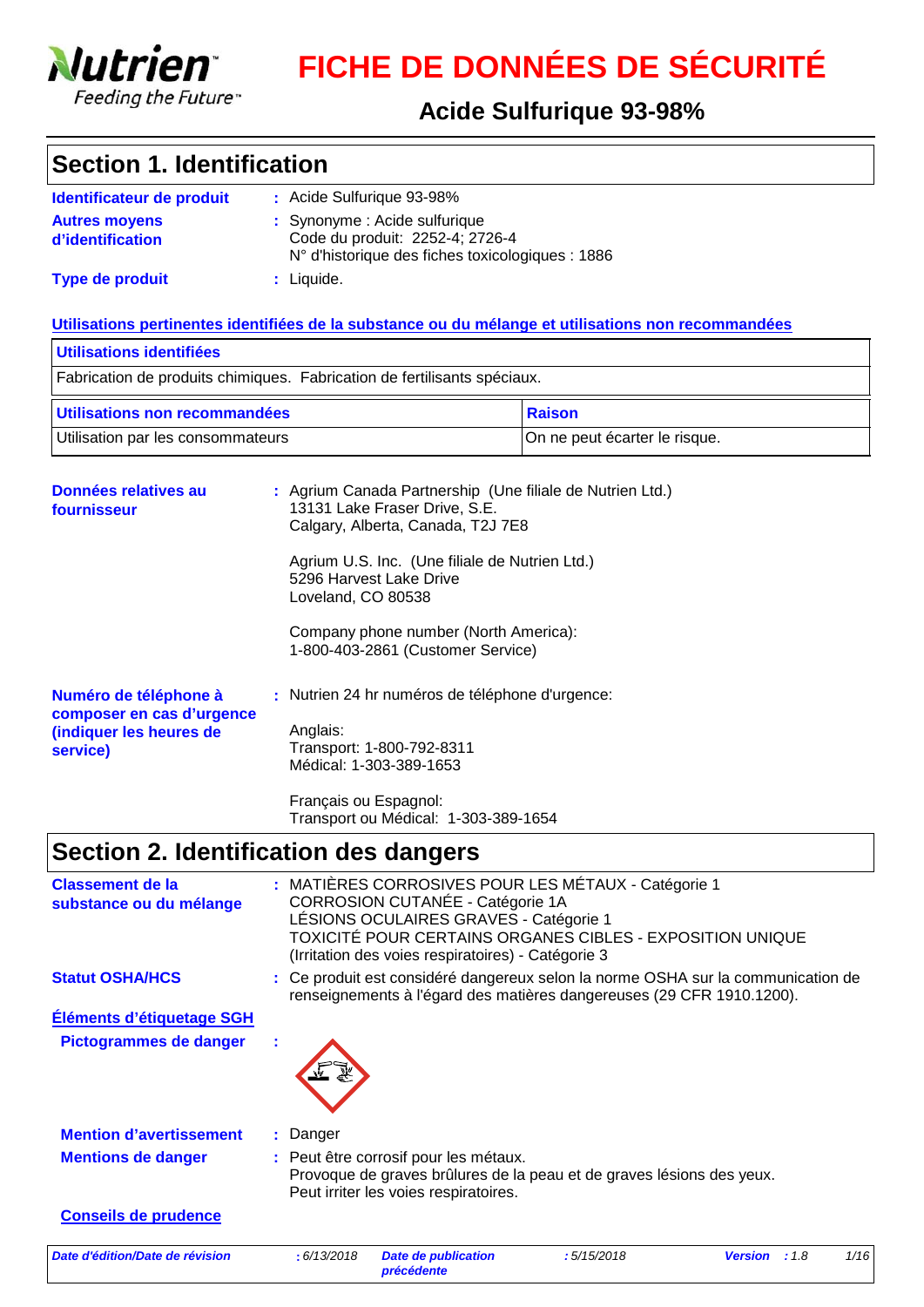### **Section 2. Identification des dangers**

| <b>Généralités</b>                                                       | : Lire l'étiquette avant utilisation. Tenir hors de portée des enfants. En cas de<br>consultation d'un médecin, garder à disposition le récipient ou l'étiquette.                                                                                                                                                                                                                                                                                                                                                                                                                                                                                                                                                                                                                                                                                                                                                                                                     |
|--------------------------------------------------------------------------|-----------------------------------------------------------------------------------------------------------------------------------------------------------------------------------------------------------------------------------------------------------------------------------------------------------------------------------------------------------------------------------------------------------------------------------------------------------------------------------------------------------------------------------------------------------------------------------------------------------------------------------------------------------------------------------------------------------------------------------------------------------------------------------------------------------------------------------------------------------------------------------------------------------------------------------------------------------------------|
| <b>Prévention</b>                                                        | : Porter des gants/vêtements de protection et un équipement de protection des yeux/<br>du visage. Ne pas respirer les vapeurs ou aérosols. Utiliser seulement en plein air<br>ou dans un endroit bien ventilé. Conserver uniquement dans l'emballage d'origine.<br>Se laver soigneusement après manipulation.                                                                                                                                                                                                                                                                                                                                                                                                                                                                                                                                                                                                                                                         |
| <b>Intervention</b>                                                      | EN CAS D'INHALATION: Transporter la personne à l'extérieur et la maintenir dans<br>une position où elle peut confortablement respirer. Appeler immédiatement un<br>CENTRE ANTIPOISON ou un médecin.<br>EN CAS D'INGESTION: Appeler immédiatement un CENTRE ANTIPOISON ou un<br>médecin. Rincer la bouche. Ne PAS faire vomir.<br>EN CAS DE CONTACT AVEC LA PEAU (ou les cheveux): Enlever immédiatement<br>tous les vêtements contaminés. Rincer la peau avec de l'eau. Laver les vêtements<br>contaminés avant réutilisation. Appeler immédiatement un CENTRE ANTIPOISON<br>ou un médecin.<br>EN CAS DE CONTACT AVEC LES YEUX: Rincer avec précaution à l'eau pendant<br>plusieurs minutes. Enlever les lentilles de contact si usé et si elles peuvent être<br>facilement enlevés. Continuer à rincer. Appeler immédiatement un CENTRE<br>ANTIPOISON ou un médecin.<br>Absorber toute substance répandue pour éviter qu'elle attaque les matériaux<br>environnants. |
| <b>Stockage</b>                                                          | : Garder sous clef. Stocker dans un récipient résistant à la corrosion avec doublure<br>intérieure résistant à la corrosion. Stocker dans un endroit bien ventilé. Maintenir le<br>récipient fermé de manière étanche.                                                                                                                                                                                                                                                                                                                                                                                                                                                                                                                                                                                                                                                                                                                                                |
| <b>Élimination</b>                                                       | Éliminer le contenu et le récipient conformément à toutes les réglementations<br>locales, régionales, nationales et internationales.                                                                                                                                                                                                                                                                                                                                                                                                                                                                                                                                                                                                                                                                                                                                                                                                                                  |
| Éléments d'une étiquette<br>complémentaire                               | $:$ Aucun connu.                                                                                                                                                                                                                                                                                                                                                                                                                                                                                                                                                                                                                                                                                                                                                                                                                                                                                                                                                      |
| <b>Autres dangers qui ne</b><br>donnent pas lieu à une<br>classification | $:$ Aucun connu.                                                                                                                                                                                                                                                                                                                                                                                                                                                                                                                                                                                                                                                                                                                                                                                                                                                                                                                                                      |

### **Section 3. Composition/information sur les ingrédients**

| Substance<br><b>Substance/préparation</b> |                      |                        |
|-------------------------------------------|----------------------|------------------------|
| Nom des ingrédients                       | $%$ (p/p)            | <b>Numéro CAS</b>      |
| Acide sulfurique<br>∟'eau                 | $93 - 98$<br>$2 - 7$ | 7664-93-9<br>7732-18-5 |

Toute concentration présentée comme une plage vise à protéger la confidentialité ou est expliquée par une variation entre les lots.

**Dans l'état actuel des connaissances du fournisseur et dans les concentrations d'application, aucun autre ingrédient présent n'est classé comme dangereux pour la santé ou l'environnement, et donc nécessiterait de figurer dans cette section.**

**Les limites d'exposition professionnelle, quand elles sont disponibles, sont énumérées à la section 8.**

### **Section 4. Premiers soins**

| Description des premiers soins nécessaires |             |                                                                                                                                                                                                                             |            |                                                                                                                                                                                                                                                                                                                                                                                                                                                                                                                                                                                                                                                                                                          |      |
|--------------------------------------------|-------------|-----------------------------------------------------------------------------------------------------------------------------------------------------------------------------------------------------------------------------|------------|----------------------------------------------------------------------------------------------------------------------------------------------------------------------------------------------------------------------------------------------------------------------------------------------------------------------------------------------------------------------------------------------------------------------------------------------------------------------------------------------------------------------------------------------------------------------------------------------------------------------------------------------------------------------------------------------------------|------|
| <b>Contact avec les yeux</b>               |             | immédiatement les yeux avec de grandes quantités d'eau ou de sérum<br>physiologique pour un minimum de 30 minutes, plus le temps d'irrigation est<br>attention à ne pas provoquer des lésions oculaires supplémentaires. Si |            | : CORROSIF. Commencer immédiatement irrigation des yeux. Toute exposition des<br>yeux à la solution nécessite une évaluation médicale après décontamination. Rincer<br>préférable, si possible, en raison de la réaction chimique qui se produit - voir les<br>notes du médecin ci-dessous. Si possible, enlever les lentilles de contact en faisant<br>l'approvisionnement en eau initiale est insuffisante, garder la zone affectée humide<br>avec un chiffon humide et transférer la personne à l'endroit le plus proche où le<br>rinçage peut être poursuivi pendant la durée recommandée de temps. Appelez une<br>ambulance pour le transport à l'hôpital. Continuer irrigation des yeux pendant le |      |
| Date d'édition/Date de révision            | : 6/13/2018 | <b>Date de publication</b>                                                                                                                                                                                                  | :5/15/2018 | <b>Version</b><br>:1.8                                                                                                                                                                                                                                                                                                                                                                                                                                                                                                                                                                                                                                                                                   | 2/16 |

*précédente*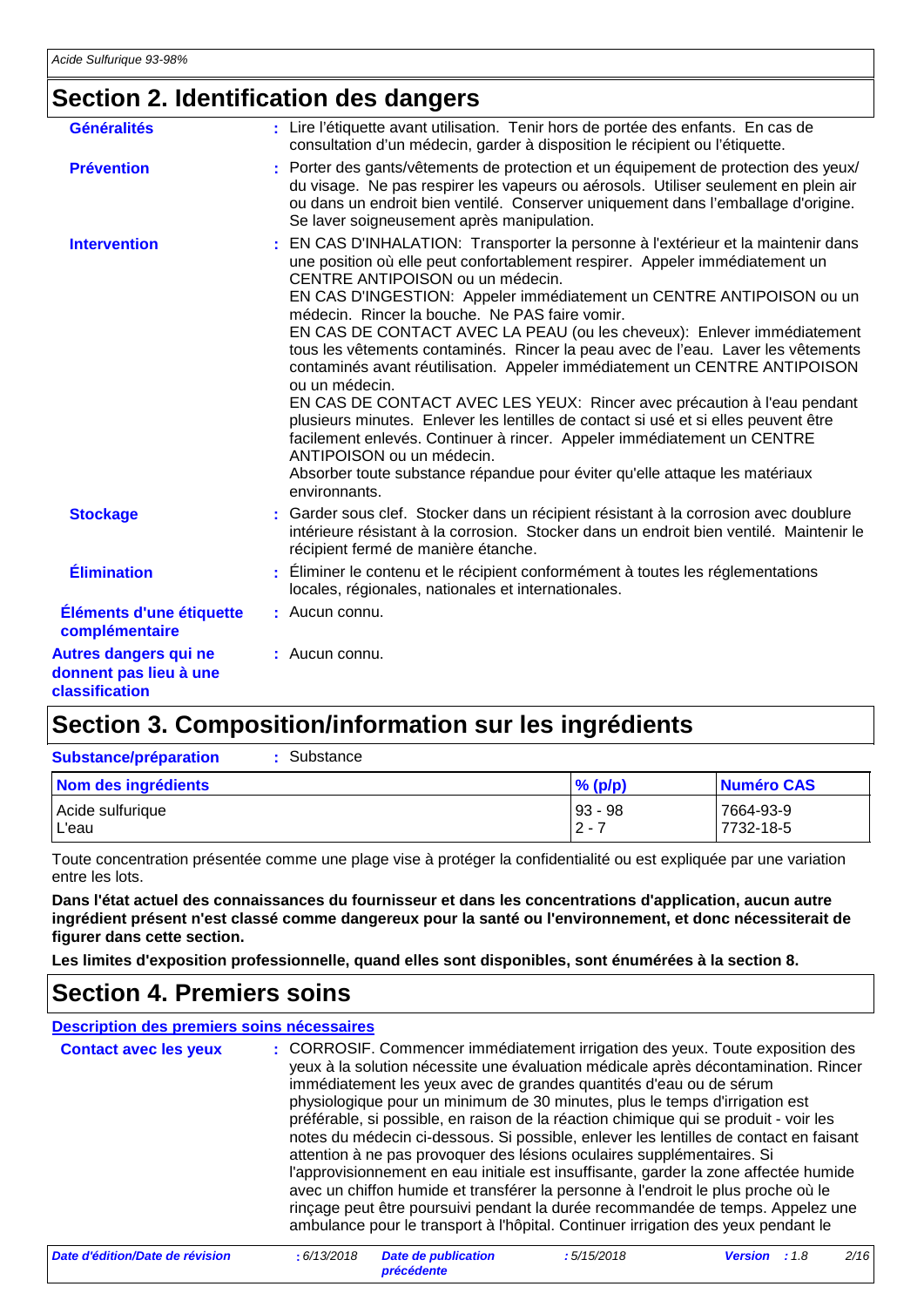### **Section 4. Premiers soins**

CORROSIF. Peut causer de graves brûlures à la bouche, de la gorge et de l'estomac. Si la personne affectée nécessite réanimation cardio-respiratoire, éviter contact bouche à bouche. Ne pas faire vomir. En cas de vomissements, tenter de garder la tête du patient inférieure à la poitrine afin qu'aucun vomit pénètre dans les poumons. Laver le visage du patient et la bouche avec de l'eau pour éliminer la matière visible. Si la personne exposée est consciente et peut avaler, lui donner 1-2 petites gorgées d'eau. Ne donnez pas toute autre chose par la bouche. Desserrer vêtement serré tel que col, cravate, ceinturon ou ceinture pour empêcher toute restriction de respiration. Pour signes de difficultés respiratoires, se référer à la rubrique sur l'inhalation. Appelez une ambulance pour le transport à l'hôpital. Pour des conseils supplémentaires, appeler le numéro d'urgence médicale sur cette fiche de données de sécurité ou votre centre antipoison ou un médecin. transport. Pour des conseils supplémentaires appeler le numéro d'urgence médicale sur cette fiche de données de sécurité ou votre centre antipoison ou un médecin. CORROSIF. Provoque des brûlures graves. Commencer immédiatement rincer les zones affectées avec de l'eau. Enlevez les vêtements et les chaussures contaminés. Les zones affectées doivent être rincés pour un minimum de 30 minutes, plus le temps d'irrigation est préférable, si possible, en raison de la réaction chimique qui se produit. L'eau tiède est recommandé pour l'irrigation prolongée pour prévenir l'hypothermie. Personnes conscientes sans difficultés respiratoires peuvent bénéficier de continuer l'irrigation dans une douche ou un bain avant le transport à l'hôpital. Appelez une ambulance pour le transport d'urgence à l'hôpital. Continuer l'irrigation de la peau pendant le transport par ambulance. Pour des conseils supplémentaires appeler le numéro d'urgence médicale dans cette FDS ou votre centre antipoison ou un médecin. Une exposition à des concentrations atmosphériques au-dessus des limites **:** d'exposition réglementaires ou recommandées peut éventuellement entraîner une irritation du nez, de la gorge et des poumons. CORROSIF. Si des gaz, des brouillards ou des vapeurs sont présents dans des concentrations inconnues ou excessifs, les sauveteurs doivent porter un appareil respiratoire autonome et un résistant à gaz costume (EPA Niveau B). RETIREZ à l'air frais. Surveiller les signes de respiration sifflante et des difficultés respiratoires. Maintenir les voies respiratoires ouvertes. Si elle ne respire pas, commencer la réanimation. L'oxygène peut être administré par du personnel qualifié. Les personnes affectées qui ont arrêté de respirer ou éprouvez des difficultés à respirer ou êtes inconscient besoin d'une attention médicale immédiate. Les symptômes peuvent être retardés après l'exposition. La personne exposée peut avoir besoin de rester sous surveillance médicale pendant 24 - 48 heures. Appelez une ambulance pour le transport à l'hôpital. Pour des conseils supplémentaires appeler le numéro d'urgence médicale dans cette FDS ou votre centre antipoison ou un médecin. **Contact avec la peau Inhalation Ingestion : :**

#### **Symptômes et effets les plus importants, qu'ils soient aigus ou retardés**

| Effets aigus potentiels sur la santé |                                                                                                              |
|--------------------------------------|--------------------------------------------------------------------------------------------------------------|
| <b>Contact avec les yeux</b>         | : Provoque de graves lésions des yeux. Corrosif au contact des yeux.                                         |
| <b>Inhalation</b>                    | : Peut provoquer une irritation passagère. Peut causer des difficultés respiratoires.                        |
| <b>Contact avec la peau</b>          | : Provoque de graves brûlures. Corrosif pour la peau.                                                        |
| <b>Ingestion</b>                     | : Corrosif pour le tube digestif. Peut causer des brûlures à la bouche, à la gorge et à<br>l'estomac.        |
| Signes/symptômes de surexposition    |                                                                                                              |
| <b>Contact avec les yeux</b>         | : Les symptômes néfastes peuvent éventuellement comprendre ce qui suit:<br>douleur<br>larmoiement<br>rougeur |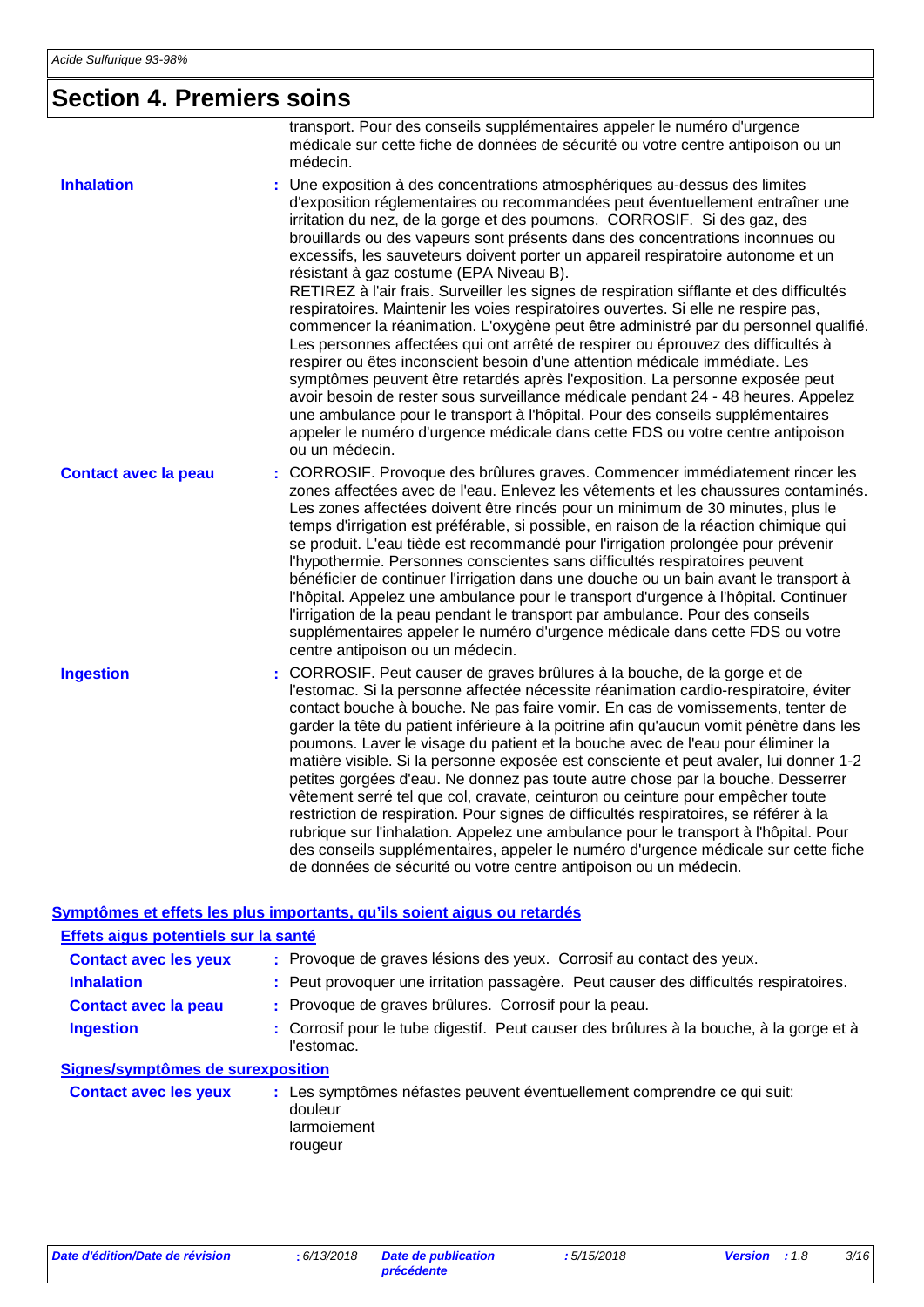### **Section 4. Premiers soins**

| CONON TI LONNO JOHN              |    |                                                                                                                                                                                                                                                                                                                                                                                                                                                                                                                                                                                                                                                                                                                                                                                                                                                                                                                                                                                                                                                        |
|----------------------------------|----|--------------------------------------------------------------------------------------------------------------------------------------------------------------------------------------------------------------------------------------------------------------------------------------------------------------------------------------------------------------------------------------------------------------------------------------------------------------------------------------------------------------------------------------------------------------------------------------------------------------------------------------------------------------------------------------------------------------------------------------------------------------------------------------------------------------------------------------------------------------------------------------------------------------------------------------------------------------------------------------------------------------------------------------------------------|
| <b>Inhalation</b>                |    | : Les symptômes néfastes peuvent éventuellement comprendre ce qui suit:<br>Une exposition à des concentrations atmosphériques au-dessus des limites<br>d'exposition réglementaires ou recommandées peut éventuellement entraîner une<br>irritation du nez, de la gorge et des poumons.<br>tousser<br>respiration sifflante et difficultés respiratoires                                                                                                                                                                                                                                                                                                                                                                                                                                                                                                                                                                                                                                                                                                |
| <b>Contact avec la peau</b>      |    | : Les symptômes néfastes peuvent éventuellement comprendre ce qui suit:<br>douleur ou irritation<br>rougeur<br>la formation d'ampoules peut éventuellement apparaître                                                                                                                                                                                                                                                                                                                                                                                                                                                                                                                                                                                                                                                                                                                                                                                                                                                                                  |
| <b>Ingestion</b>                 |    | : Les symptômes néfastes peuvent éventuellement comprendre ce qui suit:<br>gorge et l'estomac douleur<br>difficulté à avaler<br>nausées ou vomissements<br>Mention de la nécessité d'une prise en charge médicale immédiate ou d'un traitement spécial, si nécessaire                                                                                                                                                                                                                                                                                                                                                                                                                                                                                                                                                                                                                                                                                                                                                                                  |
| Note au médecin traitant         |    | : Corrosives peut provoquer une nécrose de coagulation ou de liquéfaction. Le<br>traitement est symptomatique et de soutien. L'étendue des lésions dépend de la<br>durée de l'exposition et de la concentration de liquide. Ne pas tenter d'utiliser des<br>produits chimiques pour neutraliser l'exposition. Numéro de téléphone 24 Hr<br>urgence médicale pour un soutien professionnel: Anglais: 1-303-389-1653; Français<br>ou espagnol: 1-303-389-1654.                                                                                                                                                                                                                                                                                                                                                                                                                                                                                                                                                                                           |
| <b>Traitements particuliers</b>  |    | : Le pronostic peut être améliorée par réduisant au minimum le temps avant le début<br>de rinçage, et prolongeant la durée de l'irrigation, afin de réduire les dommages aux<br>tissus. L'opinion des experts indique que le temps d'irrigation prolongée est<br>nécessaire pour éliminer les produits chimiques corrosifs. L'irrigation de la peau et<br>les yeux doit être effectué pour un minimum de 20-30 minutes avec le temps<br>nécessaire en fonction de l'exposition. Pour éviter l'hypothermie, l'eau d'irrigation<br>doit être maintenu à une température confortable. Si l'état du patient ne sont pas la<br>vie en danger, il peut être nécessaire de retarder le transport à l'hôpital pour assurer<br>un temps de rinçage adéquate. Toutefois, le transport du patient tôt peut être<br>nécessaire en fonction de l'état du patient ou de la disponibilité de l'eau. Si possible,<br>continuer l'irrigation de la peau et / ou des yeux en cours de transport. Double sac<br>vêtements contaminés et les effets personnels du patient. |
| <b>Protection des sauveteurs</b> | ÷, | Aucune initiative ne doit être prise qui implique un risque individuel ou en l'absence<br>de formation appropriée. Selon la situation, le sauveteur devra porter un masque,<br>des gants, des vêtements de protection appropriés et, si nécessaire, un respirateur<br>ou appareil respiratoire isolant. La réanimation des patients d'exposition orale<br>bouche-à-bouche est pas recommandé. Des secouristes avec des vêtements<br>contaminés doivent être décontaminés adéquatement.                                                                                                                                                                                                                                                                                                                                                                                                                                                                                                                                                                 |

**Voir Information toxicologique (section 11)**

## **Section 5. Mesures à prendre en cas d'incendie**

| <b>Moyens d'extinction</b>                             |                                                                                                                                                                                                                                                                           |
|--------------------------------------------------------|---------------------------------------------------------------------------------------------------------------------------------------------------------------------------------------------------------------------------------------------------------------------------|
| <b>Agents extincteurs</b><br>appropriés                | : Ininflammable. Produit incombustible. Employer un agent extincteur qui convient<br>aux feux environnants.                                                                                                                                                               |
| <b>Agents extincteurs</b><br>inappropriés              | : NE PAS utiliser de jet d'eau. Ne pas diriger d'eau vers le déversement ou la source.                                                                                                                                                                                    |
| Dangers spécifiques du<br>produit                      | : Si ce produit est chauffé ou se trouve au contact du feu, une augmentation de<br>pression se produit et le conteneur peut éclater. Réagit violemment au contact de<br>l'eau. Réagit avec l'eau ou la vapeur d'eau pour donner de la chaleur et des fumées<br>corrosifs. |
| <b>Produit de décomposition</b><br>thermique dangereux | : Les produits de décomposition peuvent éventuellement comprendre les substances<br>suivantes:<br>oxydes de soufre<br>matériau corrosif acide                                                                                                                             |
| Date d'édition/Date de révision                        | 4/16<br>: 6/13/2018<br><b>Date de publication</b><br>:5/15/2018<br><b>Version</b><br>: 1.8<br>précédente                                                                                                                                                                  |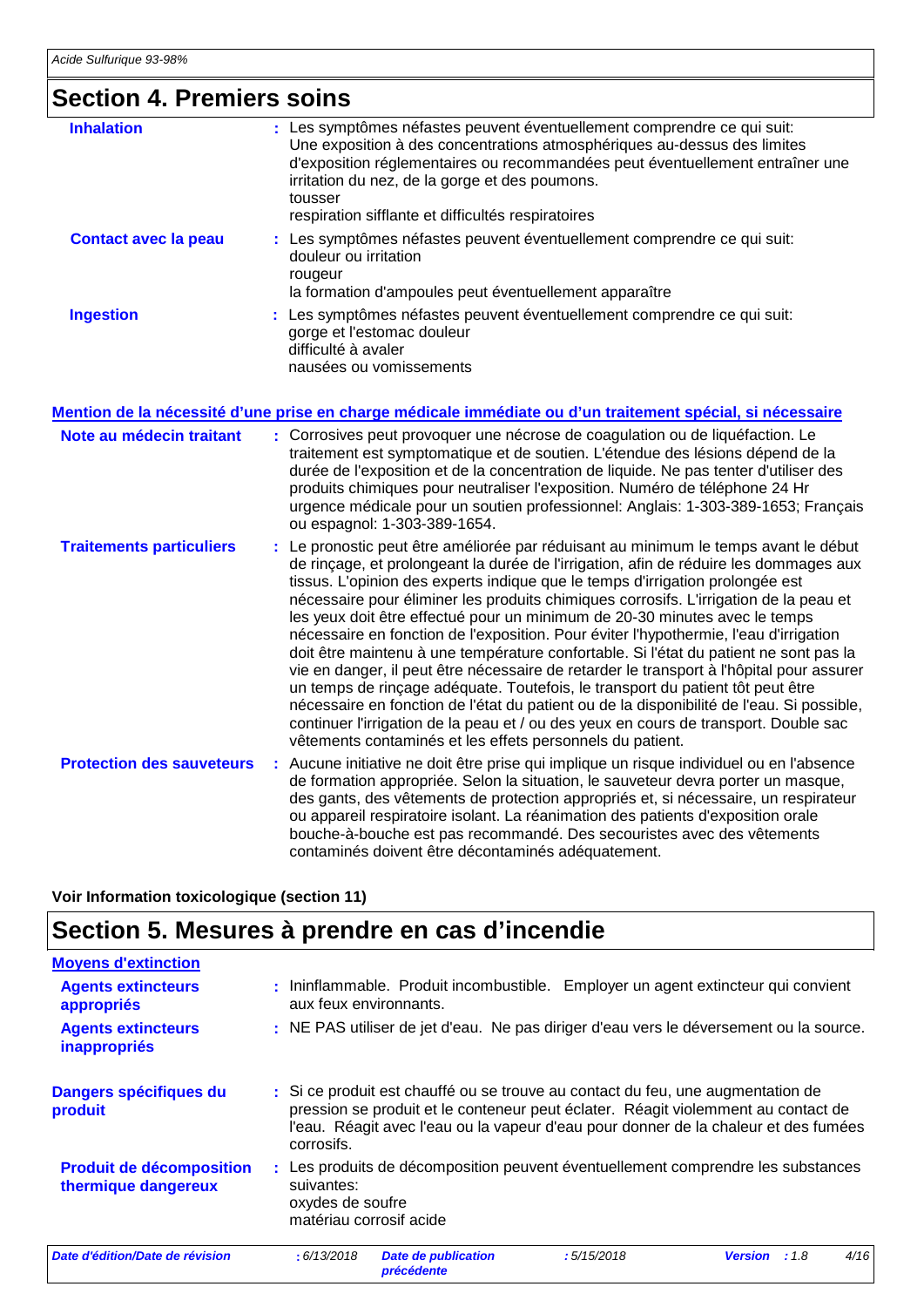## **Section 5. Mesures à prendre en cas d'incendie**

| Mesures spéciales de<br>protection pour les<br>pompiers                                             | : En présence d'incendie, circonscrire rapidement le site en évacuant toute personne<br>se trouvant près des lieux de l'accident. Ne prendre aucune mesure impliquant un<br>risque personnel ou en l'absence de formation adéquate.                                                                                                                                                                          |
|-----------------------------------------------------------------------------------------------------|--------------------------------------------------------------------------------------------------------------------------------------------------------------------------------------------------------------------------------------------------------------------------------------------------------------------------------------------------------------------------------------------------------------|
| <b>Équipement de protection</b><br>spécial pour le personnel<br>préposé à la lutte contre le<br>feu | : Il est impératif que les pompiers portent un équipement de protection adéquat, ainsi<br>qu'un appareil respiratoire autonome (ARA) équipé d'un masque couvre-visage à<br>pression positive.                                                                                                                                                                                                                |
| <b>Remarque</b>                                                                                     | : Éviter que l'eau puisse s'infiltrer dans le récipient, ce qui causerait une réaction<br>violente. Attaque de nombreux métaux produisant de l'hydrogène extrêmement<br>inflammable susceptible de former des mélanges explosifs avec l'air. Contenez et<br>recueillez l'eau combattait le feu pour traitement plus en retard et disposition. Do<br>not allow to enter groundwater, surface water or drains. |

### **Section 6. Mesures à prendre en cas de déversement accidentel**

#### **Précautions individuelles, équipements de protection et mesures d'urgence**

| Pour le personnel non<br>affecté aux urgences | : Ne prendre aucune mesure impliquant un risque personnel ou en l'absence de<br>formation adéquate. Évacuer les environs. Empêcher l'accès aux personnes<br>gênantes ou non protégées. Ne pas toucher ni marcher dans le produit répandu.<br>Éviter de respirer les vapeurs ou le brouillard. Assurer une ventilation adéquate.<br>Porter un appareil respiratoire approprié lorsque le système de ventilation est<br>inadéquat. Porter un équipement de protection individuelle approprié.                                                                                                                                                                                                                                                                                                                                                                                                                                                                                                                                                                                                                                                                                                                                                                         |
|-----------------------------------------------|---------------------------------------------------------------------------------------------------------------------------------------------------------------------------------------------------------------------------------------------------------------------------------------------------------------------------------------------------------------------------------------------------------------------------------------------------------------------------------------------------------------------------------------------------------------------------------------------------------------------------------------------------------------------------------------------------------------------------------------------------------------------------------------------------------------------------------------------------------------------------------------------------------------------------------------------------------------------------------------------------------------------------------------------------------------------------------------------------------------------------------------------------------------------------------------------------------------------------------------------------------------------|
| Intervenants en cas<br>d'urgence              | Si des vêtements spécialisés sont requis pour traiter un déversement, prendre note<br>de tout renseignement donné à la Section 8 sur les matériaux appropriés ou non.<br>Consultez également les renseignements sous « Pour le personnel non affecté aux<br>urgences ».<br>Référer à Guide des Mesures d'Urgence, Guide 137 pour de plus amples<br>informations concernant le contrôle des déversements et isolement, et les lignes<br>directrices sur les distances de protection.                                                                                                                                                                                                                                                                                                                                                                                                                                                                                                                                                                                                                                                                                                                                                                                 |
| <b>Précautions</b><br>environnementales       | : Évitez la dispersion des matériaux déversés, ainsi que leur écoulement et tout<br>contact avec le sol, les voies navigables, les drains et les égouts. Avertir les<br>autorités compétentes si le produit a engendré des effets néfastes (égouts, voies<br>navigables, sol ou air).                                                                                                                                                                                                                                                                                                                                                                                                                                                                                                                                                                                                                                                                                                                                                                                                                                                                                                                                                                               |
|                                               | Méthodes et matériaux pour le confinement et le nettoyage                                                                                                                                                                                                                                                                                                                                                                                                                                                                                                                                                                                                                                                                                                                                                                                                                                                                                                                                                                                                                                                                                                                                                                                                           |
| Petit déversement                             | : Utiliser un équipement de protection adéquat (Section 8). Arrêter la fuite si cela ne<br>présente aucun risque. Écarter les conteneurs de la zone de déversement.<br>Neutraliser les acides en appliquant une substance alcaline (carbonate de sodium<br>ou chaux) ou employer un nécessaire de neutralisation des déversements d'acide.<br>Diluer avec de l'eau et éponger si la matière est soluble dans l'eau. Éliminer par<br>l'intermédiaire d'une entreprise spécialisée autorisée.                                                                                                                                                                                                                                                                                                                                                                                                                                                                                                                                                                                                                                                                                                                                                                         |
| <b>Grand déversement</b>                      | : Utiliser un équipement de protection adéquat (Section 8). S'approcher des<br>émanations dans la même direction que le vent. Arrêter la fuite si cela ne présente<br>aucun risque. Empêcher la pénétration dans les égoûts, les cours d'eau, les sous-<br>sol ou les zones confinées. Écarter les conteneurs de la zone de déversement.<br>Contenir les fuites et les ramasser à l'aide de matières absorbantes non<br>combustibles telles que le sable, la terre, la vermiculite, la terre à diatomées. Les<br>placer ensuite dans un récipient pour élimination conformément à la réglementation<br>locale (voir Section 13). La substance déversée peut être neutralisée avec du<br>carbonate de sodium, du bicarbonate de sodium ou de l'hydroxyde de sodium. Le<br>matériel absorbant contaminé peut poser le même danger que le produit déversé.<br>Éliminer par l'intermédiaire d'une entreprise spécialisée autorisée. Nota : Voir<br>Section 1 pour de l'information relative aux urgences et voir Section 13 pour<br>l'élimination des déchets. Référer à Guide des Mesures d'Urgence, Guide 137 pour<br>de plus amples informations concernant le contrôle des déversements et isolement,<br>et les lignes directrices sur les distances de protection. |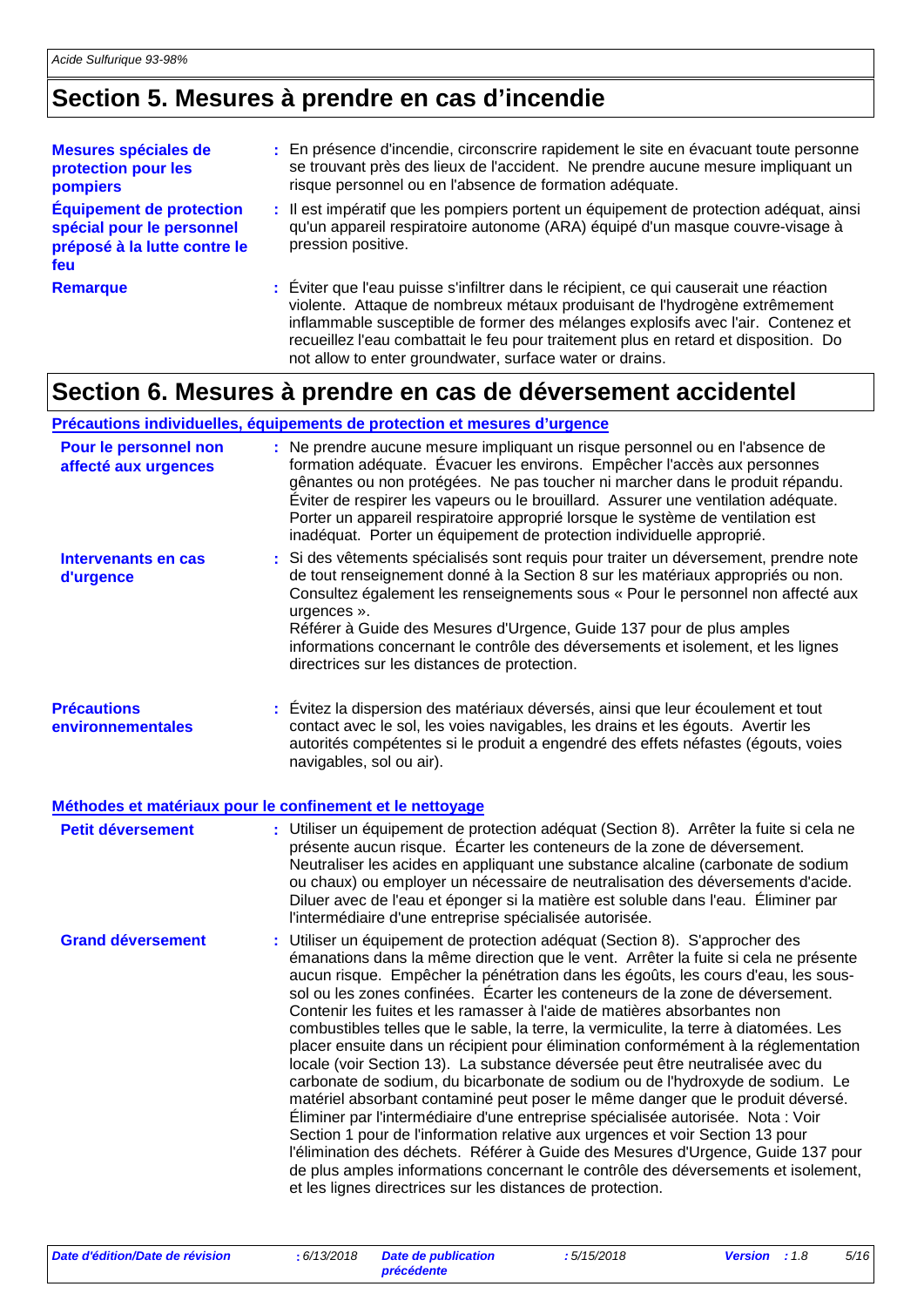### **Section 7. Manutention et stockage**

#### **Conseils sur l'hygiène générale au travail Conditions de sûreté en matière de stockage, y compris les incompatibilités** Il est interdit de manger, boire ou fumer dans les endroits où ce produit est manipulé, **:** entreposé ou traité. Les personnes travaillant avec ce produit devraient se laver les mains et la figure avant de manger, boire ou fumer. Retirer les vêtements et l'équipement de protection contaminés avant de pénétrer dans des aires de repas. Consulter également la Section 8 pour d'autres renseignements sur les mesures d'hygiène. Entreposer conformément à la réglementation locale. Reportez-vous selon la **:** norme NFPA 400, Code des matières dangereuses pour plus d'informations sur le stockage et la manipulation des matières dangereuses. Attaque de nombreux métaux produisant de l'hydrogène extrêmement inflammable susceptible de former des mélanges explosifs avec l'air. Contactez votre représentant commercial ou un spécialiste métallurgiques pour assurer la compatibilité avec votre équipement. Entreposer dans le contenant original à l'abri de la lumière solaire, dans un endroit sec, frais et bien ventilé, à l'écart des substances incompatibles (voir la Section 10), de la nourriture et de la boisson. Garder sous clef. Séparer des bases. Garder le récipient hermétiquement fermé lorsque le produit n'est pas utilisé. Les récipients ouverts doivent être refermés avec soin et maintenus en position verticale afin d'éviter les fuites. Ne pas stocker dans des conteneurs non étiquetés. Utiliser un récipient approprié pour éviter toute contamination du milieu ambiant. **Mesures de protection :** Revêtir un équipement de protection individuelle approprié (voir Section 8). Éviter tout contact avec les yeux, la peau et les vêtements. Éviter de respirer les vapeurs ou le brouillard. Ne pas ingérer. Si au cours d'une utilisation normale, la substance présente un danger respiratoire, une ventilation adéquate ou le port d'un appareil respiratoire est obligatoire. Garder dans le conteneur d'origine ou dans un autre conteneur de substitution homologué fabriqué à partir d'un matériau compatible et tenu hermétiquement clos lorsqu'il n'est pas utilisé. Tenir à l'écart des bases. Les conteneurs vides retiennent des résidus de produit et peuvent présenter un danger. Ne pas réutiliser ce conteneur. **Précautions relatives à la sûreté en matière de manutention**

### **Section 8. Contrôle de l'exposition/protection individuelle**

#### **Paramètres de contrôle**

#### **Limites d'exposition professionnelle**

| Nom des ingrédients                | <b>Limites d'exposition</b>                                                   |
|------------------------------------|-------------------------------------------------------------------------------|
| <b>Règlements Canadiens:</b>       |                                                                               |
| Acide sulfurique                   | CA Alberta Provincial (Canada, 4/2009).                                       |
|                                    | 15 min OEL: 3 mg/m <sup>3</sup> 15 minutes.                                   |
|                                    | 8 hrs OEL: 1 mg/m <sup>3</sup> 8 heures.                                      |
|                                    | CA Ontario Provincial (Canada, 1/2013).                                       |
|                                    | TWA: $0.2 \text{ mg/m}^3$ 8 heures.                                           |
|                                    | CA Quebec Provincial (Canada, 1/2014).<br>VEMP: 1 mg/m <sup>3</sup> 8 heures. |
|                                    | VECD: 3 mg/m <sup>3</sup> 15 minutes.                                         |
|                                    | <b>CA British Columbia Provincial (Canada,</b>                                |
|                                    | 4/2014).                                                                      |
|                                    | TWA: 0.2 mg/m <sup>3</sup> 8 heures. Forme: thoracic                          |
| <b>Réglementations États-Unis:</b> |                                                                               |
| Acide sulfurique                   | OSHA PEL 1989 (États-Unis, 3/1989).                                           |
|                                    | TWA: 1 mg/m <sup>3</sup> 8 heures.                                            |
|                                    | NIOSH REL (États-Unis, 10/2013).                                              |
|                                    | TWA: 1 $mg/m3$ 10 heures.                                                     |
|                                    | ACGIH TLV (États-Unis, 4/2014).                                               |
|                                    | TWA: 0.2 mg/m <sup>3</sup> 8 heures. Forme:<br>Thoracic fraction              |
|                                    | OSHA PEL (États-Unis, 2/2013).                                                |
|                                    | TWA: 1 mg/m <sup>3</sup> 8 heures.                                            |
| L'eau                              | Non attribué.                                                                 |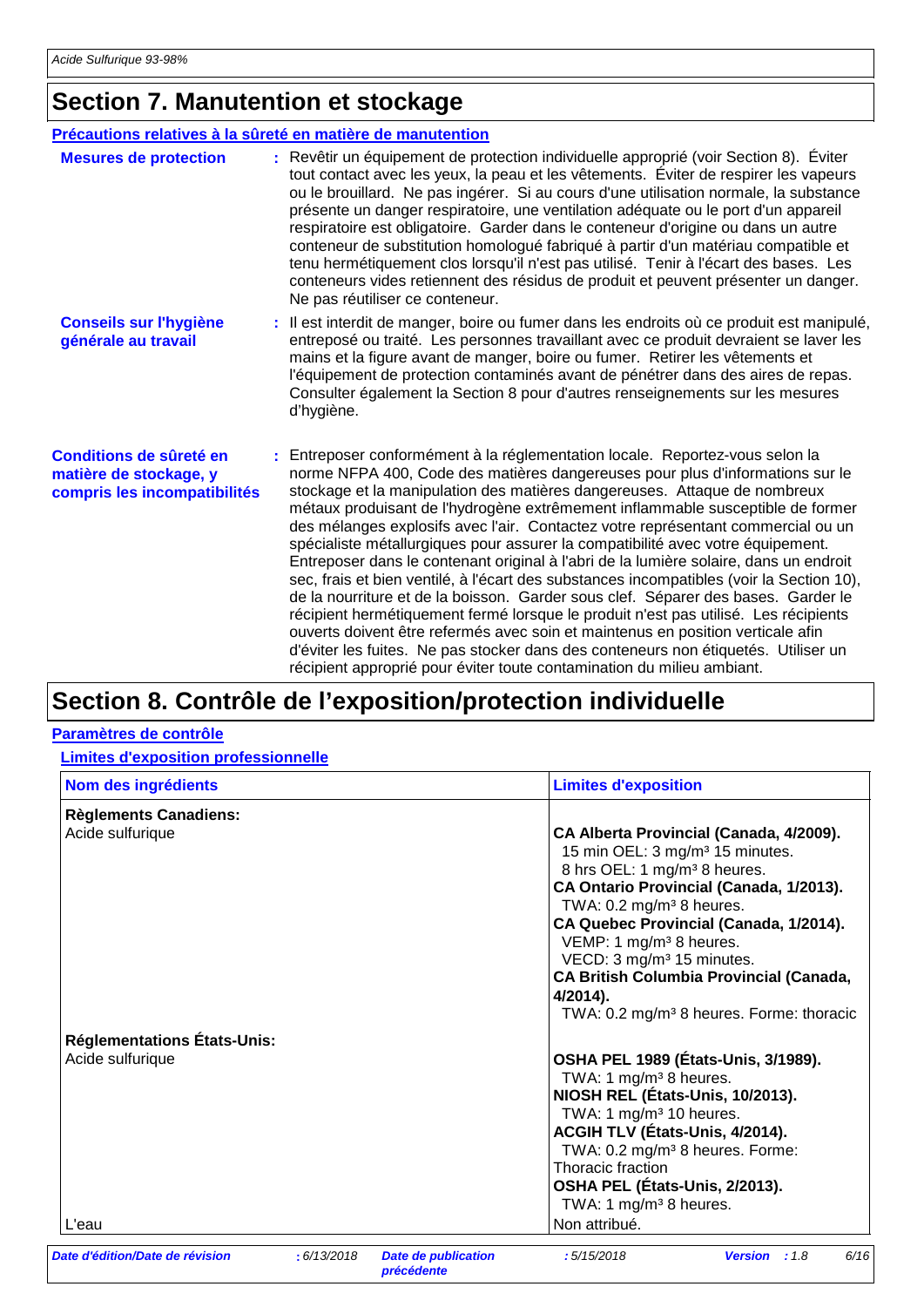### **Section 8. Contrôle de l'exposition/protection individuelle**

| <b>Contrôles d'ingénierie</b><br>appropriés               |    | : Si les manipulations de l'utilisateur provoquent de la poussière, des fumées, des<br>gaz, des vapeurs ou du brouillard, utiliser des enceintes fermées, une ventilation par<br>aspiration à la source, ou d'autres systèmes de contrôle automatique intégrés afin<br>de maintenir le seuil d'exposition du technicien aux contaminants en suspension<br>dans l'air inférieur aux limites recommandées ou légales.                                                                                                                                                                                                                                                                                |
|-----------------------------------------------------------|----|----------------------------------------------------------------------------------------------------------------------------------------------------------------------------------------------------------------------------------------------------------------------------------------------------------------------------------------------------------------------------------------------------------------------------------------------------------------------------------------------------------------------------------------------------------------------------------------------------------------------------------------------------------------------------------------------------|
| <b>Contrôle de l'action des</b><br>agents d'environnement |    | : Il importe de tester les émissions provenant des systèmes d'aération et du matériel<br>de fabrication pour vous assurer qu'elles sont conformes aux exigences de la<br>législation sur la protection de l'environnement. Dans certains cas, il sera<br>nécessaire d'équiper le matériel de fabrication d'un épurateur de gaz ou d'un filtre<br>ou de le modifier techniquement afin de réduire les émissions à des niveaux<br>acceptables.                                                                                                                                                                                                                                                       |
| <b>Mesures de protection individuelle</b>                 |    |                                                                                                                                                                                                                                                                                                                                                                                                                                                                                                                                                                                                                                                                                                    |
| <b>Mesures d'hygiène</b>                                  |    | : Après manipulation de produits chimiques, lavez-vous les mains, les avant-bras et<br>le visage avec soin avant de manger, de fumer, d'aller aux toilettes et une fois votre<br>travail terminé. Utiliser les techniques appropriées pour retirer les vêtements<br>contaminés. Laver les vêtements contaminés avant de les réutiliser. Assurez-vous<br>que des bassins oculaires et des douches de décontamination sont installés près<br>des postes de travail.                                                                                                                                                                                                                                  |
| <b>Protection oculaire/faciale</b>                        | ÷. | Le port de lunettes de sécurité conformes à une norme approuvée est obligatoire<br>quand une évaluation des risques le préconise pour éviter toute exposition aux<br>éclaboussures de liquides, à la buée, aux gaz ou aux poussières. Si un contact est<br>possible, les protections suivantes doivent être portées, à moins qu'une évaluation<br>indique un besoin pour une protection supérieure : lunettes de protection contre les<br>produits chimiques et/ou écran facial. Si des risques respiratoires existent, un<br>masque respiratoire complet peut être requis à la place.                                                                                                             |
| <b>Protection de la peau</b>                              |    |                                                                                                                                                                                                                                                                                                                                                                                                                                                                                                                                                                                                                                                                                                    |
| <b>Protection des mains</b>                               |    | : Lors de la manipulation de produits chimiques, porter en permanence des gants<br>étanches et résistants aux produits chimiques conformes à une norme approuvée,<br>si une évaluation du risque indique que cela est nécessaire. En tenant compte des<br>paramètres indiqués par le fabricant de gants, vérifier que les gants gardent<br>toujours leurs propriétés de protection pendant leur utilisation. Il faut noter que le<br>temps de percement pour tout matériau utilisé dans des gants peut varier pour<br>différents fabricants de gants. Dans le cas de mélanges, constitués de plusieurs<br>substances, la durée de protection des gants ne peut pas être évaluée avec<br>précision. |
|                                                           |    | > 8 heures (temps de protection): caoutchouc butyle, caoutchouc de néoprène,<br>polyéthylène (PE), Viton®, Viton®/caoutchouc butyle<br>1 à 4 heures (temps de protection): caoutchouc nitrile<br>< 1 heure (temps de protection): alcool polyvinylique (PVAL)                                                                                                                                                                                                                                                                                                                                                                                                                                      |
| <b>Protection du corps</b>                                |    | : L'équipement de protection individuelle pour le corps doit être adapté à la tâche<br>exécutée et aux risques encourus, et approuvé par un expert avant toute<br>manipulation de ce produit. Recommandé : survêtement de protection résistant<br>aux produits chimiques<br>Contactez votre fabricant d'équipement de protection pour vérifier la compatibilité de<br>l'équipement pour l'usage prévu.                                                                                                                                                                                                                                                                                             |
| <b>Autre protection pour la</b><br>peau                   |    | Il faut sélectionner des chaussures appropriées et toute autre mesure appropriée de<br>protection de la peau en fonction de la tâche en cours et des risques en cause et<br>cette sélection doit être approuvée par un spécialiste avant de manipuler ce produit.<br>Recommandé : Les bottes imperméables de sécurité en caoutchouc.<br>Contactez votre fabricant d'équipement de protection pour vérifier la compatibilité de<br>l'équipement pour l'usage prévu.                                                                                                                                                                                                                                 |
| <b>Protection respiratoire</b>                            |    | En fonction du risque et de la possibilité d'une exposition, choisir un respirateur qui<br>est conforme à la norme ou certification appropriée. Les respirateurs doivent être<br>utilisés suivant un programme de protection pour assurer un ajustement, une<br>formation appropriée et d'aspects d'utilisation importants. Pour les sites de travail<br>américains où une protection respiratoire est requise, s'assurer qu'un programme<br>de protection respiratoire répondant aux exigences de la norme 29 CFR 1910.134<br>est en place. Contactez votre fabricant d'équipement de protection pour vérifier la<br>compatibilité de l'équipement pour l'usage prévu.                            |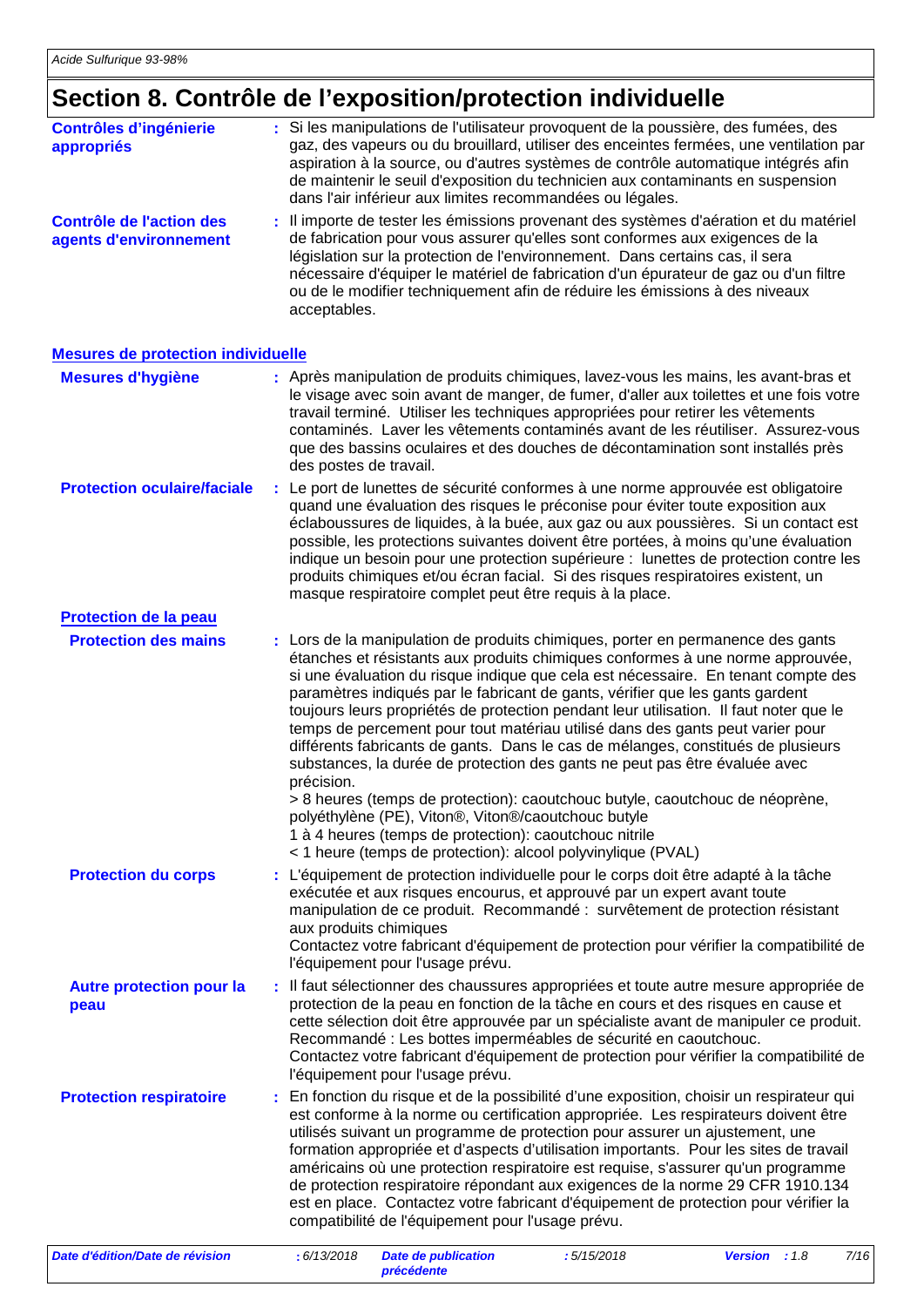## **Section 9. Propriétés physiques et chimiques**

| <b>Apparence</b>                                                    |                                                                                                                                            |
|---------------------------------------------------------------------|--------------------------------------------------------------------------------------------------------------------------------------------|
| <b>État physique</b>                                                | : Liquide. [Liquide huileux. Hygroscopique.]                                                                                               |
| <b>Couleur</b>                                                      | : Jaune ou brun.                                                                                                                           |
| <b>Odeur</b>                                                        | : Inodore.                                                                                                                                 |
| <b>Seuil olfactif</b>                                               | : Non disponible.                                                                                                                          |
| pH                                                                  | : <1                                                                                                                                       |
| <b>Point de fusion</b>                                              | : 10°C (50°F)                                                                                                                              |
| <b>Point d'ébullition</b>                                           | : 290°C (554°F)                                                                                                                            |
| Point d'éclair                                                      | [Le produit n'entretient pas une combustion.]                                                                                              |
| <b>Taux d'évaporation</b>                                           | : Non disponible.                                                                                                                          |
| Inflammabilité (solides et<br>gaz)                                  | : Attaque de nombreux métaux produisant de l'hydrogène extrêmement inflammable<br>susceptible de former des mélanges explosifs avec l'air. |
| Limites inférieure et<br>supérieure d'explosion<br>(d'inflammation) | : Non disponible.                                                                                                                          |
| <b>Tension de vapeur</b>                                            | : 0 kPa (0 mm Hg) [température ambiante]                                                                                                   |
| Densité de vapeur                                                   | $: 3.4$ [Air = 1]                                                                                                                          |
| <b>Densité relative</b>                                             | : 1.84                                                                                                                                     |
| <b>Solubilité</b>                                                   | Facilement soluble dans les substances suivantes: l'eau froide et l'eau chaude.                                                            |
| Coefficient de partage n-<br>octanol/eau                            | : Non disponible.                                                                                                                          |
| Température d'auto-<br>inflammation                                 | : Non disponible.                                                                                                                          |
| Température de<br>décomposition                                     | : $340^{\circ}$ C (644 $^{\circ}$ F)                                                                                                       |
| <b>Viscosité</b>                                                    | : Non disponible.                                                                                                                          |

## **Section 10. Stabilité et réactivité**

| <b>Réactivité</b>                         | : Réagit violemment lorsque l'eau est ajoutée à ce produit. Réagit violemment avec<br>les bases. Attaque de nombreux métaux produisant de l'hydrogène extrêmement<br>inflammable susceptible de former des mélanges explosifs avec l'air.                                                                                                                                                                                               |
|-------------------------------------------|-----------------------------------------------------------------------------------------------------------------------------------------------------------------------------------------------------------------------------------------------------------------------------------------------------------------------------------------------------------------------------------------------------------------------------------------|
| <b>Stabilité chimique</b>                 | : Le produit est stable.                                                                                                                                                                                                                                                                                                                                                                                                                |
| <b>Risque de réactions</b><br>dangereuses | : Dans des conditions normales de stockage et d'utilisation, aucune réaction<br>dangereuse ne se produit.                                                                                                                                                                                                                                                                                                                               |
| <b>Conditions à éviter</b>                | : L'acide sulfurique réagit violemment avec l'eau ou de l'alcool, libérant de grandes<br>quantités de chaleur; TOUJOURS AJOUTER L'ACIDE À L'EAU ou un autre diluant.<br>Extrêmement réactif et incompatible avec les agents réducteurs, les substances<br>organiques, les métaux, les alcalis, l'humidité. Très réactif avec les matières<br>combustibles. Légèrement réactif avec des agents oxydants.                                 |
| <b>Matériaux incompatibles</b>            | : Attaque de nombreux métaux produisant de l'hydrogène extrêmement inflammable<br>susceptible de former des mélanges explosifs avec l'air.<br>Réactif ou incompatible avec les matières suivantes :<br>les alcalins<br>les agents réducteurs<br>les substances organiques<br>metals or alloys<br>l'eau Contactez votre représentant commercial ou un spécialiste métallurgiques<br>pour assurer la compatibilité avec votre équipement. |

*Date d'édition/Date de révision* **:** *6/13/2018 Date de publication*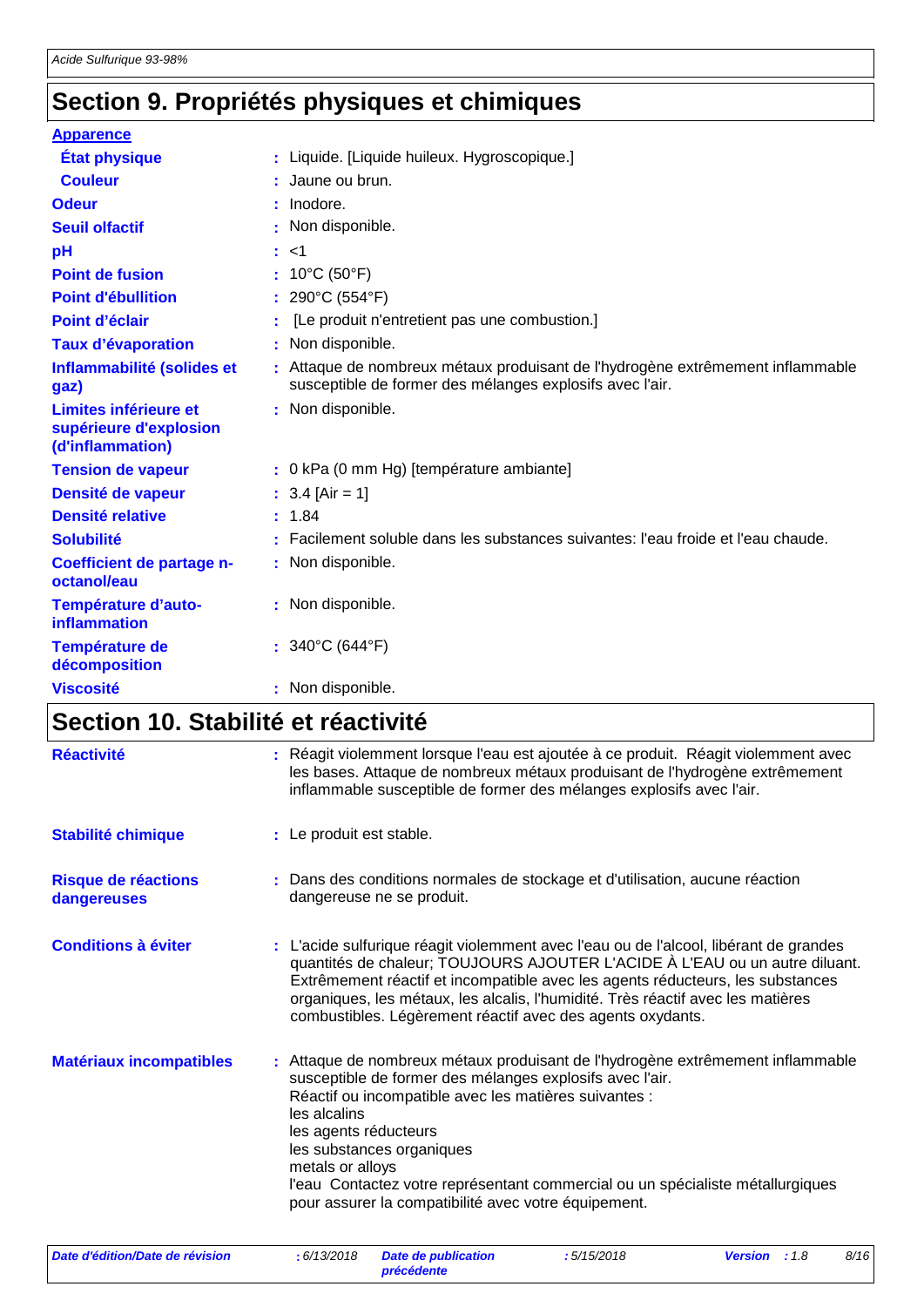### **Section 10. Stabilité et réactivité**

**Produits de décomposition dangereux**

Dans des conditions normales de stockage et d'utilisation, aucun produit de **:** décomposition dangereux ne devrait apparaître.

### **Section 11. Données toxicologiques**

#### **Renseignements sur les effets toxicologiques**

**Toxicité aiguë**

| Nom du produit ou de<br><b>l'ingrédient</b> | ∣Résultat  | <b>Espèces</b> | <b>Dosage</b> | <b>Exposition</b>        |
|---------------------------------------------|------------|----------------|---------------|--------------------------|
| Acide sulfurique                            | DL50 Orale | Rat            | 2140 mg/kg    |                          |
| L'eau                                       | DL50 Orale | Rat            | $>90$ g/kg    | $\overline{\phantom{a}}$ |

#### **Conclusion/Résumé :** Liquide corrosif.

### **Irritation/Corrosion**

| Nom du produit ou de<br><b>l'ingrédient</b> | <b>Résultat</b> | <b>Espèces</b> | <b>Potentiel</b> | <b>Exposition</b>              | <b>Observation</b> |
|---------------------------------------------|-----------------|----------------|------------------|--------------------------------|--------------------|
| Acide sulfurique                            | Yeux - Corrosif | Lapin          |                  | 250<br>Micrograms              |                    |
|                                             | Yeux - Corrosif | Lapin          |                  | $ 0.5$ minutes<br>5 milligrams | ٠                  |

| <b>Conclusion/Résumé</b> |                                                                                                                                                                           |
|--------------------------|---------------------------------------------------------------------------------------------------------------------------------------------------------------------------|
| <b>Peau</b>              | : Corrosif pour la peau.                                                                                                                                                  |
| Yeux                     | : Corrosif pour les yeux.                                                                                                                                                 |
| <b>Respiratoire</b>      | : L'inhalation des embruns ou du brouillard peut produire une grave irritation des<br>voies respiratoires, caractérisée par la toux, une suffocation ou un essoufflement. |

#### **Sensibilisation**

Non disponible.

#### **Conclusion/Résumé**

**Peau** : Aucun effet important ou danger critique connu.

#### **Respiratoire :** Aucun effet important ou danger critique connu.

**Mutagénicité**

| Nom du produit ou de<br><b>l'ingrédient</b> | <b>Test</b>                                                | <b>Expérience</b>                                                                       | <b>Résultat</b> |
|---------------------------------------------|------------------------------------------------------------|-----------------------------------------------------------------------------------------|-----------------|
| Acide sulfurique                            | OECD 471 Essai de<br>mutation réverse sur<br>des bactéries | Expérience: In vitro<br>Sujet: Bactéries<br>Activation métabolique: With and<br>without | Négatif         |

**Conclusion/Résumé :** Non mutagène au test Ames.

#### **Cancérogénicité**

Non disponible.

**Conclusion/Résumé :** Le National Toxicology Program des États-Unis a conclu que l'exposition professionnelle à de fortes brumes acides inorganiques contenant de l'acide sulfurique est cancérogène. Études épidémiologiques d'ouvriers exposées chroniquement à l'acide sulfurique ont suggéré le risque augmenté pour cancers respiratoires supérieurs, cancer particulièrement laryngé. L'Agence Internationale pour Recherche dans Cancer et NTP a conclu que l'exposition professionnelle à l'acide anorganique fort couvre de buée contenir de l'acide sulfurique est cancérigène à homme, cependant, l'acide sulfurique lui-même n'est pas considéré de cancérogène humain invétéré à ce temps. Les études épidémiologiques qui ont fourni la base pour les IARC et estimations NTP ont été confondues par exposition à sulfates de l'alkyl (cancérogènes animaux connus), d'autres produits chimiques, et fumer. Basé sur la preuve de toutes les études humaines et animales, aucune relation du definative n'a été montrée seul entre risque augmenté de cancer d'étendue respiratoire et acide sulfurique. L'acide sulfurique peut réagir avec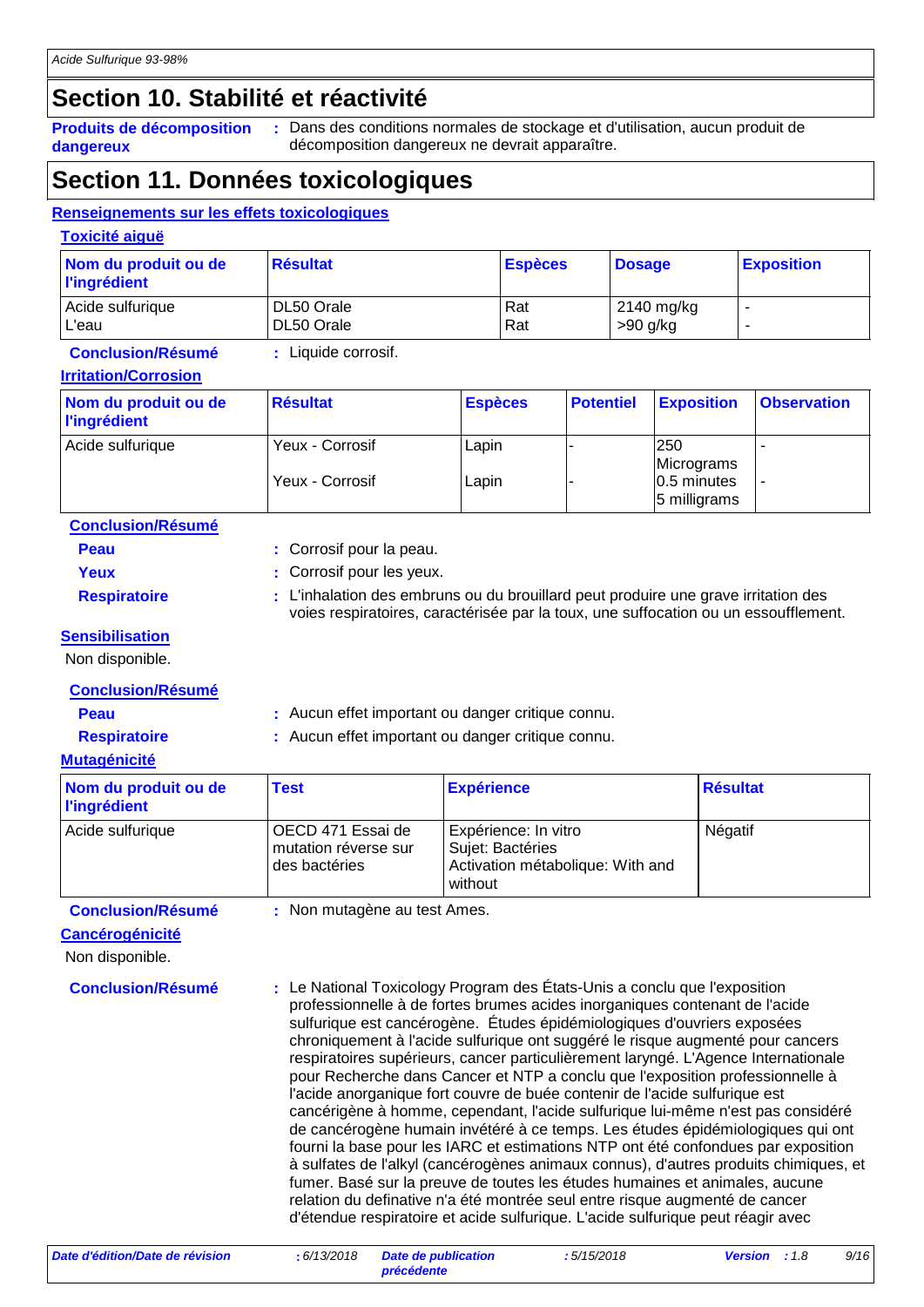### **Section 11. Données toxicologiques**

d'autres substances pour former mutagène et peut-être produits cancérigènes tels que sulfates de l'alkyl.

#### **Tératogénicité** Acide sulfurique  $\bigcap_{n=1}^{\infty}$  Négatif - Inhalation  $\bigcup_{n=1}^{\infty}$  Lapin - Femelle  $\bigcap_{n=1}^{\infty}$  -**Nom du produit ou de l'ingrédient Résultat Espèces Dosage Exposition Conclusion/Résumé :** Aucun effet important ou danger critique connu. **Toxicité pour la reproduction Nom du produit ou de l'ingrédient Toxicité lors de la grossesse Fertilité Toxique pour le développement Espèces Conclusion/Résumé :** Aucun effet important ou danger critique connu. **Dosage Exposition** Acide sulfurique | Négatif | Négatif | Négatif | Négatif | Lapin - Femelle | Inhalation **Renseignements sur les voies d'exposition probables Inhalation :** Peut provoquer une irritation passagère. Peut causer des difficultés respiratoires. Corrosif pour le tube digestif. Peut causer des brûlures à la bouche, à la gorge et à l'estomac. **Ingestion : Contact avec la peau :** Provoque de graves brûlures. Corrosif pour la peau. **Contact avec les yeux :** Provoque de graves lésions des yeux. Corrosif au contact des yeux. **Symptômes correspondant aux caractéristiques physiques, chimiques et toxicologiques Contact avec la peau Inhalation Les symptômes néfastes peuvent éventuellement comprendre ce qui suit: Inhalation** Une exposition à des concentrations atmosphériques au-dessus des limites d'exposition réglementaires ou recommandées peut éventuellement entraîner une irritation du nez, de la gorge et des poumons. tousser respiration sifflante et difficultés respiratoires Les symptômes néfastes peuvent éventuellement comprendre ce qui suit: **:** douleur ou irritation rougeur la formation d'ampoules peut éventuellement apparaître **Contact avec les yeux :** Les symptômes néfastes peuvent éventuellement comprendre ce qui suit: douleur larmoiement rougeur **Toxicité systémique pour certains organes cibles - exposition unique - Toxicité pour certains organes cibles - expositions répétées -** Acide sulfurique  $\Box$  Catégorie 3 Non applicable. Irritation des voies respiratoires **Nom Catégorie** Non disponible. **Risque d'absorption par aspiration** Non disponible. **Voie d'exposition Organes cibles :** Contact avec la peau Inhalation **Effets aigus potentiels sur la santé**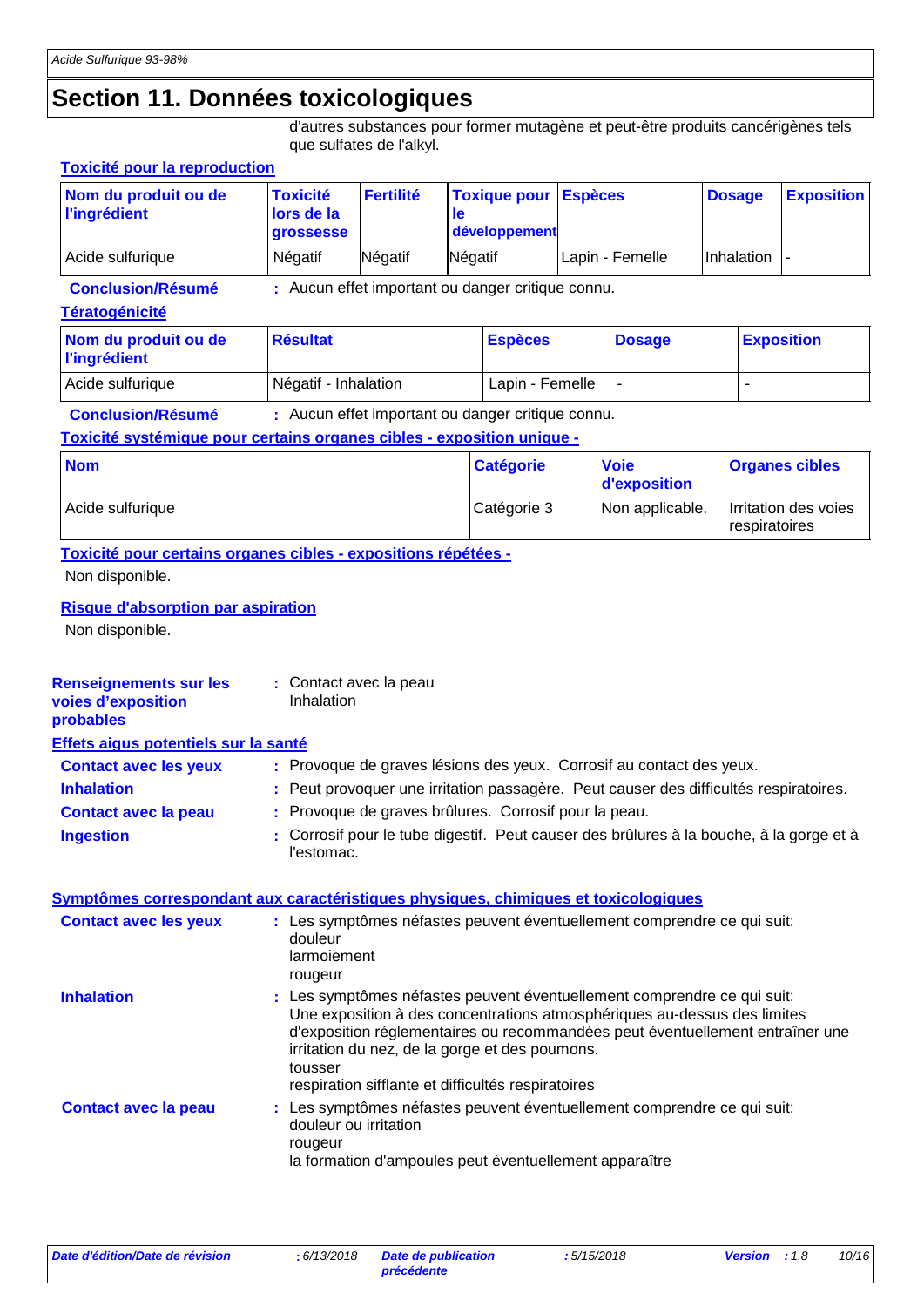### **Section 11. Données toxicologiques**

| <b>Ingestion</b>                          | : Les symptômes néfastes peuvent éventuellement comprendre ce qui suit:<br>gorge et l'estomac douleur<br>difficulté à avaler<br>nausées ou vomissements                                                                         |
|-------------------------------------------|---------------------------------------------------------------------------------------------------------------------------------------------------------------------------------------------------------------------------------|
|                                           | Effets différés et immédiats ainsi que les effets chroniques causés par une exposition à court et à long terme                                                                                                                  |
| <b>Exposition de courte durée</b>         |                                                                                                                                                                                                                                 |
| <b>Effets immédiats</b><br>possibles      | : Voir ci-dessus                                                                                                                                                                                                                |
| Effets différés possibles                 | : Voir ci-dessus                                                                                                                                                                                                                |
| <b>Exposition de longue durée</b>         |                                                                                                                                                                                                                                 |
| <b>Effets immédiats</b><br>possibles      | : Voir ci-dessus                                                                                                                                                                                                                |
| Effets différés possibles                 | : Voir dessous.                                                                                                                                                                                                                 |
| Effets chroniques potentiels sur la santé |                                                                                                                                                                                                                                 |
| <b>Conclusion/Résumé</b>                  | : Une surexposition répétée ou prolongée peut causer des effets de santé chroniques.<br>Les effets indésirables sont généralement le résultat d'une surexposition aiguë. Ces<br>effets peuvent être à long terme ou permanente. |
| <b>Généralités</b>                        | : Voir ci-dessus                                                                                                                                                                                                                |
| <b>Cancérogénicité</b>                    | Effet cancérogène suspecté - preuves insuffisantes.                                                                                                                                                                             |
| <b>Mutagénicité</b>                       | Aucun effet important ou danger critique connu.                                                                                                                                                                                 |
| <b>Tératogénicité</b>                     | Aucun effet important ou danger critique connu.                                                                                                                                                                                 |
| <b>Effets sur le</b><br>développement     | Aucun effet important ou danger critique connu.                                                                                                                                                                                 |
| Effets sur la fertilité                   | : Aucun effet important ou danger critique connu.                                                                                                                                                                               |
|                                           |                                                                                                                                                                                                                                 |

### **Section 12. Données écologiques**

#### **Toxicité**

| Nom du produit ou de<br><b>l'ingrédient</b> | <b>Résultat</b>                                                                                               | <b>Espèces</b>                            | <b>Exposition</b> |
|---------------------------------------------|---------------------------------------------------------------------------------------------------------------|-------------------------------------------|-------------------|
| Acide sulfurique                            | Aiguë CL50 42500 µg/l Eau de mer                                                                              | Crustacés - Pandalus montagui -<br>Adulte | 48 heures         |
|                                             | Aiguë CL50 70000 à 80000 µg/l Eau de   Crustacés - Crangon crangon -<br>mer                                   | Adulte                                    | 48 heures         |
|                                             | Aiguë CL50 42000 µg/l Eau douce                                                                               | Poisson - Gambusia affinis -<br>Adulte    | 96 heures         |
| $\sim$ $\sim$ $\sim$ $\sim$ $\sim$ $\sim$   | 【■ 2】 A A a construction of the construction of the Construction of the construction of the A construction of |                                           |                   |

**Conclusion/Résumé :** Peut être nocif pour l'environnement si libéré en grandes quantités.

#### **Persistance et dégradation**

Non disponible.

#### **Potentiel de bioaccumulation**

| Nom du produit ou de<br><b>l'ingrédient</b> | $LogP_{ow}$ | <b>BCF</b> | <b>Potentiel</b> |
|---------------------------------------------|-------------|------------|------------------|
| L'eau                                       | $-1.38$     |            | faible           |

| Mobilité dans le sol                               |                                                   |
|----------------------------------------------------|---------------------------------------------------|
| <b>Coefficient de répartition</b><br>sol/eau (Koc) | : Non disponible.                                 |
| <b>Autres effets nocifs</b>                        | : Aucun effet important ou danger critique connu. |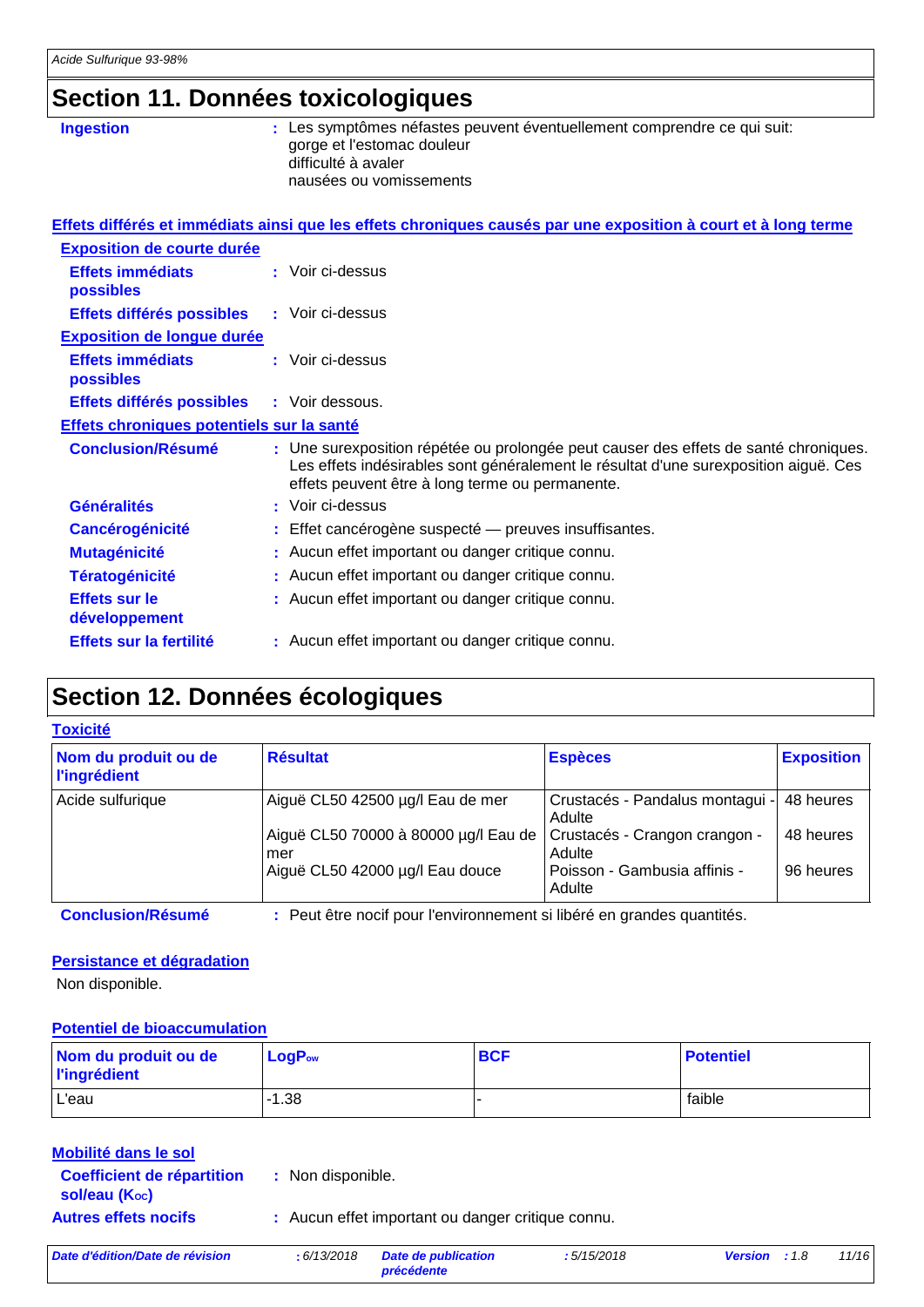### **Section 12. Données écologiques**

### **Section 13. Données sur l'élimination**

**Méthodes d'élimination :**

Б

: Il est important de réduire au minimum, voire d'éviter la génération de déchets chaque fois que possible. La mise au rebut de ce produit, des solutions et de tous les co-produits doit obéir en permanence aux dispositions de la législation sur la protection de l'environnement et l'élimination des déchets et demeurer conforme aux exigences des pouvoirs publics locaux. Ne se débarrasser de ce produit et de son récipient qu'en prenant toutes précautions d'usage. Les conteneurs vides ou les doublures peuvent retenir des résidus de produit. Il faut prendre des précautions lors de la manipulation de contenants vides qui n'ont pas été nettoyés ou rincés. Éliminer le surplus et les produits non recyclables par l'intermédiaire d'une entreprise spécialisée autorisée. Évitez la dispersion des matériaux déversés, ainsi que leur écoulement et tout contact avec le sol, les voies navigables, les drains et les égouts. Ne pas rejeter les déchets non traités dans les égouts, à moins que ce soit en conformité avec les exigences de toutes les autorités compétentes.

|                                                                     | <b>Classification</b><br>pour le TMD                                                                                                                                                                                                             | <b>Classification</b><br>pour le DOT                                                                                                                                                                                                                                                                                                                 | <b>Classement</b><br>mexicain                | <b>IMDG</b>                                                 | <b>IATA</b>                                                 |
|---------------------------------------------------------------------|--------------------------------------------------------------------------------------------------------------------------------------------------------------------------------------------------------------------------------------------------|------------------------------------------------------------------------------------------------------------------------------------------------------------------------------------------------------------------------------------------------------------------------------------------------------------------------------------------------------|----------------------------------------------|-------------------------------------------------------------|-------------------------------------------------------------|
| <b>Numéro ONU</b>                                                   | 1830                                                                                                                                                                                                                                             | 1830                                                                                                                                                                                                                                                                                                                                                 | 1830                                         | 1830                                                        | 1830                                                        |
| <b>Désignation</b><br>officielle de<br>transport de<br><b>I'ONU</b> | Acide sulfurique<br>(Acide sulfurique)                                                                                                                                                                                                           | Acide sulfurique<br>(Acide sulfurique)                                                                                                                                                                                                                                                                                                               | Acide<br>sulfurique<br>(Acide<br>sulfurique) | Sulfuric acid with<br>more than 51%<br>acid (sulfuric acid) | Sulfuric acid with<br>more than 51%<br>acid (sulfuric acid) |
| <b>Classe de</b><br>danger relative<br>au transport                 | 8                                                                                                                                                                                                                                                | 8                                                                                                                                                                                                                                                                                                                                                    | 8                                            | 8                                                           | 8                                                           |
| <b>Groupe</b><br>d'emballage                                        | $\mathbf{I}$                                                                                                                                                                                                                                     | $\mathbf{  }$                                                                                                                                                                                                                                                                                                                                        | $\mathbf{I}$                                 | Ш                                                           | $\mathbf{I}$                                                |
| <b>Dangers</b><br>environnementaux                                  | Non.                                                                                                                                                                                                                                             | Non.                                                                                                                                                                                                                                                                                                                                                 | Non.                                         | Non.                                                        | Non.                                                        |
| <b>Autres</b><br><b>informations</b>                                | <b>Indice des PIU</b><br>3000<br>Indice de<br>véhicule routier<br>ou ferroviaire de<br><b>passagers</b><br>Classification par<br>la révision en<br>cours, Règlement<br>sur le transport<br>des marchandises<br>dangereuses,<br>Partie 2, Sec 2.1 | Quantité à<br>déclarer<br>1000 lb / 454 kg<br>[65.182 gal / 246.<br>74 L]<br>Les dimensions<br>relatives à des<br>emballages<br>expédiés en<br>quantités<br>inférieures à la<br>quantité à<br>déclarer du<br>produit ne sont<br>pas soumises<br>aux exigences de<br>transport de la<br>quantité à<br>déclarer.<br>Instructions de<br>conditionnement | $\overline{a}$                               |                                                             |                                                             |

*Date d'édition/Date de révision* **:** *6/13/2018 Date de publication* 

*précédente*

 $\overline{\mathbf{r}}$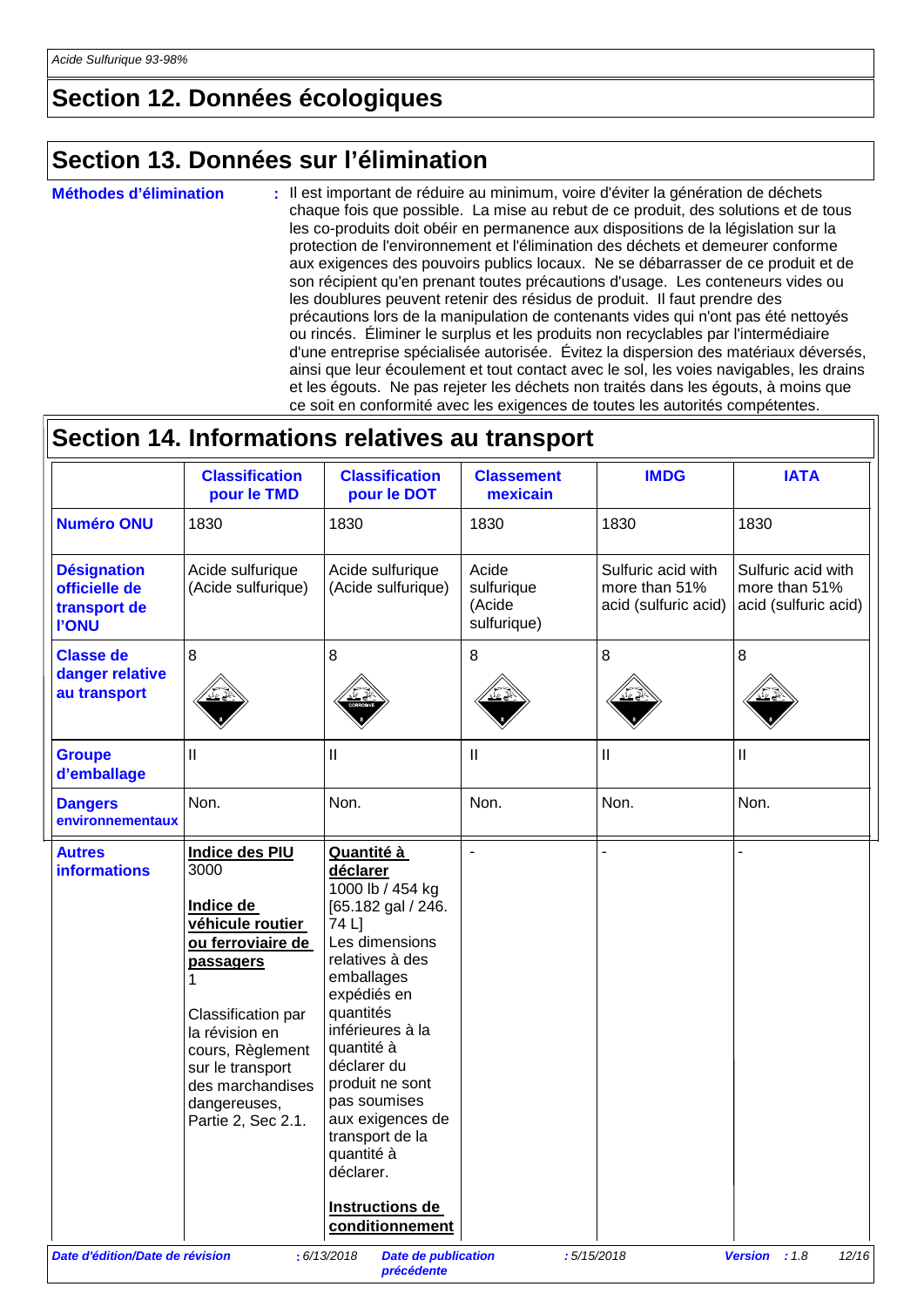### **Section 14. Informations relatives au transport**

| <b>Avion de</b>     |  |
|---------------------|--|
| passagers           |  |
| Limitation de       |  |
| quantité: 1 L       |  |
| <b>Avion cargo</b>  |  |
| Limitation de       |  |
| quantité: 30 L      |  |
|                     |  |
| <b>Dispositions</b> |  |
| particulières       |  |
| A3, A7, B2, B15,    |  |
| IB2, N6, N34, T8,   |  |
| TP <sub>2</sub>     |  |
|                     |  |

**Protections spéciales pour l'utilisateur Transport avec les utilisateurs locaux :** toujours transporter dans des **:** conditionnements qui sont corrects et sécurisés. S'assurer que les personnes transportant le produit connaissent les mesures à prendre en cas d'accident ou de déversement accidentel.

**Transport en vrac aux termes de l'annexe II de la Convention MARPOL et du Recueil IBC :** Non disponible.

### **Section 15. Informations sur la réglementation**

| <b>Listes canadiennes</b>                                                                                       |                                                                                                   |
|-----------------------------------------------------------------------------------------------------------------|---------------------------------------------------------------------------------------------------|
| <b>INRP canadien</b>                                                                                            | : Les composants suivants sont répertoriés: Acide sulfurique                                      |
| <b>Substances toxiques au</b><br>sens de la LCPE (Loi<br>canadienne sur la<br>protection de<br>l'environnement) | : Aucun des composants n'est répertorié.                                                          |
| <b>Inventaire du Canada</b>                                                                                     | : Tous les composants sont répertoriés ou exclus.                                                 |
| <b>Réglementations Internationales</b>                                                                          |                                                                                                   |
|                                                                                                                 | Liste des substances chimiques des tableaux I, II et III de la Convention sur les armes chimiques |
| Non inscrit.                                                                                                    |                                                                                                   |
| Protocole de Montréal (Annexes A, B, C, E)<br>Non inscrit.                                                      |                                                                                                   |
|                                                                                                                 | Convention de Stockholm relative aux polluants organiques persistants                             |
| Non inscrit.                                                                                                    |                                                                                                   |
| Non inscrit.                                                                                                    | Convention de Rotterdam sur le consentement préalable donné en connaissance de cause (PIC)        |
|                                                                                                                 |                                                                                                   |
|                                                                                                                 | Protocole d'Aarhus de la CEE-ONU relatif aux POP et aux métaux lourds                             |
| Non inscrit.                                                                                                    |                                                                                                   |
| <b>Liste des stocks</b>                                                                                         |                                                                                                   |
| <b>Australie</b>                                                                                                | Tous les composants sont répertoriés ou exclus.                                                   |
| <b>Chine</b>                                                                                                    | Tous les composants sont répertoriés ou exclus.                                                   |
| <b>Europe</b>                                                                                                   | Tous les composants sont répertoriés ou exclus.                                                   |
| <b>Japon</b>                                                                                                    | Tous les composants sont répertoriés ou exclus.                                                   |
|                                                                                                                 |                                                                                                   |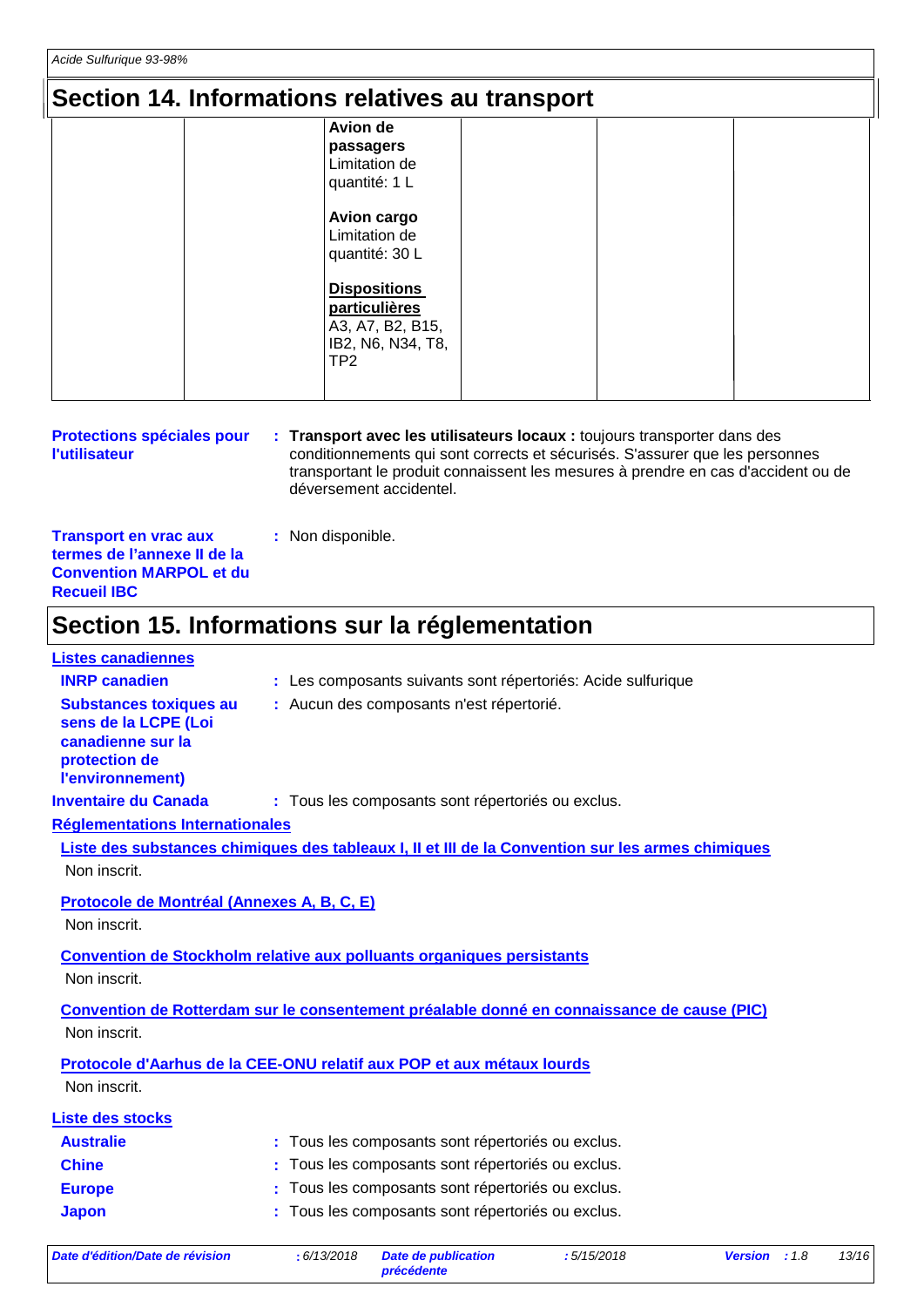### **Section 15. Informations sur la réglementation**

| <b>Malaisie</b>                                                                   |    | : Tous les composants sont répertoriés ou exclus.                                                                                                                           |
|-----------------------------------------------------------------------------------|----|-----------------------------------------------------------------------------------------------------------------------------------------------------------------------------|
| Nouvelle-Zélande                                                                  |    | : Tous les composants sont répertoriés ou exclus.                                                                                                                           |
| <b>Philippines</b>                                                                |    | : Tous les composants sont répertoriés ou exclus.                                                                                                                           |
| <b>République de Corée</b>                                                        |    | : Tous les composants sont répertoriés ou exclus.                                                                                                                           |
| <b>Taïwan</b>                                                                     |    | : Tous les composants sont répertoriés ou exclus.                                                                                                                           |
| <b>Turquie</b>                                                                    |    | : Indéterminé.                                                                                                                                                              |
| <b>Réglementations États-</b>                                                     |    |                                                                                                                                                                             |
| Unis:                                                                             |    | TSCA 8(a) CDR Exempt/Partial exemption: Indéterminé<br>TSCA 8(b) inventaire: Tous les composants sont répertoriés ou exclus.<br>CWA (Clean Water Act) 311: Acide sulfurique |
| <b>Clean Air Act Section 112</b><br>(b) Hazardous Air<br><b>Pollutants (HAPS)</b> |    | : Non inscrit                                                                                                                                                               |
| <b>Clean Air Act Section 602</b><br><b>Class I Substances</b>                     |    | : Non inscrit                                                                                                                                                               |
| <b>Clean Air Act Section 602</b><br><b>Class II Substances</b>                    |    | : Non inscrit                                                                                                                                                               |
| <b>DEA List I Chemicals</b><br><b>(Precursor Chemicals)</b>                       |    | : Non inscrit                                                                                                                                                               |
| <b>DEA List II Chemicals</b><br><b>(Essential Chemicals)</b>                      | ÷. | Référencé                                                                                                                                                                   |
|                                                                                   |    |                                                                                                                                                                             |

#### **SARA 302/304 Composition/information sur les ingrédients**

|                  |               |            | <b>SARA 302 TPQ</b> |           | <b>SARA 304 RQ</b> |           |
|------------------|---------------|------------|---------------------|-----------|--------------------|-----------|
| <b>Nom</b>       | $\frac{9}{6}$ | <b>EHS</b> | ( b )               | (gallons) | ( b )              | (gallons) |
| Acide sulfurique | $ 93 - 98 $   | Oui.       | 1000                | 66.3      | 1000               | 66.3      |

**SARA 304 RQ :** 1000 lb / 454 kg [65.2 gal / 246.7 L]

**SARA 311/312**

**Classification :** Risque immédiat (aigu) pour la santé

Danger d'intoxication différée (chronique).

#### **Composition/information sur les ingrédients**

| <b>Nom</b>       | $\frac{9}{6}$ | <b>Risques</b> | Décompression Réactif<br>d'incendie soudaine |      | <b>Risque</b><br>immédiat<br>(aigu) pour<br>la santé | <b>Danger</b><br>d'intoxication<br>différée<br>(chronique). |
|------------------|---------------|----------------|----------------------------------------------|------|------------------------------------------------------|-------------------------------------------------------------|
| Acide sulfurique | $93 - 98$     | Non.           | Non.                                         | Non. | Oui.                                                 | Oui.                                                        |

#### **SARA 313**

|                                                       | Nom du produit          | Numéro CAS | $\frac{9}{6}$ |
|-------------------------------------------------------|-------------------------|------------|---------------|
| <b>Feuille R - Exigences en</b><br>matière de rapport | Acide sulfurique 93-98% | 7664-93-9  | $ 93 - 98$    |
| <b>Avis du fournisseur</b>                            | Acide sulfurique 93-98% | 7664-93-9  | $ 93 - 98$    |

Il est impératif que les avis SARA 313 ne soient pas détachés de la FDS, et que les copie et redistribution de la FDS incluent les copie et redistribution des avis joints aux copies de la FDS redistribuée par la suite.

#### **Réglementations d'État**

| <b>Massachusetts</b> | : Les composants suivants sont répertoriés: Acide sulfurique                         |
|----------------------|--------------------------------------------------------------------------------------|
| <b>New York</b>      | : Les composants suivants sont répertoriés: Acide sulfurique                         |
| <b>New Jersey</b>    | : Les composants suivants sont répertoriés: Acide sulfurique; Sulfate de dihydrogène |
| <b>Pennsylvanie</b>  | : Les composants suivants sont répertoriés: Acide sulfurique                         |
|                      |                                                                                      |

*Date d'édition/Date de révision* **:** *6/13/2018 Date de publication*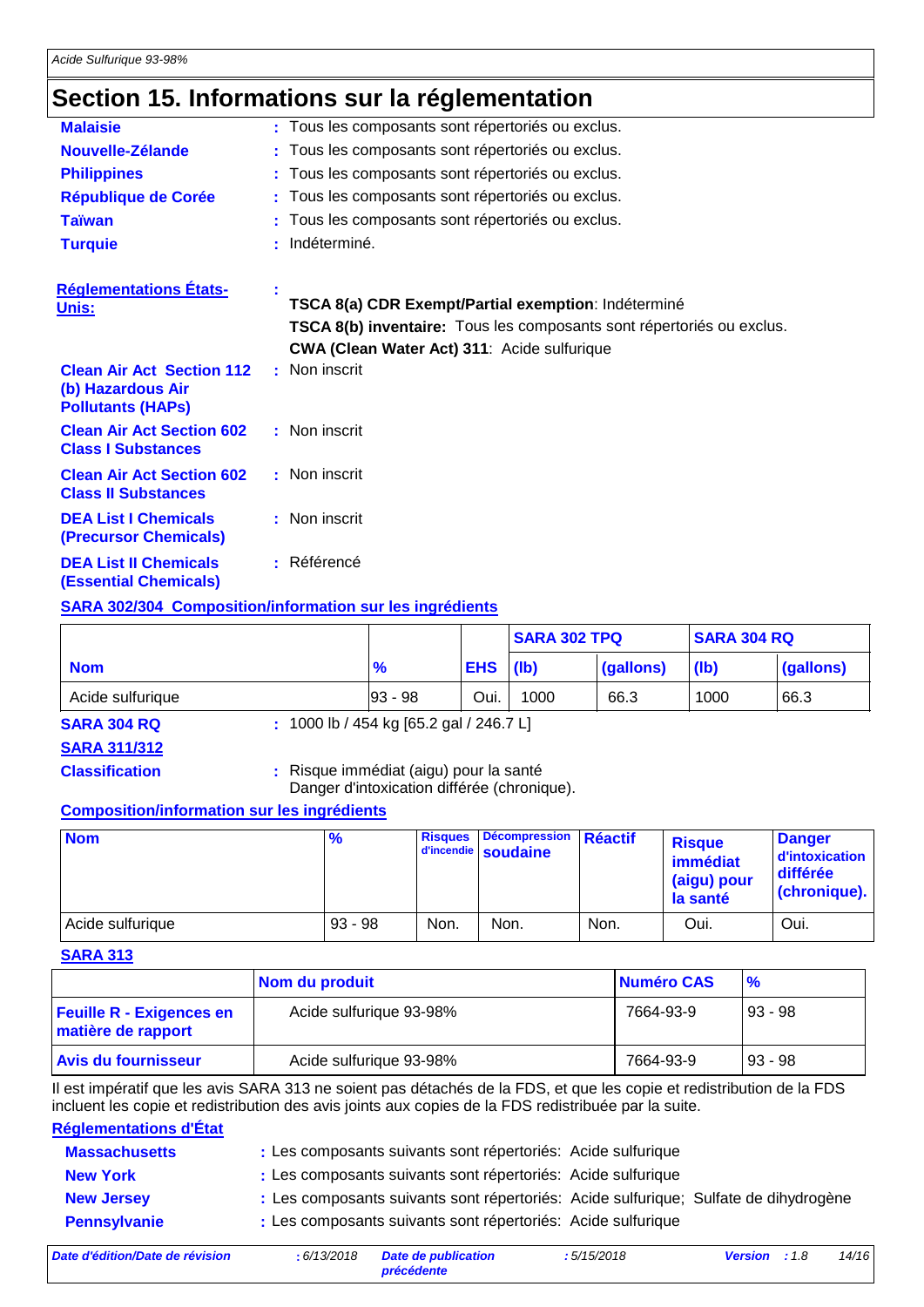## **Section 15. Informations sur la réglementation**

| : WARNING: This product contains a chemical known to the State of California to<br><b>Californie prop. 65</b><br>cause cancer. |               |                                     |                                                |                                           |
|--------------------------------------------------------------------------------------------------------------------------------|---------------|-------------------------------------|------------------------------------------------|-------------------------------------------|
| Nom des ingrédients                                                                                                            | <b>Cancer</b> | <b>Effet sur la</b><br>reproduction | <b>Pas de niveau de</b><br>risque significatif | <b>Posologie</b><br>maximum<br>acceptable |
| Brouillards d'acides inorganiques forts<br>contenant de l'acide sulfurique                                                     | Oui.          | Non.                                | Non.                                           | Non.                                      |

### **Section 16. Autres informations**

#### **Historique**

| Date d'édition/Date de<br>révision | $\pm$ 6/13/2018                                                                   |
|------------------------------------|-----------------------------------------------------------------------------------|
| Date de publication<br>précédente  | : 5/15/2018                                                                       |
| <b>Version</b>                     | : 1.8                                                                             |
|                                    | $\mathcal I$ Indiaus quale repeatanemente ant été modifiée depuis la version préc |

#### **Indique quels renseignements ont été modifiés depuis la version précédente.**

| Légende des abréviations | $\div$ ETA = Estimation de la toxicité aiguë                                                     |
|--------------------------|--------------------------------------------------------------------------------------------------|
|                          | FBC = Facteur de bioconcentration                                                                |
|                          | SGH = Système Général Harmonisé de classification et d'étiquetage des produits<br>chimiques      |
|                          | IATA = Association international du transport aérien                                             |
|                          | CVI = conteneurs en vrac intermédiaires                                                          |
|                          | code IMDG = code maritime international des marchandises dangereuses                             |
|                          | LogKoe = coefficient de partage octanol/eau                                                      |
|                          | MARPOL = Convention internationale pour la prévention de la pollution par les                    |
|                          | navires de 1973, telle que modifiée par le Protocole de 1978. ("MARPOL" = pollution<br>maritime) |
|                          | $NU = Nations$ Unies                                                                             |
|                          | RPD = Règlement sur les produits dangereux                                                       |

**Procédure utilisée pour préparer la classification**

| <b>Classification</b>                                                                                                                                                                                                                                           |                                                                                                                                                                                                                                                    | <b>Justification</b>                                                                                                                                                                                                                                                                                                                                                                                                                                                                                                                                                                                                                                                                                                                                                                                                                                                                                         |                        |  |
|-----------------------------------------------------------------------------------------------------------------------------------------------------------------------------------------------------------------------------------------------------------------|----------------------------------------------------------------------------------------------------------------------------------------------------------------------------------------------------------------------------------------------------|--------------------------------------------------------------------------------------------------------------------------------------------------------------------------------------------------------------------------------------------------------------------------------------------------------------------------------------------------------------------------------------------------------------------------------------------------------------------------------------------------------------------------------------------------------------------------------------------------------------------------------------------------------------------------------------------------------------------------------------------------------------------------------------------------------------------------------------------------------------------------------------------------------------|------------------------|--|
| MATIÈRES CORROSIVES POUR LES MÉTAUX -<br>Catégorie 1<br>CORROSION CUTANÉE - Catégorie 1A<br>LÉSIONS OCULAIRES GRAVES - Catégorie 1<br><b>TOXICITÉ POUR CERTAINS ORGANES CIBLES -</b><br>EXPOSITION UNIQUE (Irritation des voies respiratoires) -<br>Catégorie 3 |                                                                                                                                                                                                                                                    | Force probante<br>Sur la base de données d'essais<br>Force probante<br>Force probante                                                                                                                                                                                                                                                                                                                                                                                                                                                                                                                                                                                                                                                                                                                                                                                                                        |                        |  |
| <b>Références</b>                                                                                                                                                                                                                                               | ÷.<br>la preparation du F.S., Santé Canada;<br><b>Environnement Canada;</b><br>Occupational Safety and Health Administration;<br>US Environmental Protection Agency;<br>U.S. Department of Transport;<br>chimiques dangereux en milieu de travail; | Non disponible. Règlement sur le transport des marchandises dangereuses, édition<br>courante au moment de la preparation du F.S., Transports Canada;<br>Loi sur les produits dangereux et du Règlement, la révision courante au moment de<br>Loi canadienne sur la protection de l'environnement (1999) et du Règlement sur les<br>renseignements concernant les substances nouvelles, La Liste Intérieure des<br>Substances, la révision courante au moment de la preparation du F.S.,<br>29 CFR Part 1910, la révision courante au moment de la preparation du F.S.,<br>40 CFR Parties 1 à 799, la révision courante au moment de la preparation du F.S.,<br>49 CFR Parties 1 à 199, la révision courante au moment de la preparation du F.S.,<br>Norme officielle mexicaine NOM-018-STPS-2015, Système harmonisé pour<br>l'identification et la communication des dangers et des risques par des produits |                        |  |
| Date d'édition/Date de révision                                                                                                                                                                                                                                 | : 6/13/2018<br><b>Date de publication</b>                                                                                                                                                                                                          | :5/15/2018                                                                                                                                                                                                                                                                                                                                                                                                                                                                                                                                                                                                                                                                                                                                                                                                                                                                                                   | 15/10<br>Version : 1.8 |  |

*précédente*